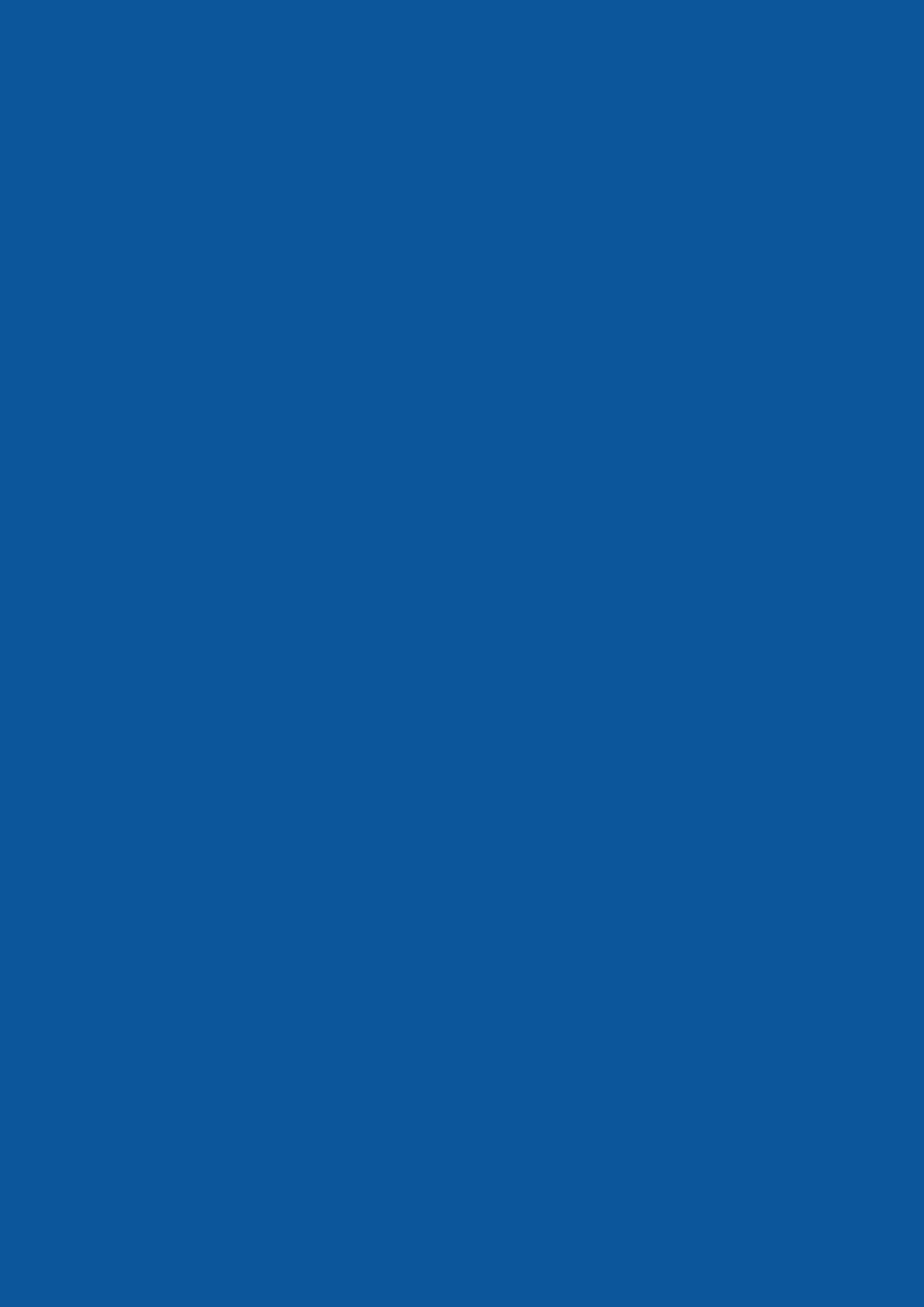# **CONTENTS**

| Foreword                                                                                 | $\overline{c}$ |  |
|------------------------------------------------------------------------------------------|----------------|--|
| Executive summary                                                                        | $\overline{4}$ |  |
| Introduction                                                                             | 9              |  |
| EU workers in low-skill roles in the UK                                                  | 13             |  |
| Recruiters' and employers' concerns                                                      | 31             |  |
| British workers in low-skill roles in industries<br>with a high proportion of EU workers | 44             |  |
| Research summary and recommendations                                                     |                |  |
| Appendix I: Acknowledgements and qualitative<br>research overview                        |                |  |
| Appendix II: Online forum job advert review outputs                                      | 67             |  |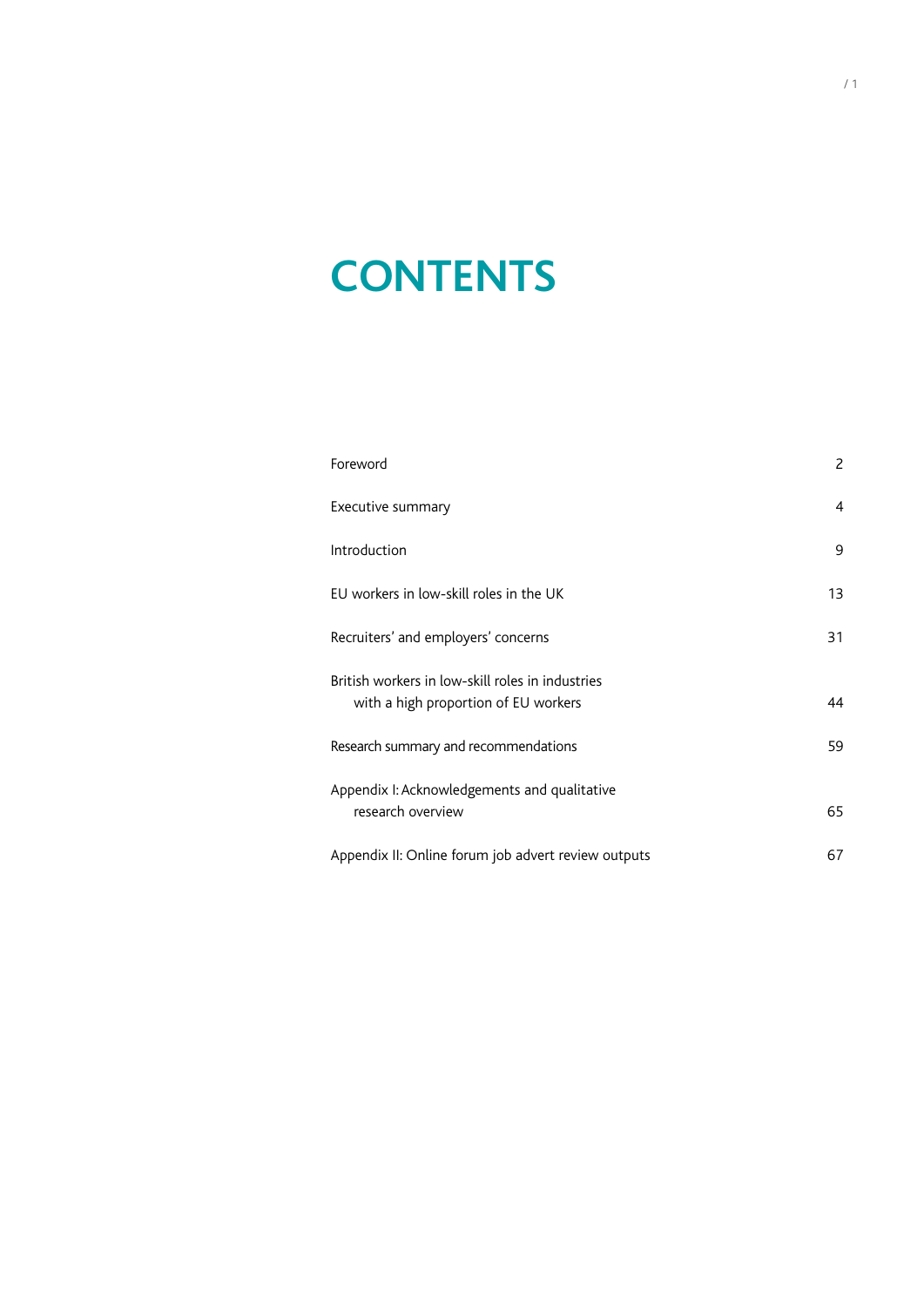## <span id="page-3-0"></span>**FOREWORD**

The UK jobs market is performing incredibly strongly, with the highest employment rate on record and demand for staff continuing to increase as employers create more jobs. In the sectors most reliant on EU workers, recruiting to meet this demand is a huge challenge. The number of EU nationals applying for roles in the UK is falling substantially as fewer decide to make the move here and many decide to leave. The government approach to immigration is set to change as part of Brexit negotiations and their attempt to lower net annual migration to the tens of thousands. There is real uncertainty amongst employers about who will perform the roles that are currently filled by EU citizens.

This report asks the vital question of how we will fill job vacancies in sectors such as warehousing, hospitality, and food manufacturing as the number of EU workers starts to fall. What draws EU workers to these roles in the UK? What makes them want to leave? What do they contribute to the UK economy? And what would be the impact of these vacancies going unfilled?

As part of this research, we talked to employers, recruiters, and workers from both the EU and the UK about the effect the Brexit vote is already having on immigration. There is anxiety from all sides as employers consider scaling down or moving work overseas and workers feel unable to plan their future here. It's also interesting to note that British workers recognise that their workplaces would struggle without their EU colleagues.

Based on these insights and building on the recommendations from the REC's recent report, *Building the Post-Brexit Immigration System*, we provide recommendations to government about how to ensure employers can fill the jobs they have available. This includes minimising uncertainty for EU nationals so that they aren't deterred from remaining and working in the UK. We also look at the technicalities and how any new system must ensure employers can access people that wouldn't qualify for a visa under the current system for non-EU migrants.

This report also suggests actions for recruiters and employers to ensure they can continue to attract and retain candidates, such as emphasising progression routes in job adverts, offering a range of working patterns, and ensuring good working relations between workers of different nationalities. The REC will continue to work to ensure the voice of recruitment is heard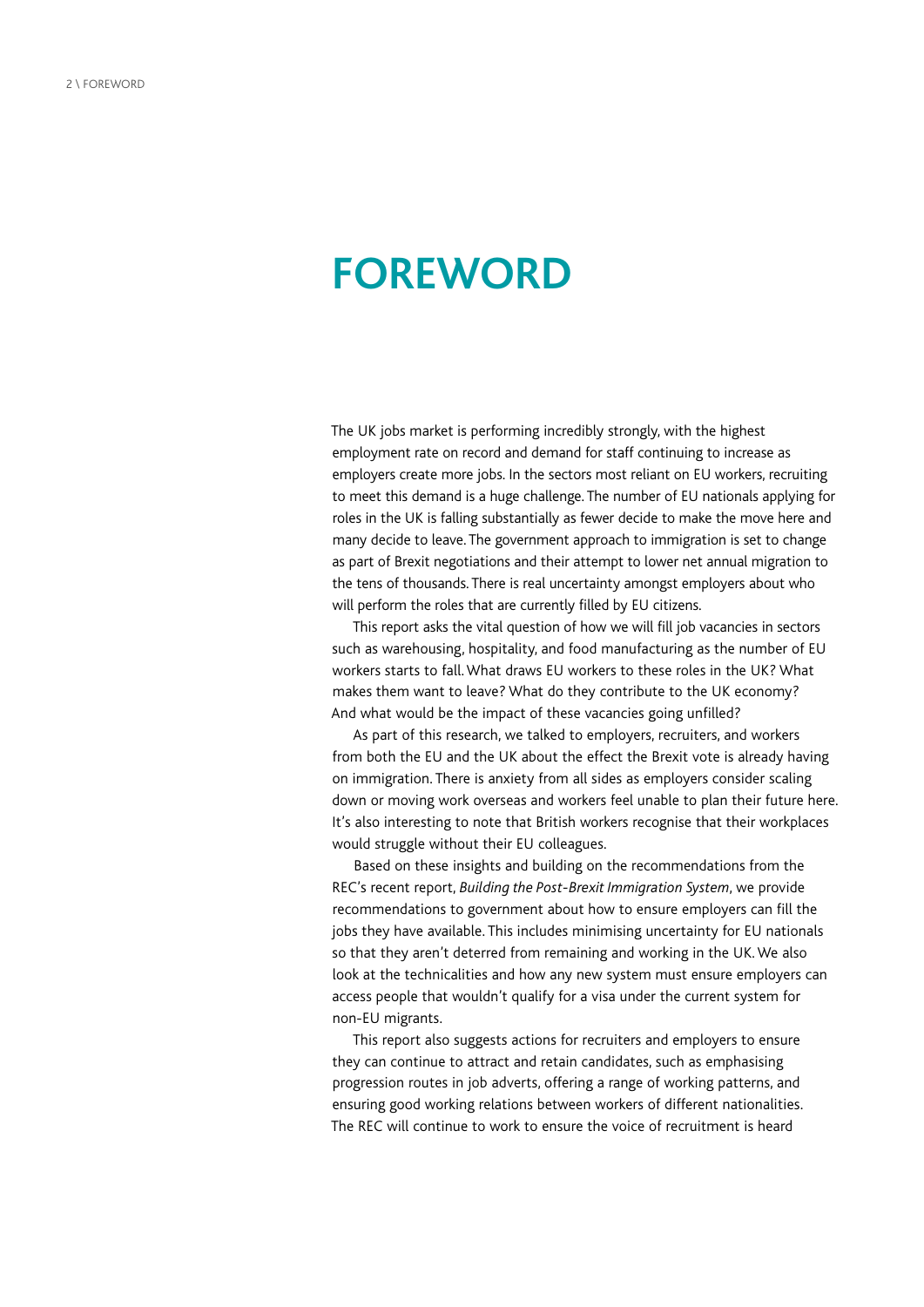by government. We will speak on behalf of sectors reliant on EU workers during the Brexit negotiations and will continue to keep our members informed about the upcoming changes.

Recruiters should know that their job will become even more challenging – but they will also become more essential as businesses struggle to find the people they need.

**Kevin Green, Chief Executive, REC** @kevingreenrec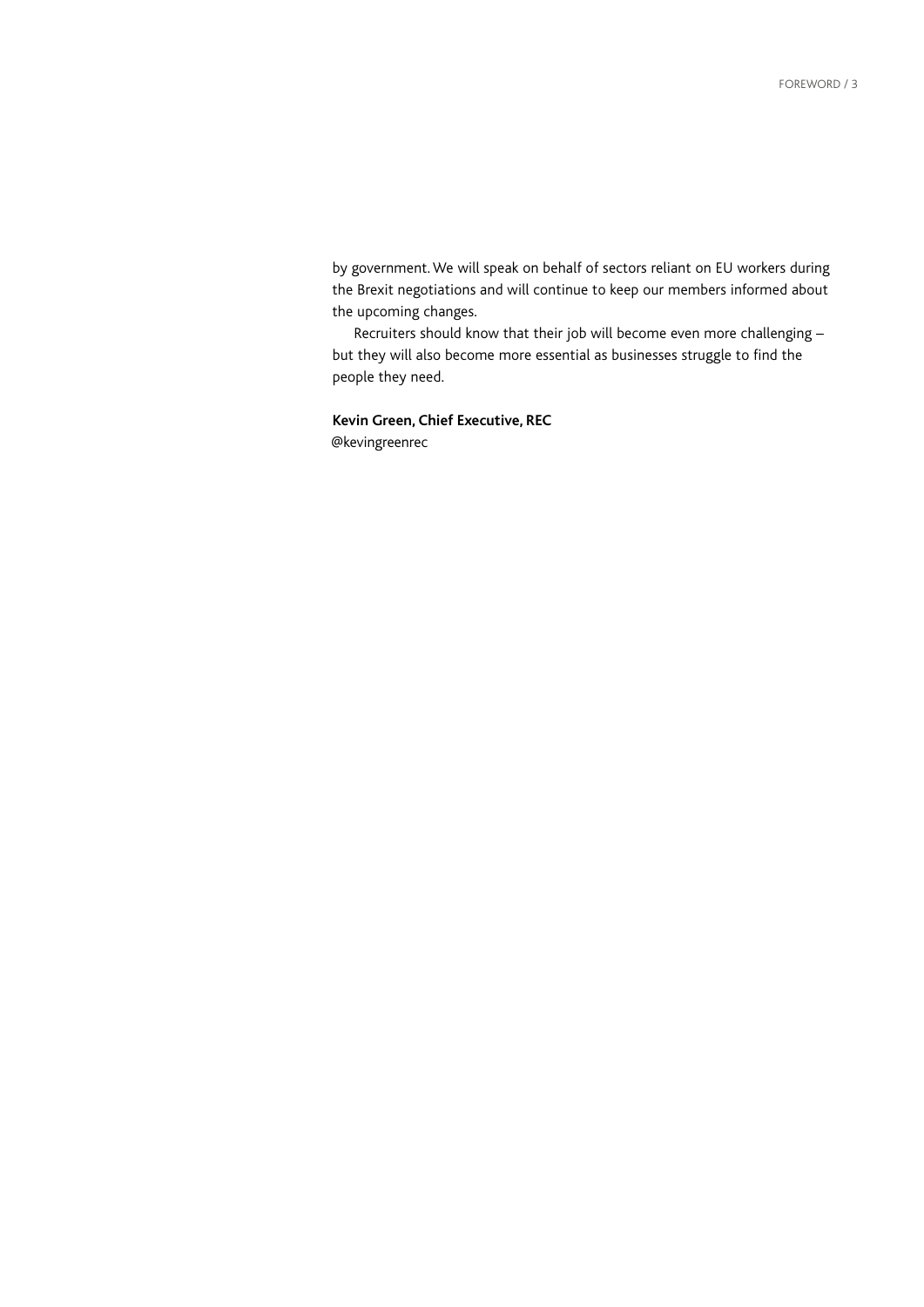# <span id="page-5-0"></span>**EXECUTIVE SUMMARY**

## **1. Introduction**

- This report explores the roles that EU workers in low-skill roles play in the UK and the potential impact in the years immediately following Brexit if there is a shortage of low-skill labour in the UK.
- Its main focus is on three sectors of the economy that employ a high proportion of EU workers in low-skill roles: warehousing, agriculture/horticulture and food production, and hospitality.
- The report looks at the experiences of EU workers working in low-skill roles in the UK, recruiters' and employers' concerns, and the experience of British workers in low-skill roles in industries with a high proportion of EU workers.
- The report sets out recommendations for government to ensure employers are still able to access low-skill labour once the UK leaves the EU, and to prevent damaging businesses and sectors that rely on EU workers in low-skill roles, as well as the wider economy.
- It also sets out recommendations for recruiters and employers on how to attract and retain workers for low-skill roles in an increasingly tight section of the labour market.

## **2. EU workers in low-skill roles in the UK**

- EU workers currently make up 7 per cent of the UK workforce.
- EU workers are particularly overrepresented in low-skilled roles, where they occupy 15 per cent of these roles in the UK.
- Official statistics show that net migration of EU nationals to the UK is falling, particularly from EU8 countries.
- These official statistics are likely to underestimate the role EU workers play in the UK economy as they do not accurately capture EU seasonal workers in the UK.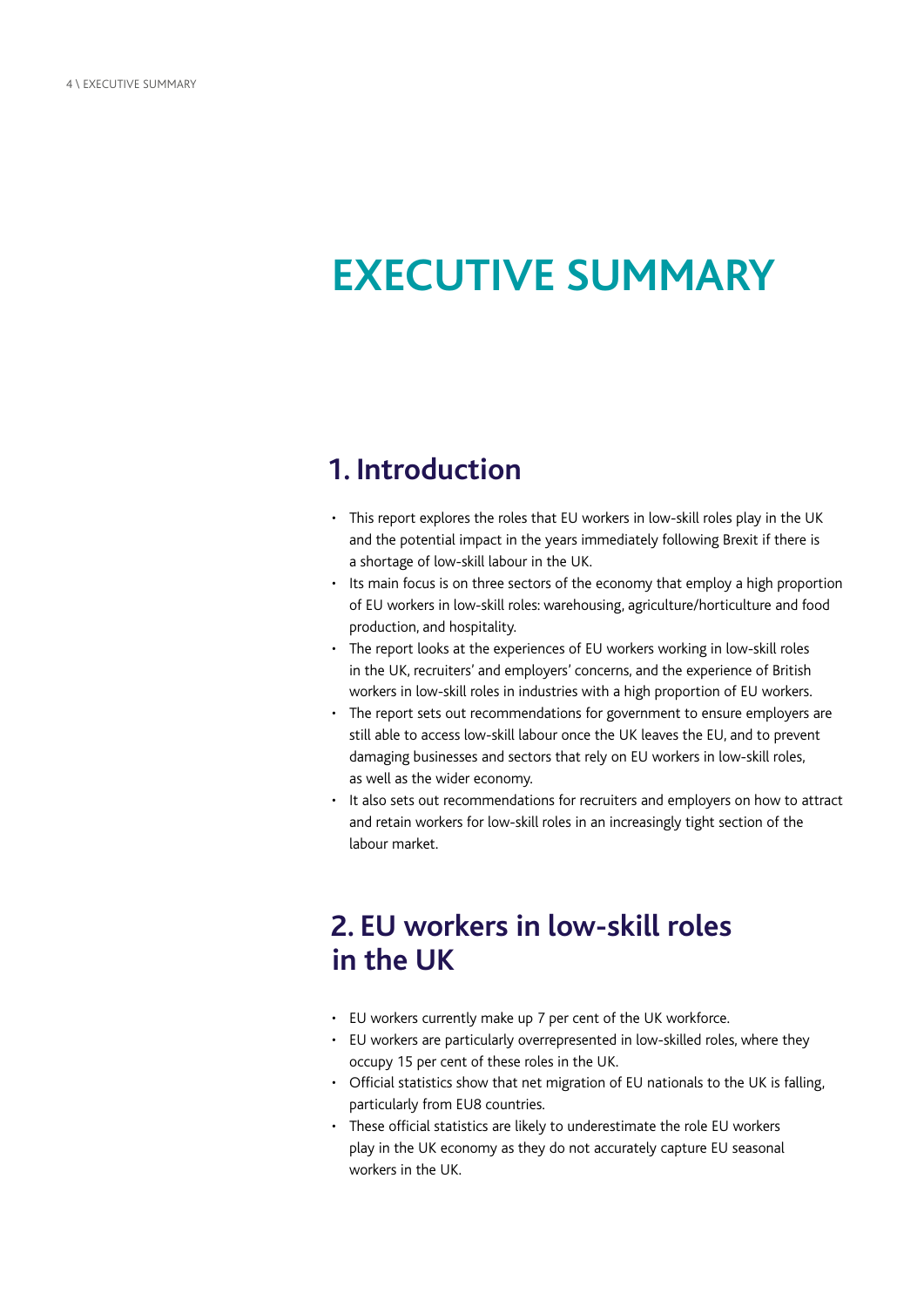- The reasons EU workers in low-skilled roles give for wanting to work in the UK or not can be categorised into six broad categories:
	- recommendations and connections through friends and family
	- pay compared with EU countries
	- job opportunities
	- workplace culture and conditions
	- British culture more widely
	- family ties.
- When considering these six categories, the UK is becoming a less attractive place for EU nationals to work in low-skilled roles; some of these changes began prior to the vote to leave the EU (for example improving economic and social conditions in EU8 and EU2 countries) and some of them are subsequent to it (for example some EU workers feeling unwelcome at work and in the country more widely and the falling value of the pound).
- There are signs these changes are making it more difficult for recruiters and employers to recruit EU workers into low-skilled roles in the UK.

## **3. Recruiters' and employers' concerns**

- Recruiters and employers that recruit for low-skilled roles were already facing difficulties getting sufficient workers of any nationality before the EU referendum.
- A post-Brexit labour shortage and increased labour costs would lead to companies reducing output, closing, or moving production overseas, damaging the UK economy.
- Recruiters and employers have had significant difficulty in recruiting UK workers into low-skill roles in certain sectors because of low pay rates, certain sectors being viewed as undesirable places to work, and very low unemployment rates.
- Post-Brexit labour shortages would affect the prices consumers pay for services and goods produced by sectors that employ high numbers of low-skilled workers; there would also be a likely knock-on effect of levels of service offered by these sectors.
- A post-Brexit labour shortage would increase the likelihood of illegal working and exploitation.
- Automation will only be a practical and economically viable replacement for some of the labour currently performed by low-skilled workers, especially for the foreseeable future.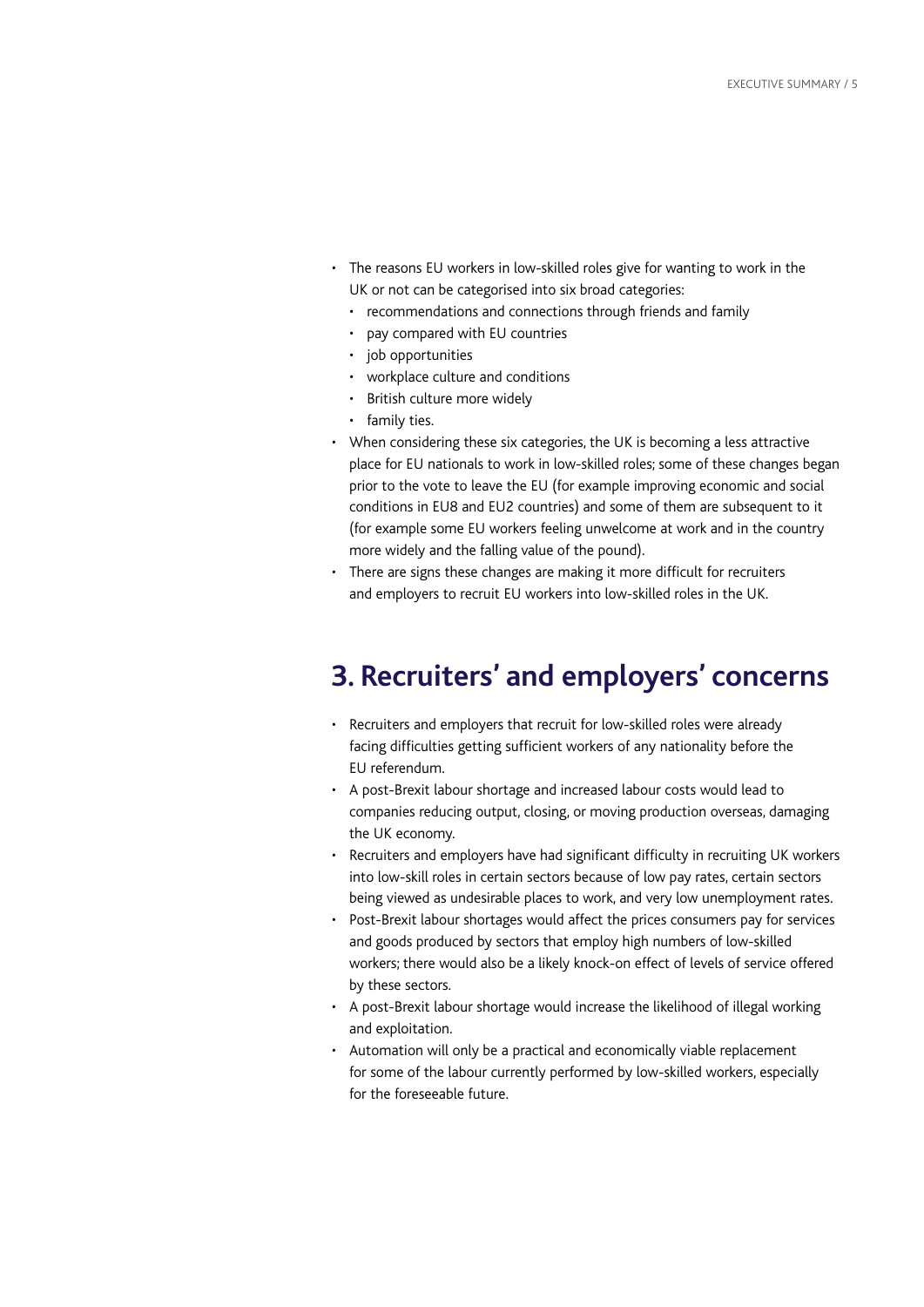## **4. British workers in low-skill roles in industries with a high proportion of EU workers**

#### **Experience of British workers currently working in low-skill roles in industries with a high proportion of EU workers**

- British workers who take on low-skill roles do so for a range of reasons, such as convenience of location, flexible hours, or simply a way to pay the bills.
- Workplace culture plays an important role in making these jobs enjoyable when the roles themselves are rarely considered a career or vocation by those doing them.
- British workers in low-skill roles have a lot of respect for their EU colleagues and recognise that they are for the most part hard-working and diligent.
- Language barriers are the main impediment to good working relations between UK and EU colleagues in low-skill roles.
- British workers currently in low-skill roles in industries with a high number of EU workers believe many UK jobseekers do not want these roles and that their workplaces would suffer significantly if EU labour was no longer available.

#### **British jobseekers' perspective on job-seeking and low-skill roles**

- British jobseekers were sometimes deterred by the low pay rates (that is, often National Living Wage) that typically come with low-skill roles.
- A lack of progression (or advertised progression) deterred more ambitious jobseekers from taking a low-skill, low-paid job and attempting to work their way up.
- British jobseekers saw many of the roles that are currently done in high proportions by EU workers as either unsuitable for them because of health reasons, below their skill or qualification level, or simply boring and difficult.
- Candidate experience had a significant impact on jobseekers' morale, particularly for those with anxiety issues; a lack of acknowledgement or feedback and the inability to speak to someone on the phone about a job advert were particular gripes.
- Jobseekers were also frustrated by experience requirements being placed on job adverts, especially for low-skill roles; this often deterred candidates from applying in the first place.
- For some jobseekers, transport was a significant issue in being able to access jobs that weren't served well by current public transport routes.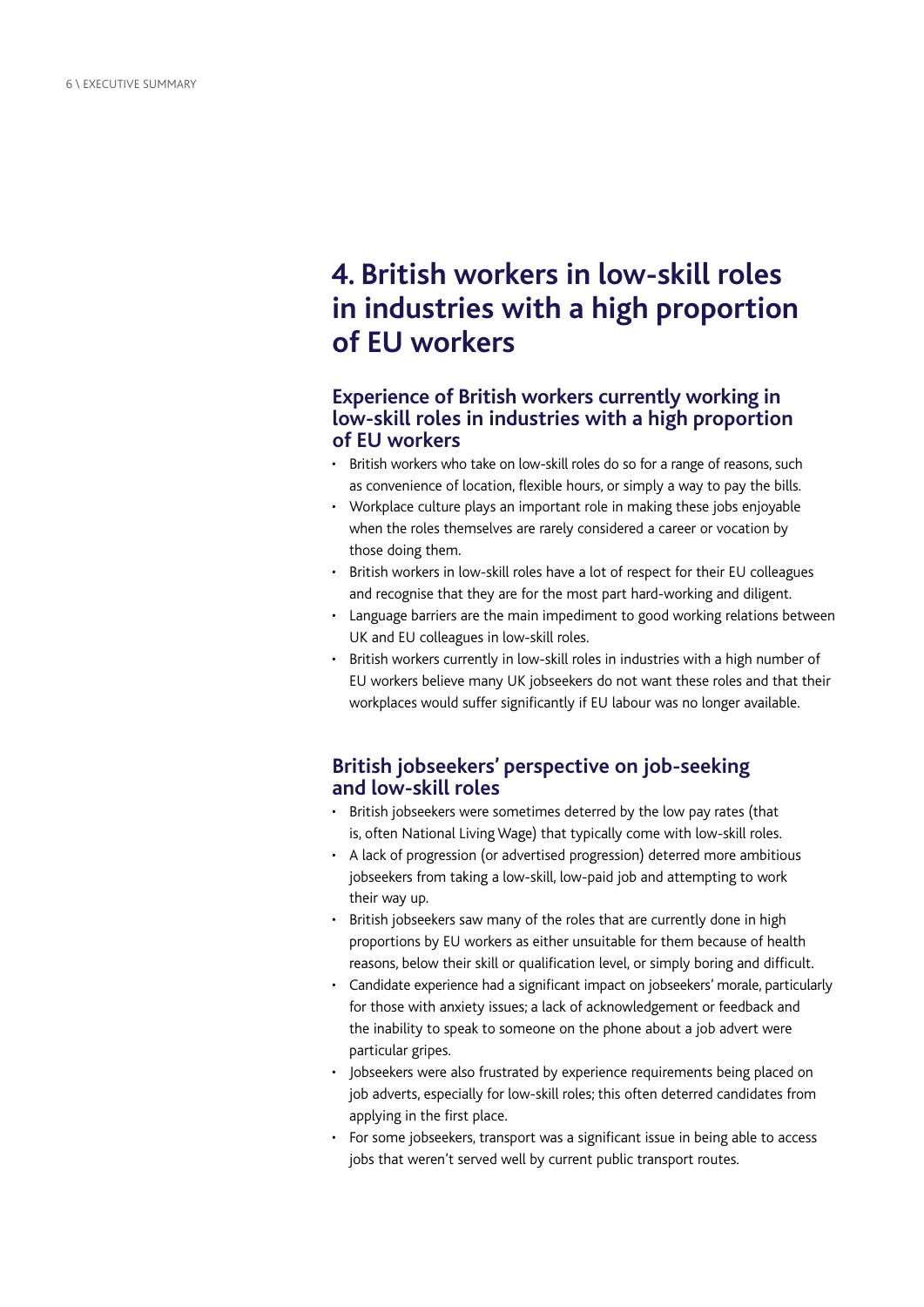#### **Quantitative overview of current UK labour market**

- The UK is currently experiencing historic highs in the employment rate and historic lows in unemployment and economic inactivity.
- These labour market trends suggest it will continue to be difficult to source candidates for vacancies even if there isn't a sizeable reduction in the number of EU workers available.

## **5. Research summary and recommendations**

#### **Research summary**

- Both official statistics and our research with EU workers in low-skill roles in the UK suggest that fewer EU workers will choose to fill these roles in the future.
- Recruiters and employers are concerned that they will be unable to fill these roles with UK candidates and have had little success recruiting UK workers into low-skill vacancies.
- Some UK nationals will be overqualified to perform low-skill roles, while others will be unable to do physically demanding roles because of pre-existing health conditions.
- With the labour market currently experiencing historic lows in unemployment and economic inactivity, there is not the volume of UK nationals willing and able to fill low-skill roles.
- Recruiters and employers were keen to stress that there are sector-specific challenges to further automation, especially in the short term and for SMEs.
- An overly restrictive immigration system risks labour shortages in industries that currently rely heavily on EU workers in low-skill roles.
- Recruiters and employers in these sectors discussed scaling down, relocating overseas, or closing altogether if they are unable to access EU labour in sufficient numbers.

#### **Recommendations for government**

1. The government should minimise the uncertainty that is already negatively impacting the jobs market. This uncertainty is deterring EU nationals from working in the UK and making EU workers feel unwelcome.

The government should:

- a. ensure the right to remain to all EU citizens in work with a National Insurance number;
- b. give clarity to EU workers on any processes or procedures they need to follow to ensure their right to remain;
- c. continue to condemn instances of xenophobia against EU nationals.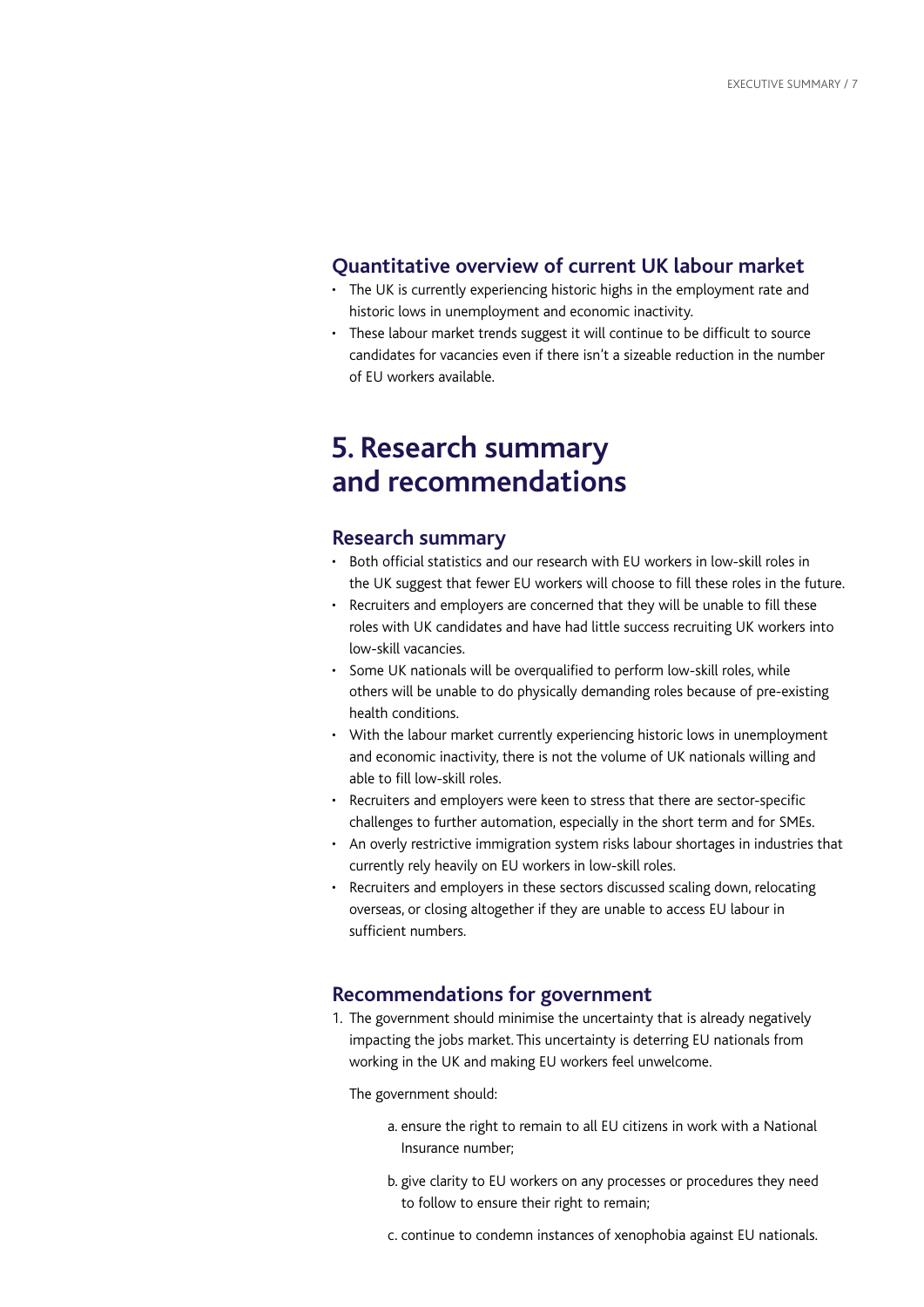- 2. Local government should engage with local employers to ensure changes to transport infrastructure do not reduce access to jobs.
- 3. The use of apprenticeship levy funds should be widened to provide progression routes for workers in low-skill roles.
- 4. Post-Brexit, the government must not overestimate the potential for automation or UK nationals to fill a labour gap caused by any reduction in net immigration. When worker shortages arise, the immigration system should have mechanisms in place which allow employers to recruit from the EU for roles that cannot be filled domestically.
- 5. There should be no blanket salary threshold for EU migrants wishing to work in the UK after the UK leaves the EU.
- 6. Provisions for temporary workers and seasonal workers must be included in any new immigration system to ensure temporary and seasonal labour is still available to the UK businesses that rely on it.

The government should:

- a. Introduce a seasonal workers scheme.
- b. Ensure a future immigration system is not built on the assumption of EU workers taking full-time, permanent roles in the UK.

#### **Recommendations for recruiters and employers**

- 1. Focus on the candidate experience for applicants who are less confident in applying for roles.
- 2. Re-assess what level of prior experience is essential or desirable for a given role.
- 3. Consider whether different working patterns are suitable for the roles being advertised.
- 4. Make clear in job adverts any realistic routes for progression within roles.
- 5. Work as an individual company, in collaboration with other companies, and through trade associations and industry organisations to myth-bust about your industry.
- 6. Allow those who have re-entered the labour market after a lengthy period of unemployment or economic inactivity more time to bed in and adapt to the demands of their role.
- 7. Take guidance from recruiters and not-for-profit organisations on realistic expectations and suitable roles for new employees from excluded groups.
- 8. Take measures to better improve workplace culture and working relations between UK, EU, and non-EU workers in mixed workplaces.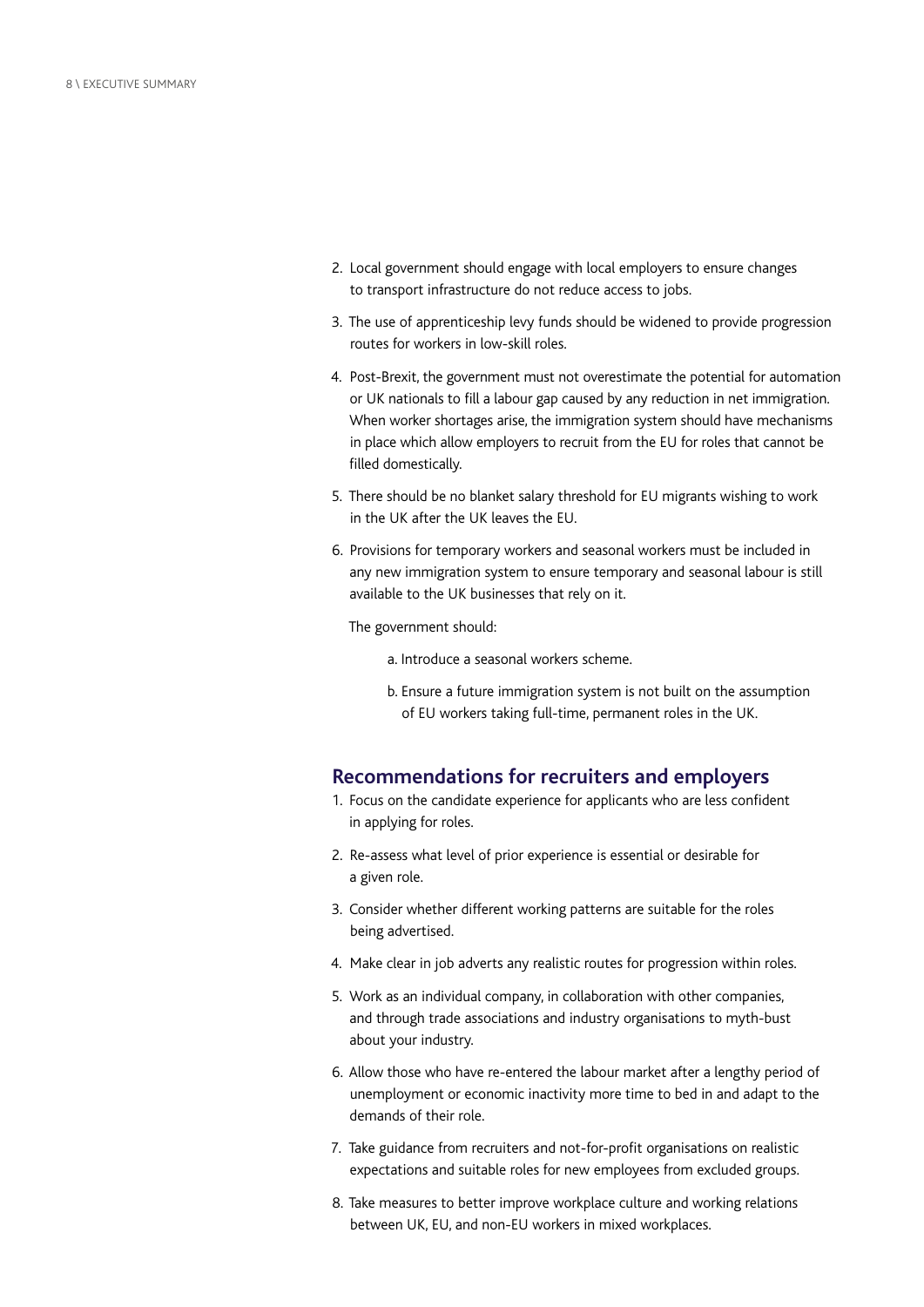# <span id="page-10-0"></span>**01**

# **INTRODUCTION**

**Immigration touches every corner of the British economy, and migrant workers provide a valuable contribution across the country. However, with the UK set to leave the European Union in less than two years' time, there is the potential for significant change in who the United Kingdom allows into the country to work and how long they are permitted to remain for.**

## **Previous REC immigration reports**

In June 2017, the REC published two reports that also focused on the issue of immigration once the UK leaves the EU. While both are on a similar broad theme to this report, each has its own distinct area of focus, which is set out below:

#### **Managing Migration in a Way that Supports Labour Market Success and the false dichotomy of a 'hard' or 'soft' Brexit**

While there is much talk of either a 'hard' or 'soft' Brexit, this dichotomy greatly oversimplifies the different choices the UK faces in terms of how it organises its international trade policy, immigration policy, and domestic law once it leaves the EU. In terms of immigration, the 'hardest' option would be to apply the exact same restrictions to EU nationals as are applied to non-EEA nationals once the UK leaves the EU. By contrast, the 'softest' option would be to continue freedom of movement with countries that are in the single market.

Between these two poles are a wide range of different policy tools that the UK could adopt to control immigration from the EU. These include: shortage occupation lists of jobs that cannot be filled domestically, work permits or visas, salary thresholds, qualification thresholds, and a host of other possible measures.<sup>1</sup> In reality, most immigration systems use a mixture of a range of such tools. For instance, the UK's current immigration policy for non-EEA nationals combines elements of all the different policy tools listed above.

The REC's report *Managing Migration in a Way that Supports Labour Market Success: What can we learn from the experiences of recruiters and employers in Norway, Switzerland, Canada and Australia?* looks at the immigration systems that other

<sup>1</sup> See section 6 of the Migration Advisory Committee's *EEA Workers in the UK Labour Market: A briefing note to accompany the call for evidence for further details of possible methods for managing migration.*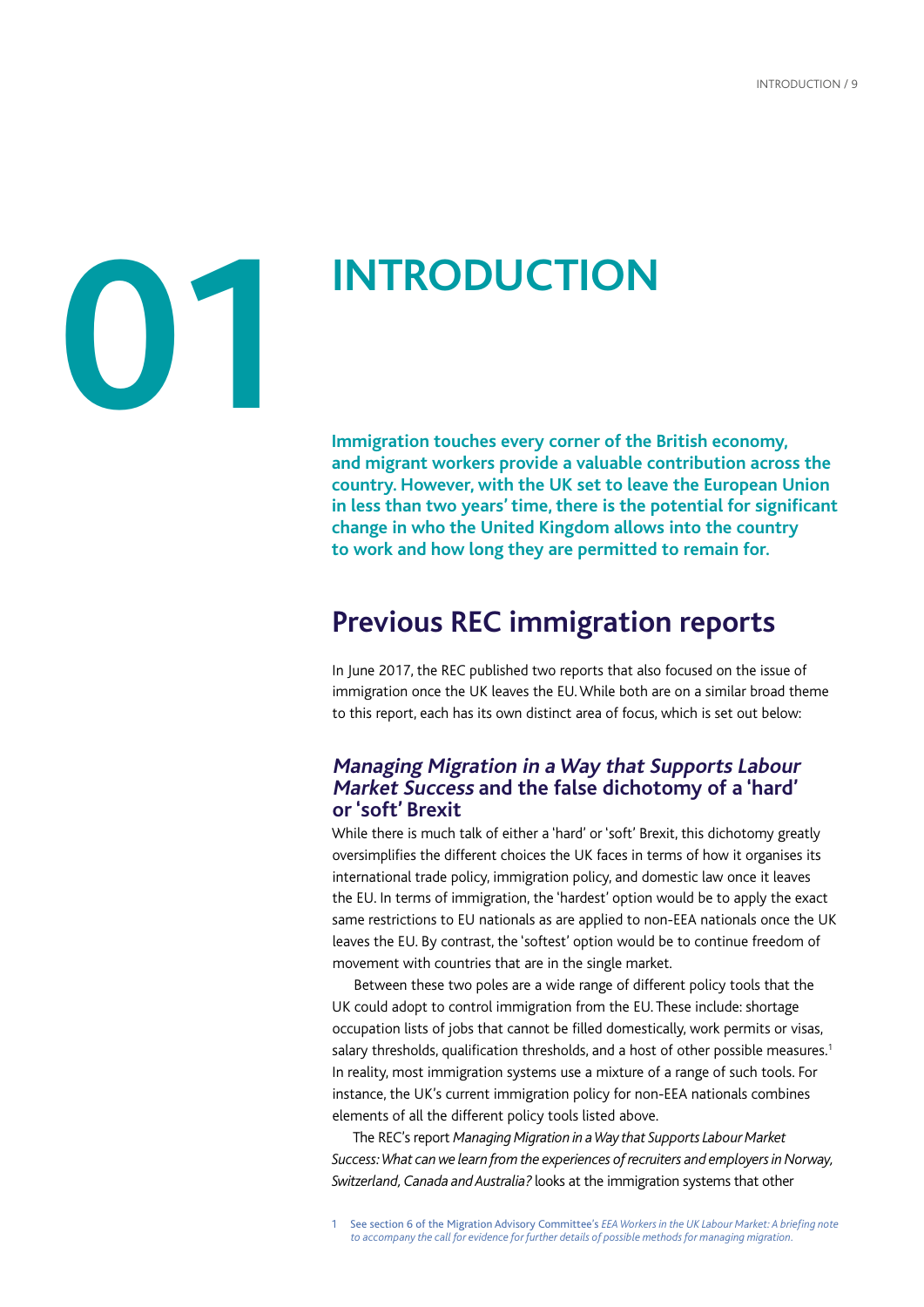countries have adopted. It sets out how other developed nations, in Europe and beyond, have gone about managing immigration into their countries and gives examples that the UK may be able to emulate to manage migration once the UK leaves the EU.

#### **Building the Post-Brexit Immigration System and quantitative measures of EU workers in the UK**

In partnership with the Migration Policy Institute and Fragomen LLP, the REC also released *Building the Post-Brexit Immigration System: An analysis of shortages, scenarios and choices*. This report sheds new insight on the number of EU and other migrant workers in the UK by sector, region, and skill level. The report dispels the myth that EU workers in the UK overwhelmingly work in low-skill roles that require no prior qualifications or training. For instance, equating those EU workers in the UK who wouldn't currently qualify for a Tier 2 visa as low-skilled workers leads to a substantial overestimate of the proportion of EU workers in low-skilled roles. Qualification for a Tier 2 visa is dependent upon meeting an annual salary threshold of £30,000, which excludes many EU workers who are not currently working in low-skill roles.

Instead of using visa eligibility rates to measure skill level, this report presents a new, detailed analysis of the Annual Population Survey and the Labour Force Survey to understand the roles non-British workers currently occupy in the UK. The report finds that while EU workers account for 15 per cent of low-skilled roles in the UK, they also account for 7 per cent of middle-skilled roles and 6 per cent of high-skilled roles.

As well as new data analysis, the report sets out 21 recommendations for government based on the data to ensure businesses are able to recruit and retain the staff they'll need to ensure Britain's post-Brexit economy is a successful one. These include agreeing a sensible settlement for those EU nationals already working in the UK; an immigration policy that supports low-, medium-, and high-skilled jobs; and an evidence-led immigration policy free from day-to-day political pressure.

## **The focus of this report**

This report builds upon the findings and recommendations of these previous two reports by exploring the experiences of recruiters, employers, UK workers, and EU workers in depth. In particular, it explores the current role that EU workers in low-skill roles play in the UK economy and sets out the best options for government in ensuring these roles are still performed once the UK leaves the EU. It also provides recommendations for recruiters and employers on how to attract and retain workers for low-skill roles in an increasingly tight sector of the labour market.

#### **Skill level of focus**

The report focuses particular attention on workers in low-skilled roles. As our *Building the Post-Brexit Immigration System* report highlighted, EU and other migrants make a huge contribution across a wide range of sectors and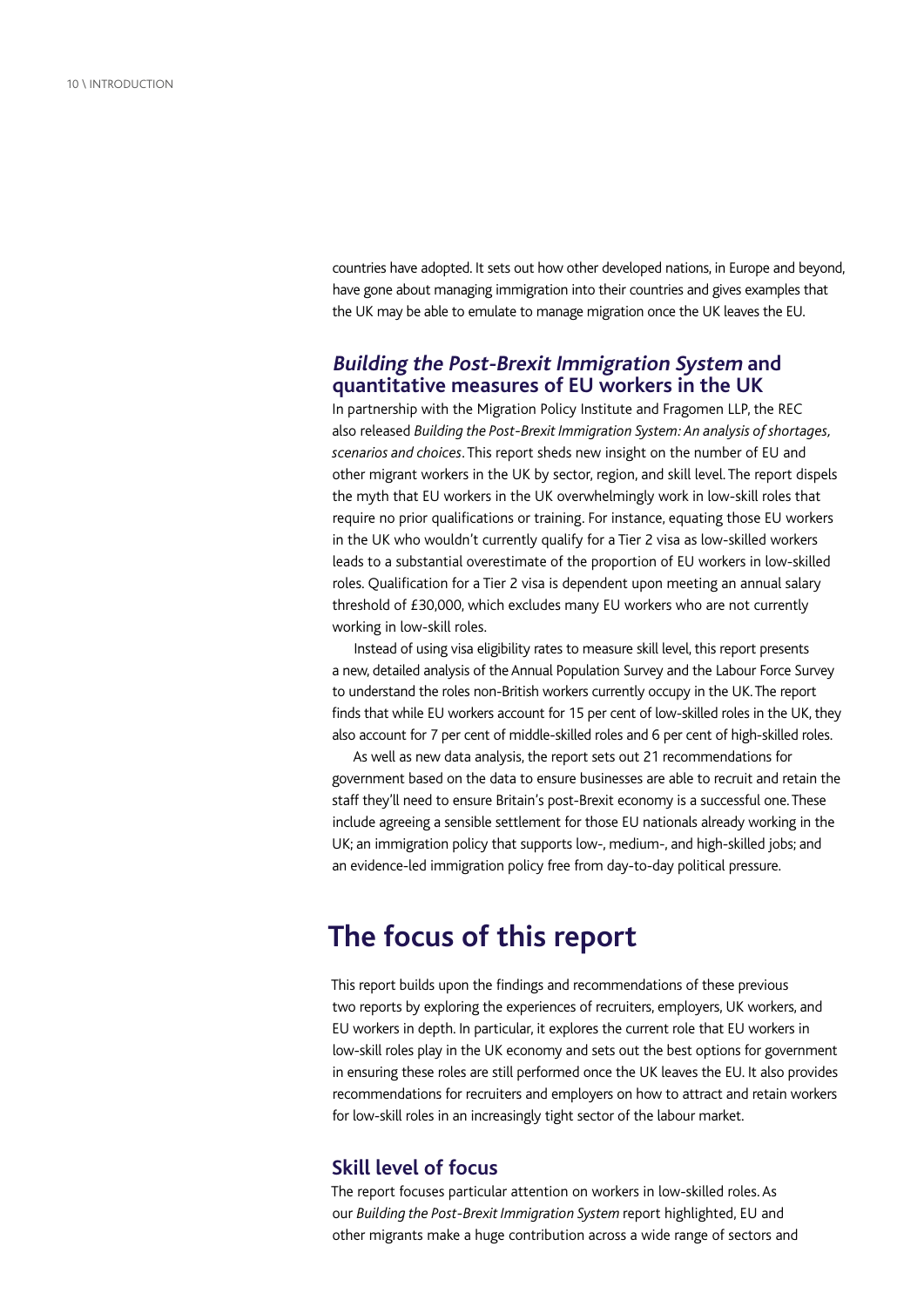at all skill levels. The focus of this report by no means seeks to downplay the importance of skilled migrant workers to sectors such as healthcare, engineering, and financial services. However, as this report will demonstrate, the collective efforts of EU workers in low-skill roles are also hugely important to the economy and the country. Moreover, the UK's current immigration restrictions for non-EU nationals prioritise applicants with particular skills, qualifications, or earnings. If a similar system were applied to EU workers, far fewer EU workers would be available to perform low-skill roles in the UK.

As this previous report also highlighted, there are differences in how academics and government bodies use the term 'low-skill' in relation to the Standardised Occupation Classification (SOC) system used to classify jobs into different skill strata.<sup>2</sup> For instance, the Migration Advisory Committee (MAC) definition of low-skill goes beyond those occupations classified as 'elementary occupations' (the lowest skill level) and includes some roles that will require qualifications, extensive training, or in some instances licences, such as process, plant, or machine operatives. Following our previous report, the focus of the term 'low-skill' in this report will be on elementary occupations that require little training and no formal qualifications.

However, in the course of our research we also spoke to EU and UK workers who had begun in entry-level elementary roles but had progressed into supervisory or more technical positions. It should be noted that such individuals (who may still be classed as 'low-skill' occupations by the MAC) would now be difficult to replace like-for-like by recruiting for an elementary role because of their accumulated training or experience.<sup>3</sup>

#### **Sectors of focus**

Within the UK economy, certain sectors employ a higher proportion of EU workers in low-skilled roles than others. Three areas that employ a particularly high proportion of EU nationals in low-skilled roles are: warehousing; agriculture/horticulture and food production; and hospitality. The majority of the participants in the primary research for this report are recruiters, employers, or workers in these sectors, though the report also includes contributions from people involved in other sectors.

#### **Timeframe**

The manner in which the UK leaves the EU will affect the economy and international relations of both for many decades to come. While the wider long-term economic and geopolitical implications of Brexit are no doubt important, the timeframe of this report is on the impact changes to immigration policy could have on the UK labour market in the five years immediately following Brexit. Ensuring the UK economy continues to be successful in the immediate aftermath of our withdrawal from the EU will be a crucial first step in Britain charting a new course for itself in the world.

- For further information on SOC, see the ONS website section on Standard Occupational Classification (SOC): [www.ons.gov.uk/methodology/classificationsandstandards/standardoccupationalclassificationsoc](http://www.ons.gov.uk/methodology/classificationsandstandards/standardoccupationalclassificationsoc)
- 3 For more detail on this issue, please see Appendix I of *Building the Post-Brexit Immigration System.*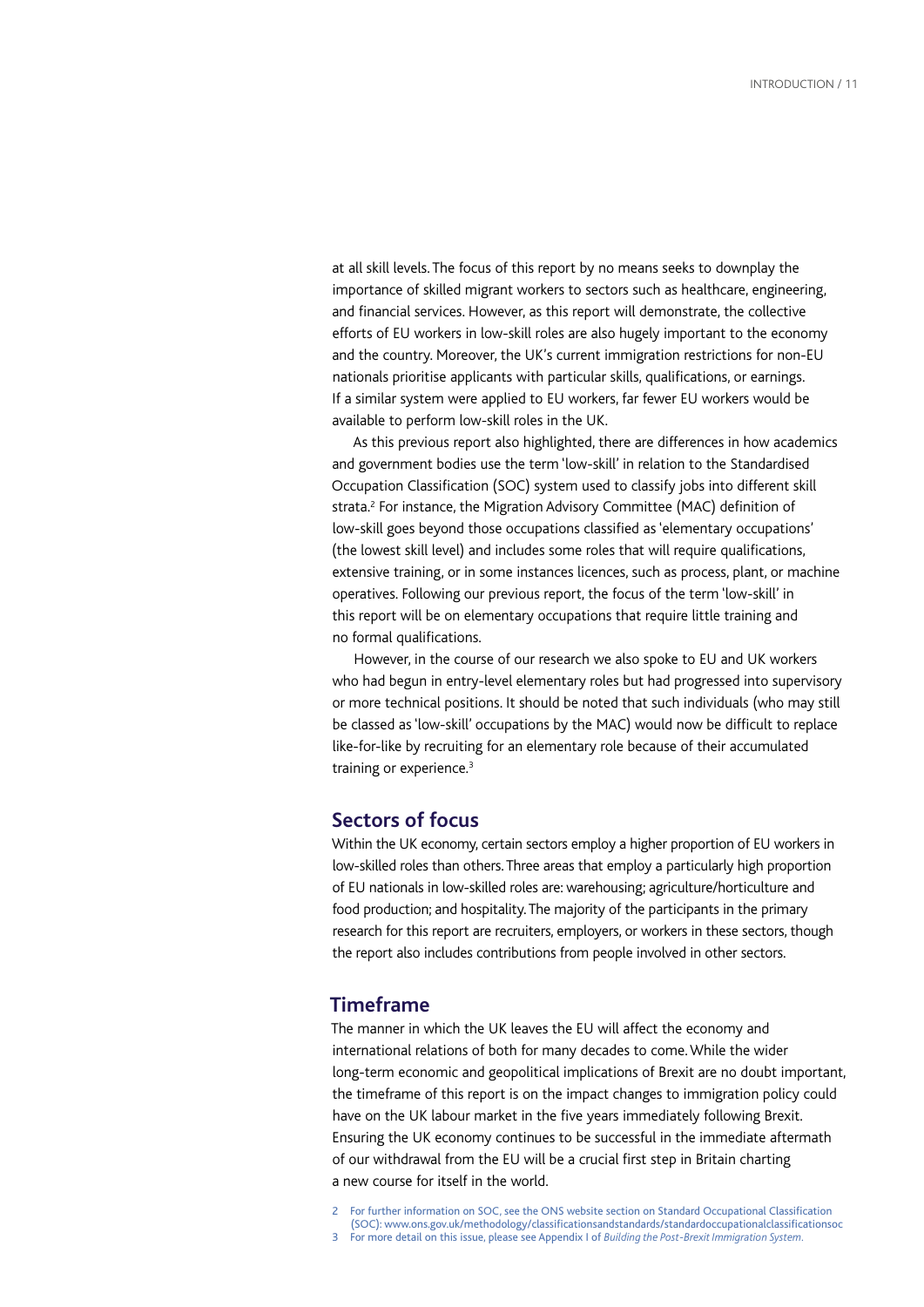## **The structure of this report**

The remainder of this report is structured in the following way:

#### **2. EU workers in the UK (pages 13–30)**

This section of the report gives an overview of the ONS and REC data currently available for EU citizens living and working in the UK and the sectors in which low-skilled EU workers make up a disproportionately high percentage of the workforce. It then sets out in more detail the six key sets of factors that EU workers weigh up when deciding whether to come to the UK for work and whether to stay or not once they are here. It also includes insight from employers and recruiters on the recent changes in attitude they've noticed from EU workers currently working in the UK and the EU nationals they are trying to recruit to new roles.

#### **3. Recruiters' and employers' concerns (pages 31–43)**

This section of the report highlights the concerns that recruiters and employers have about filling vacancies should the UK become a less attractive option for EU migrant workers (be that through migration policy restrictions or the wider range of reasons given by EU nationals set out in Section 2). It also explores the potential for British nationals or further automation to fill some roles currently filled by EU nationals if the latter left the UK in large numbers.

#### **4. British workers in low-skilled roles in industries with a high proportion of EU workers (pages 44–58)**

This section of the report highlights the perspective of British workers currently working in low-skill roles in sectors with a high proportion of EU workers. It considers what attracted these workers to this work when many recruiters and employers report difficulties in attracting UK nationals to these roles. This section also considers the findings from an online forum of unemployed UK nationals to understand what might attract them more to the low-skilled roles that are currently disproportionately filled by EU nationals. It concludes with an overview of current key labour market statistics to highlight the current state of the UK recruitment market.

#### **5. Research summary and recommendations (pages 59–64)**

This section recaps the report in total and sets out key recommendations for government policy and for recruiters and employers to continue to attract candidates to low-skilled roles.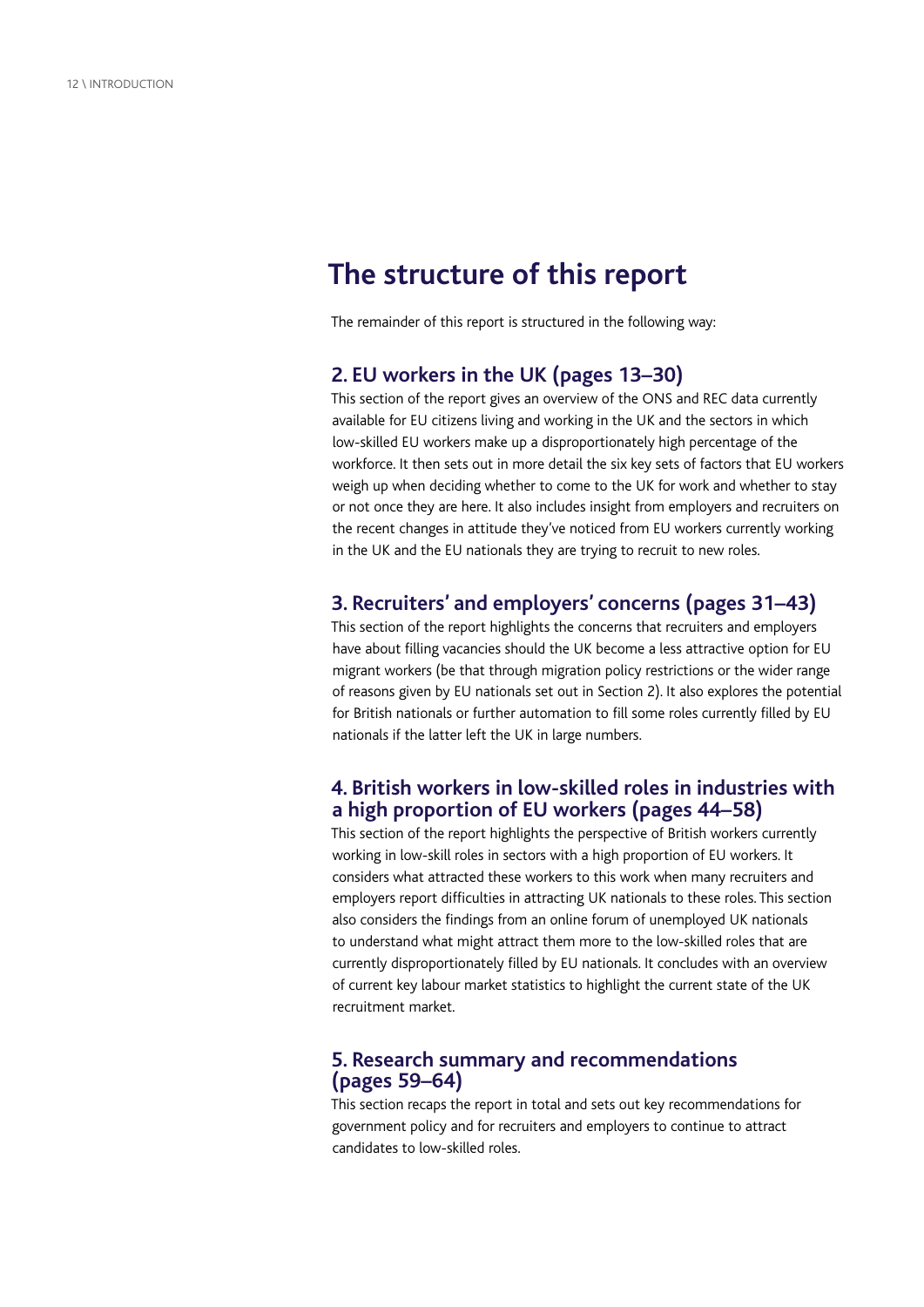<span id="page-14-0"></span>

# **EU WORKERS IN LOW-SKILL ROLES IN THE UK**

## **Quantitative overview of EU nationals in the UK4**

The REC's June 2017 report *Building the Post-Brexit Immigration System* gives an extensive quantitative overview of the number of EU and non-EU migrants working in different sectors and regions of the UK.

The report found that:

- At an overall level, the EU population represents close to 6 per cent of the UK population, but 7 per cent – or 2.2 million – of the labour force.
- Although there are EU workers in roles of all skill levels, the percentage of low-skill roles filled by EU nationals (15 per cent) is double the percentage of roles filled by EU nationals overall (7 per cent).
- EU nationals are disproportionately more likely to work in certain sectors than others, including:
	- 33 per cent of workers in manufacture of food products (116,400 out of 355,600)
	- 18 per cent of workers in warehousing and support activities for transport (64,900 out of 367,700)
	- 14 per cent of workers in accommodation and food services (234,800 out of 1,728,000).

However, while the report demonstrates the UK's current reliance on EU and non-EU migrant labour, net migration into the UK is already falling. The most recent figures for the year ending March 2017 show the lowest level of net migration into the UK for three years.

This drop in net migration is largely due to falling net migration amongst EU nationals. ONS figures for the year ending March 2017 show a statistically significant fall in net migration from the EU of 51,000 on the previous year, whereas there is no statistically significant difference for non-EU net migration. When looking at country groupings within the EU, this overall fall is largely due to a statistically significant fall in net migration from the EU8<sup>5</sup> countries of Eastern Europe.

- 4 For in-depth, quantitative analysis of EU and rest of world migrants working in the UK, see *Building the*
- *Post-Brexit Immigration System: An analysis of shortages, scenarios and choices* (REC, June 2017). The EU8 countries are the countries of Eastern Europe that joined the EU in 2004 (that is, Estonia, Latvia,
- Lithuania, Poland, Czech Republic, Slovakia, Hungary, and Slovenia).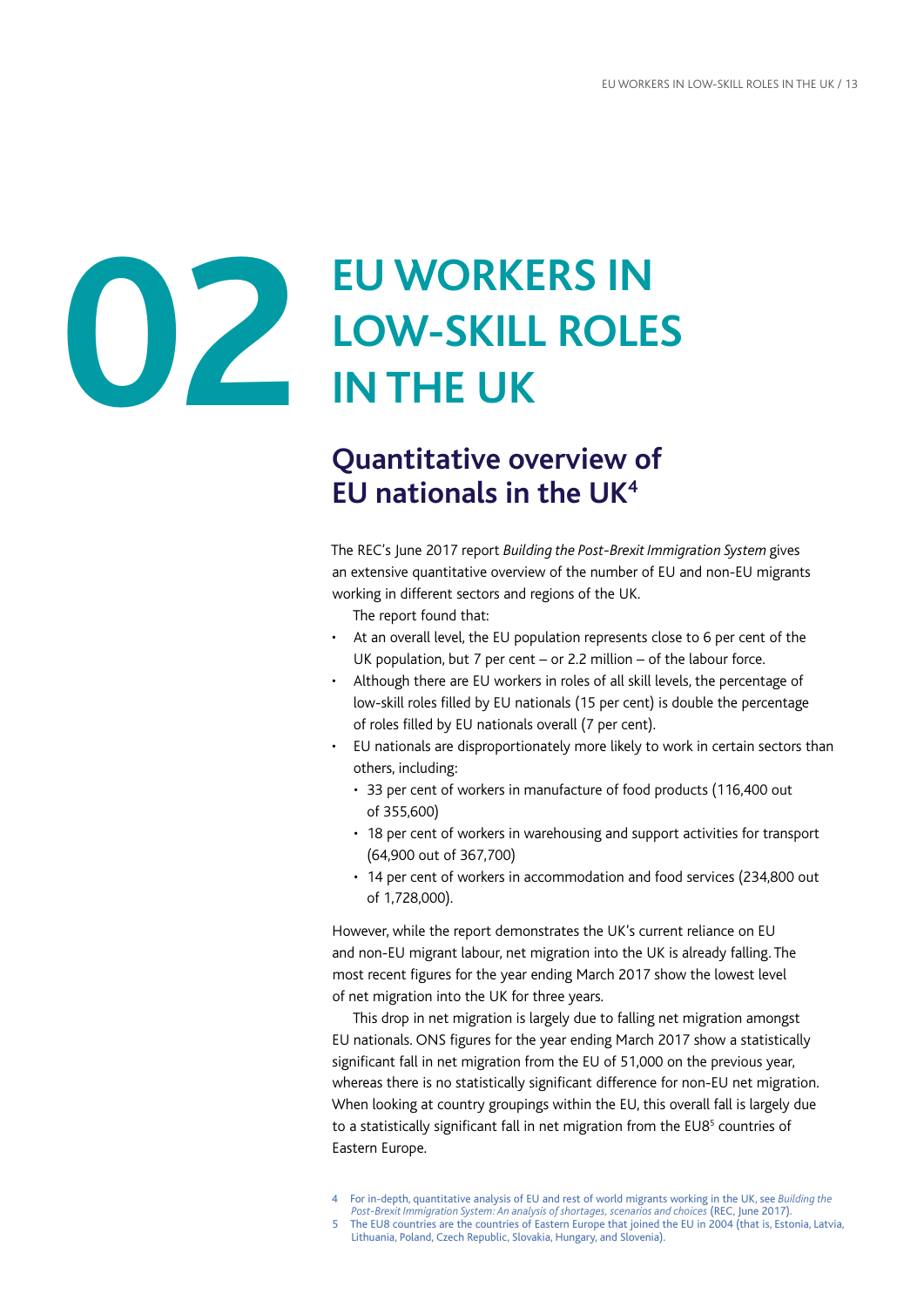#### **TABLE 1:** LATEST CHANGES IN NET MIGRATION, UK, BY CITIZENSHIP, YEAR ENDING MARCH 2016 AND YEAR ENDING MARCH 20176 (000s)

|                             | <b>YE Mar 2016</b> | <b>YE Mar 2017</b> | <b>Difference</b> |
|-----------------------------|--------------------|--------------------|-------------------|
| Total                       | $+327$             | $+246$             | $-81*$            |
| <b>British</b>              | $-43$              | $-60$              | $-17$             |
| EU                          | $+178$             | $+127$             | $-51*$            |
| (of which) EU157            | $+76$              | $+74$              | $-2$              |
| (of which) EU8              | $+39$              | $+7$               | $-32*$            |
| (of which) EU2 <sup>8</sup> | $+61$              | $+43$              | $-18$             |
| Non-EU                      | $+193$             | $+179$             | $-14$             |
| (of which) Asia             | $+120$             | $+110$             | $-10$             |
| (of which) Rest of world    | $+60$              | $+57$              | $-3$              |

\* = significant difference

Moreover, these figures are a measure of long-term migration into the UK and therefore do not capture seasonal workers who come to work in the UK for short periods of time. While there is a lack of robust official statistics on short-term labour movements in and out of the UK, our feedback from recruiters and businesses that employ seasonal EU labour suggest the shortages are likely to be greater than official migration statistics suggest should excessive restrictions be placed on seasonal EU labour coming into the UK.

## **Reasons EU workers decide to work in low-skill roles in the UK**

To understand the individual reasons behind these overarching trends in net EU migration, we conducted focus groups with EU workers currently working in low-skill roles in the UK. While recent changes such as the vote to leave the EU and the diminished value of the pound were considerations, the individual reasons for wanting to stay or go were affected by a wider range of factors than just these two. We identified six key factors for EU workers in low-skill roles when deciding where to locate, which are identified in Figure 1 and explored in further detail below.

- The EU15 countries are the countries that were member states prior to 2004. While the EU15 currently includes the UK, British nationals are not included in the EU or EU15 figures in this table.
- 8 The EU2 countries are the countries that joined the EU in 2007 (that is, Romania and Bulgaria).

<sup>6</sup>  *Migration Statistics Quarterly Report: August 2017,* ONS.Available at: [www.ons.gov.uk/](http://www.ons.gov.uk/peoplepopulationandcommunity/populationandmigration/internationalmigration/bulletins/migrationstatisticsquarterlyreport/august2017) [peoplepopulationandcommunity/populationandmigration/internationalmigration/bulletins/](http://www.ons.gov.uk/peoplepopulationandcommunity/populationandmigration/internationalmigration/bulletins/migrationstatisticsquarterlyreport/august2017) [migrationstatisticsquarterlyreport/august2017](http://www.ons.gov.uk/peoplepopulationandcommunity/populationandmigration/internationalmigration/bulletins/migrationstatisticsquarterlyreport/august2017)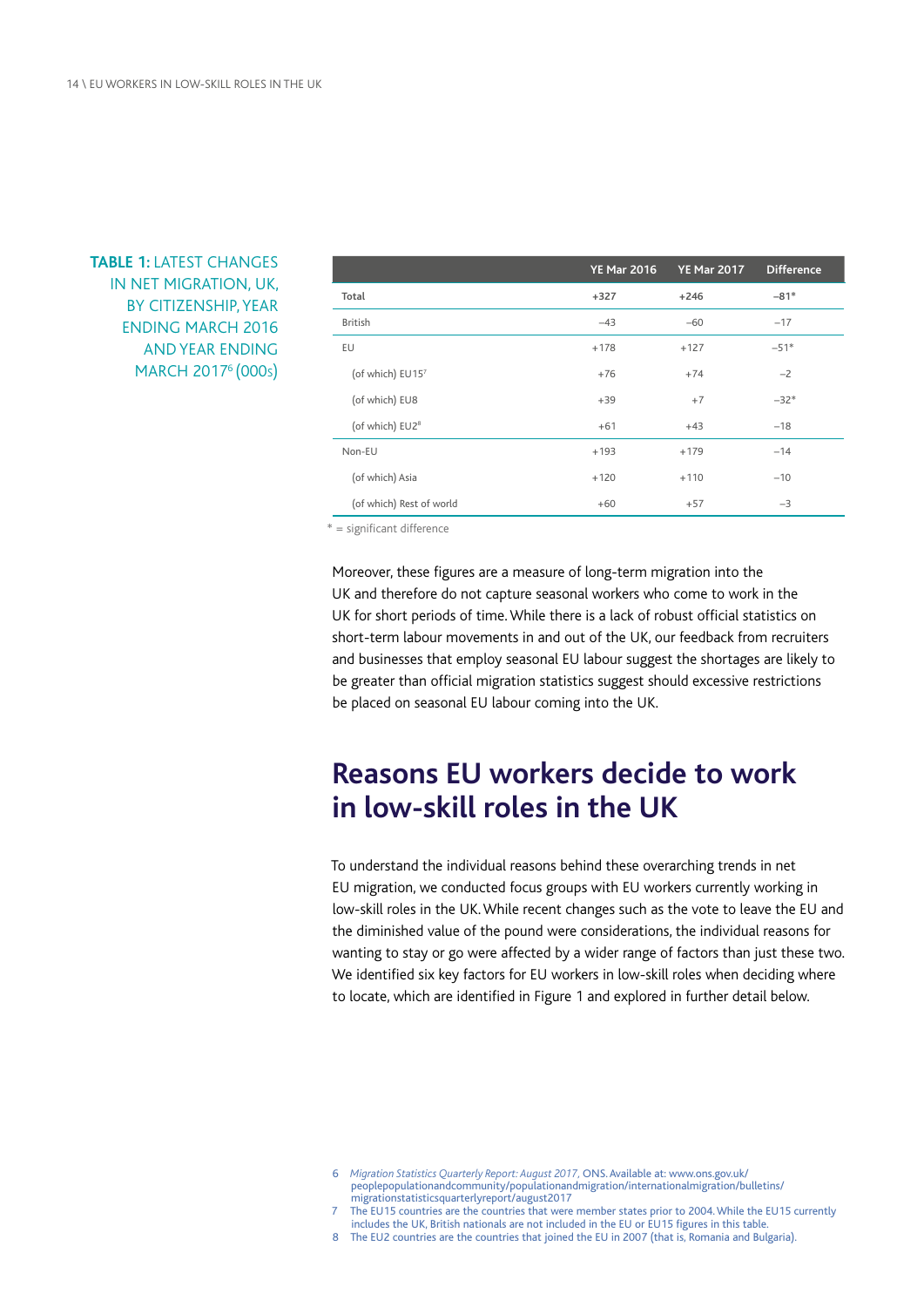**FIGURE 1:** SIX KEY FACTORS AFFECTING EU WORKERS' DECISIONS WHETHER TO WORK IN A LOW-SKILL ROLE IN THE UK OR NOT





#### **Recommendations and connections through friends and family**

#### **Reasons to come to or stay in the UK**

Often the key factor triggering an EU national's decision to move to the UK for a low-skilled job was a recommendation from or connection to another friend living in the UK. This ranged from a general recommendation that the UK was a good place to work, to EU nationals currently working in the UK recommending a new EU migrant friend or relative to an employer as a good prospective worker:

**"I was lucky enough to have my best friend from my country working in the company just opposite and she recommended me and I just came and they were happy with my English so they took me on straight away."** Dorata, food production worker, East of England, Polish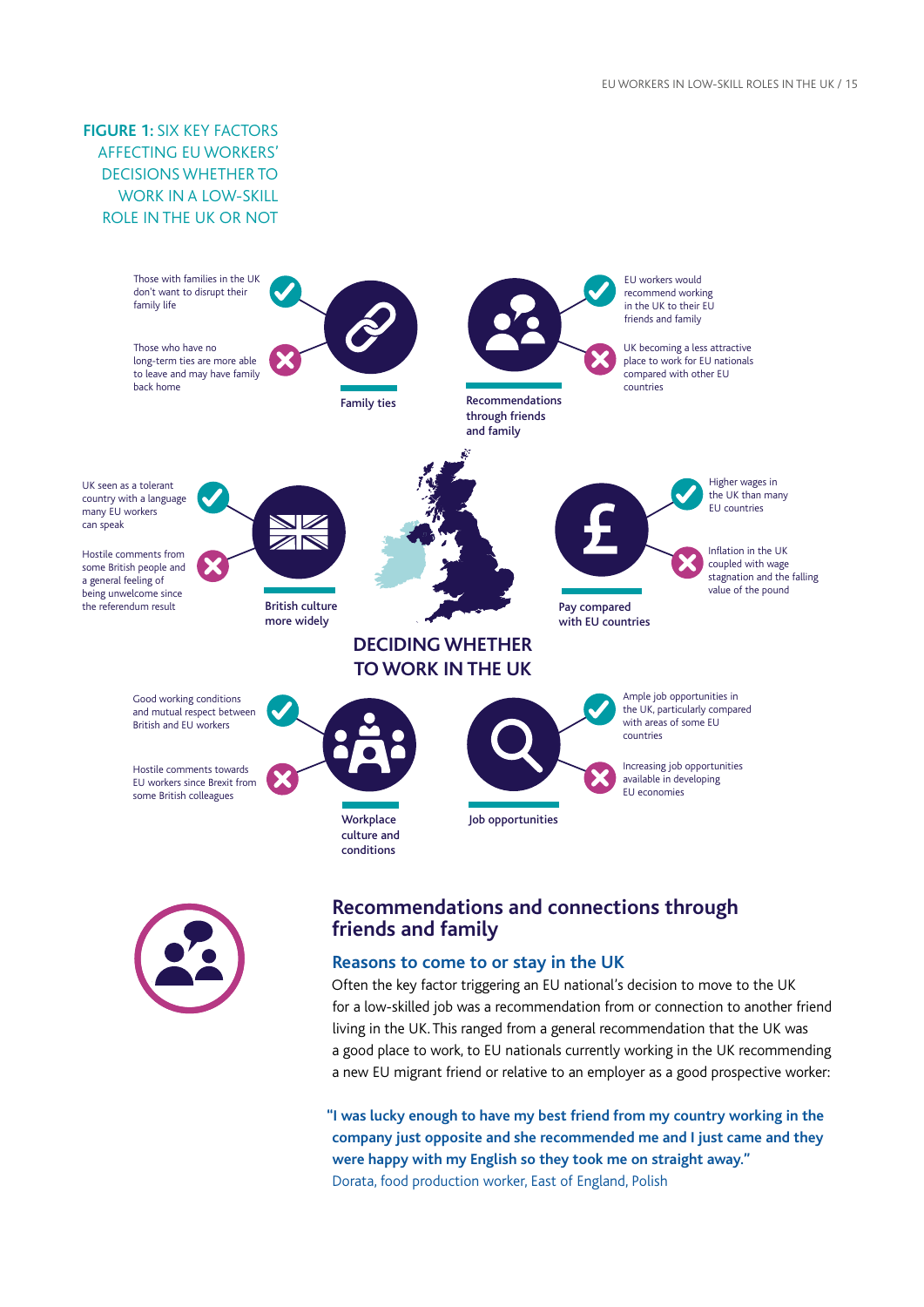**"I came over here with my then husband because his family, his cousins, they were already working in England. One of them was working for the agency and we got the job with the agency. We worked for maybe two months with the agency and then got another job because some of my ex-husband's cousins worked there."**

Karolina, food production worker, East of England, Polish

Freedom of movement in the EU made trying out work in the UK seem like a low-risk option. If they did not like the UK they could return to their home country just as easily as they came to the UK. Some who had settled in the UK for years (and in some cases wished to stay permanently) had often started out with only a short-term stay in mind:

**"My friend who was working here just called me one day and said 'what do you think about coming to England and see how it is?' and I thought 'yeah, why not?' I wanted to change something with my life and I thought I'd come for two or three months and then go back but I've now been here three years."** Leian, horticulture worker, East of England, Romanian

**"I came for a holiday. My mum was here. I was in Poland with my dad and my grandma. I stayed for a month, went back to grab my sister (because I was older, I came first to check everything was okay) … came back again, and we stayed here. Here I've started my own family."** Pavel, food production worker, East Midlands, Polish

#### **Reasons to leave or not come to the UK**

However, where conditions in other EU countries are improving, some EU workers now have personal connections as a point of reference for the kind of life they could have back in their country of origin. In the same way that a personal connection played a triggering role in migrants moving to the UK, a friend or family member back home with an improving life can be a persuasive reason to return:

**"Some people from my family [in Poland], they have kids, they have houses, they have jobs, and they live probably better than me now. I haven't got money to go away for a holiday every year somewhere. They have and they are working in factories. It's nothing really posh like directors or managers. They are workers like we are in the factories … So why not [go back]?"** Norbert, food production worker, East of England, Polish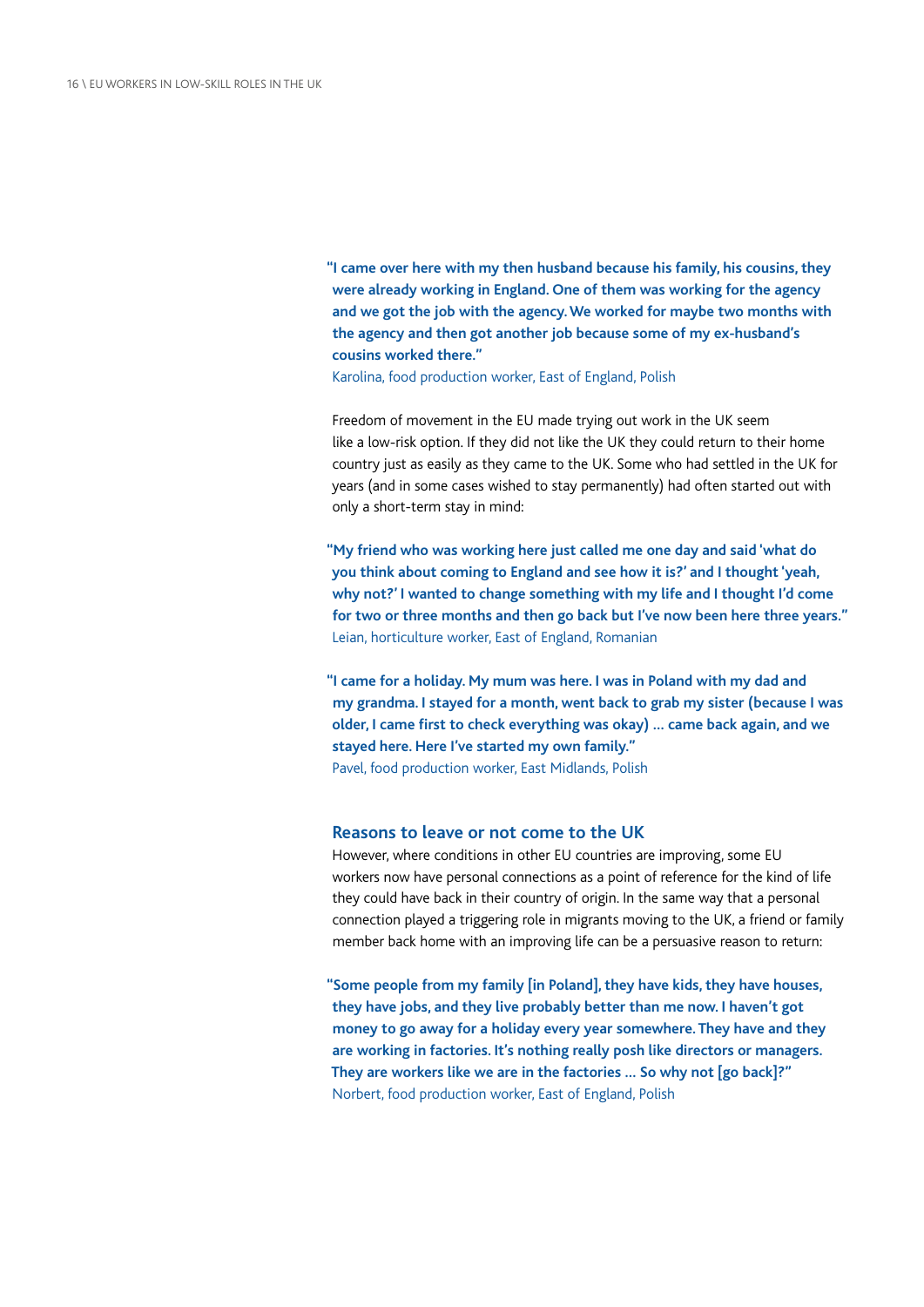#### **Pay compared with EU countries**

#### **Reasons to come to or stay in the UK**

Unsurprisingly, higher rates of pay compared with many EU countries (particularly EU8 and EU2 countries) are a key factor that makes working in the UK appealing. While most EU migrants knew that pay would be higher in the UK, some were still surprised at how much higher pay was when compared with the country they had come from. EU workers commonly remarked that they could earn in a week in the UK what would be a monthly wage in their country of origin:

**"The same we get here in a week, we'd get there in a month. We get paid there once a month and it's about the same."** Laura, horticulture worker, East of England, Latvian

**"We were very surprised when we'd been working three days and I had [what would be] half a month's wages in my country."** Kristof, food production worker, East of England, Lithuanian

#### **Reasons to leave or not come to the UK**

However, UK wages being higher than those in their country of origin doesn't change the fact that EU workers living in the UK still need to pay for things at UK prices. EU citizens who had settled in the UK for a longer period were conscious that price inflation was outstripping their wages and this was another important factor in weighing up their decision to stay or go:

**"My weekly wages were roughly the same as they are now, but if you consider the prices in the shops, the prices on the petrol, they are sky high. And the houses – everything. I know for 100 per cent that my wages aren't going to go ridiculously high in the next four to five years, but the prices are going to go. So, I think for myself and for my kids, let them finish school, go back to my country."**

Norbert, food production worker, East of England, Polish

**"It's quite difficult when you have to pay insurance for your car, road tax, and you have to pay the rent, you have to pay the bills, you have to top up your phone, you have to eat, you have to come into work."** Alina, warehouse worker, East of England, Romanian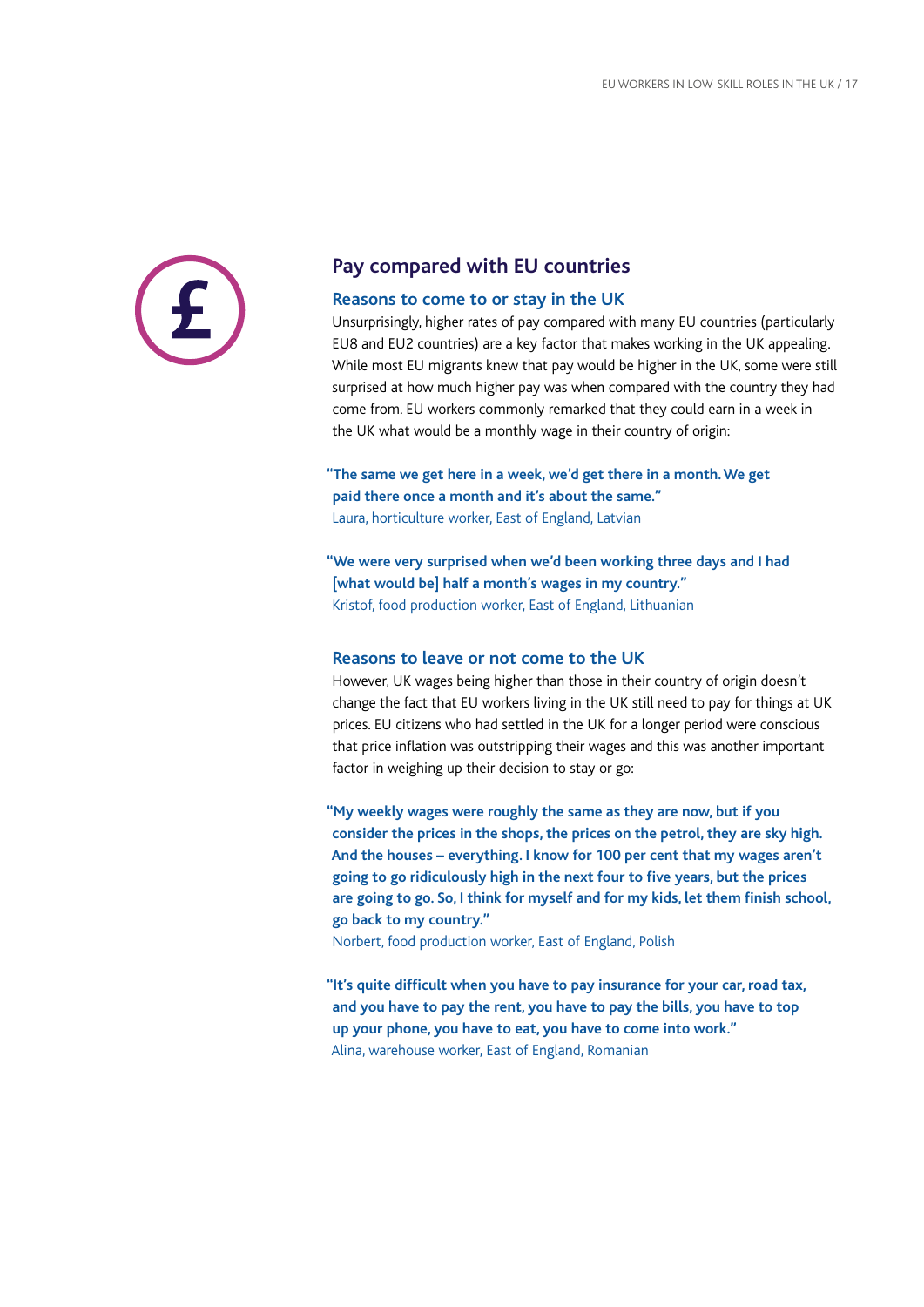For those who were sending money back to support family in their country of origin, the falling value of the pound had been noticed. Those who were intending to return to their home country after a short period of working for higher wages in the UK also commented that the lower pound was making the UK a less attractive option:

**"I remember before the Brexit [vote], £1 was €1.36 and after the Brexit [vote] it dropped really bad."**

Laura, horticulture worker, East of England, Latvian

**"I send money [back] every month for my family … we must send more pounds to be in the same level because the money hasn't changed there."** Daro, horticulture worker, East of England, Romanian

Given the falling value of the pound and the increased cost of living, there was some suggestion that other EU markets that operate in euros rather than pounds would become a more attractive prospect, particularly for those who had no long-term ties to the UK:

**"I think sometimes about going to Germany because I do speak the language there … I rent a room in a shared house and I pay like £400 a month. It's a joke. People shouldn't have to live like this. Especially the UK is very bad in that aspect, even compared to other Western countries. Also, with the wages going down and the high rents and everything, at the end of the week you make no savings. You can't really progress in life. It's getting harder, a lot harder. I think maybe partially due to Brexit, prices in shops are up a lot on food and basic necessities … If Brexit is a failure, I think even native Brits will move abroad. It's just basic human instinct you know, survival."** Arturs, warehouse worker, South East, Latvian

#### **"I already talk with my husband and I say if it gets worse, in winter we'll move back to Italy. Definitely."** Alina, warehouse worker, South East, Romanian

Available data also shows that wage rates for low-paid roles in EU8 and EU2 countries are rising at a faster rate than the National Living Wage in the UK. For every EU8 and EU2 country, the minimum wage rose in double figures in percentage terms between 1 January 2010 and 1 January 2017. By contrast, the National Living Wage rose by only 4.6 per cent for the same period in the UK.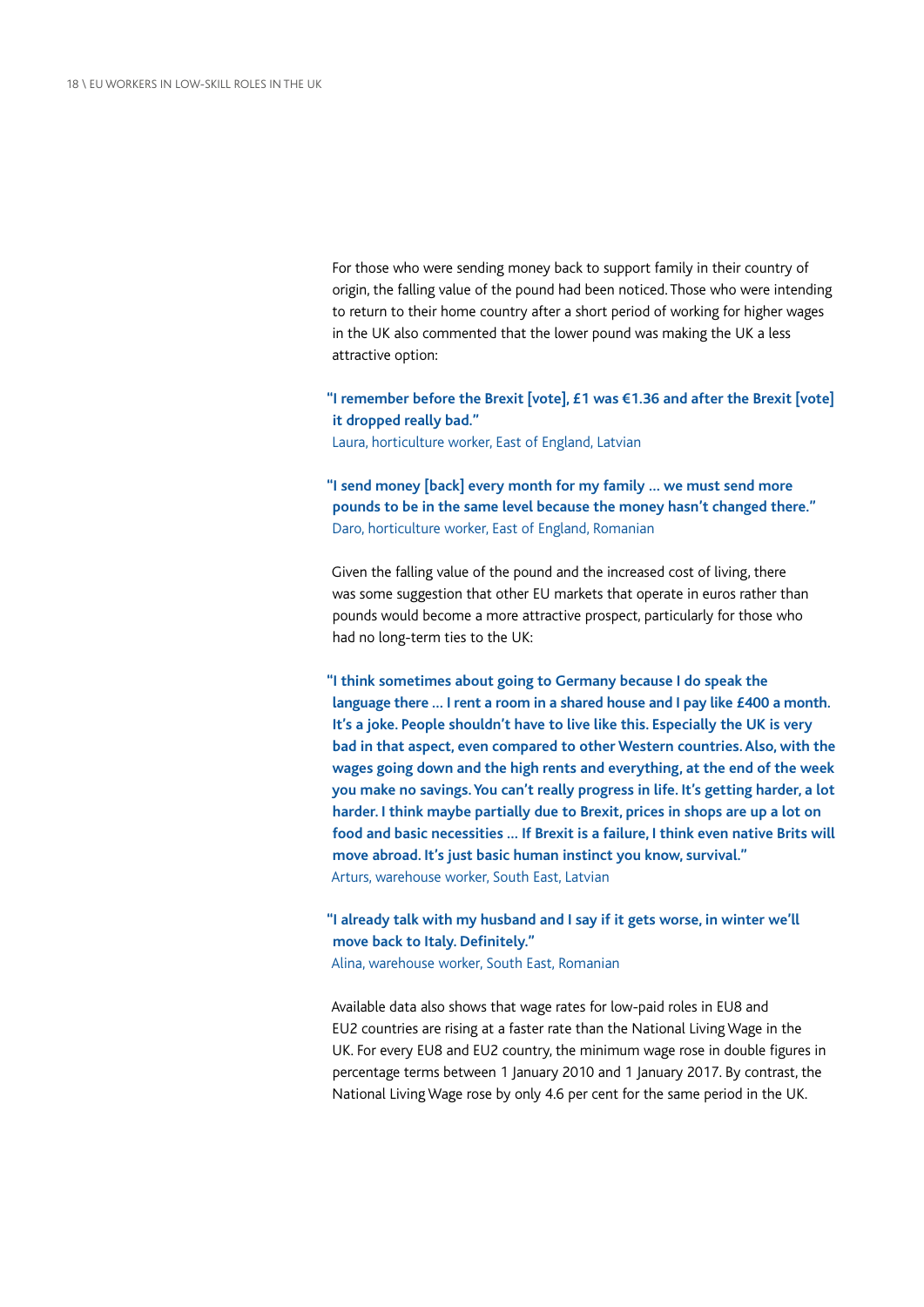#### **TABLE 2:** PERCENTAGE CHANGE IN THE STATUTORY MINIMUM WAGE IN REAL TERMS BETWEEN 1 JANUARY 2010 AND 1 JANUARY 2017 FOR EU2, EU8, AND THE UK<sup>9</sup>

| Country grouping | Country        | Change in statutory minimum wage between<br>1 January 2010 and 1 January 2017 |
|------------------|----------------|-------------------------------------------------------------------------------|
| EU <sub>2</sub>  | Bulgaria       | 83.6%                                                                         |
|                  | Romania        | 79.1%                                                                         |
| EU8              | Hungary        | 50.1%                                                                         |
|                  | Estonia        | 42.9%                                                                         |
|                  | Lithuania      | 39.0%                                                                         |
|                  | Poland         | 38.3%                                                                         |
|                  | Slovakia       | 29.3%                                                                         |
|                  | Latvia         | 26.8%                                                                         |
|                  | Czech Republic | 24.6%                                                                         |
|                  | Slovenia       | 23.5%                                                                         |
| <b>UK</b>        | United Kingdom | 4.6%                                                                          |



#### **Job opportunities**

#### **Reasons to come to or stay in the UK**

The original decision to come to the UK was often as much due to the lack of availability of work in EU workers' countries of origin as it was the higher wage rate in the UK. Some suggested that outside the capital and major cities in their countries, there was little work available (at least at the time when they chose to move to the UK):

**"In Poland it would have been survival from month to month. So I chose to come to see if I could find my happiness here. If I couldn't I probably would have gone somewhere else but not back to Poland. That was my plan."** Dorata, food production worker, East of England, Polish

**"In Latvia, all you can get jobs around is the capital city and we weren't from there. I'm from outside the capital."**

Laura, horticulture worker, East of England, Latvian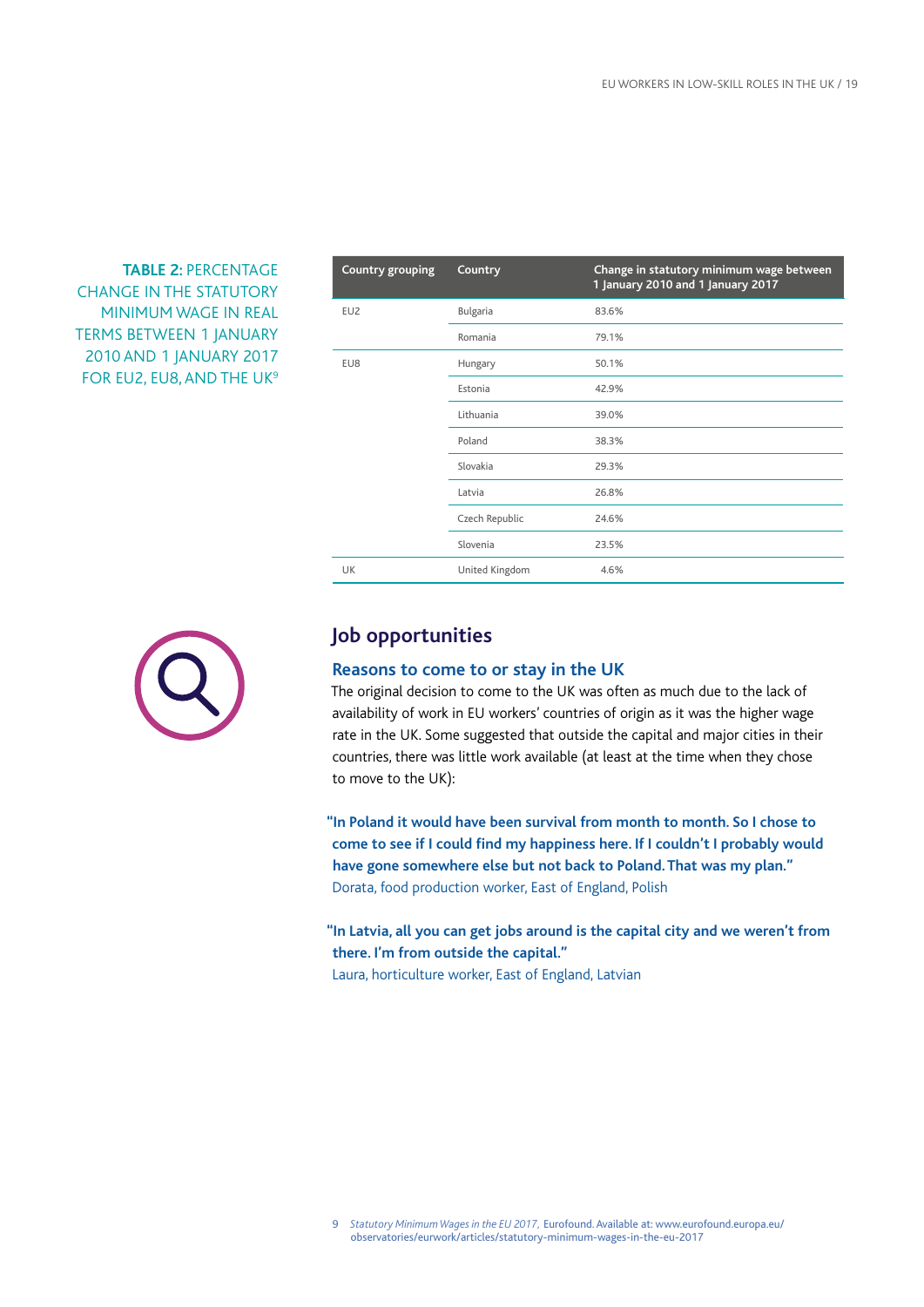#### **Reasons to leave or not come to the UK**

However, as economies in EU8 and EU2 countries grow and develop, EU workers in the UK are aware of the increasing number of opportunities available for them in these countries. Moreover, there will be fewer of the economic push factors that led citizens of EU8 and EU2 countries to want to work in the UK (or elsewhere abroad) in the first place:

**"I think the economy is changing in my country. That's the main thing. There are so many places, so many opportunities to work. The other thing is in here the value of the money is not the same when we came in the first place … Some parts of our country, they are really poor. There are not many opportunities to work. So, I understand people who are staying here. But some people they have so much better opportunities to go back and work over there. Basically the quality of life improved."** Norbert, food production worker, East of England, Polish

#### **"[The Polish economy] is definitely better than when we moved out."** Lukas, labourer, East Midlands, Polish

Furthermore, some EU workers in low-skill roles suggested they had the ability to do higher-skilled jobs with the skills or qualifications that they had if the jobs were available in their country of origin at higher wage rates. As EU8 and EU2 economies continue to grow and develop, an increasing availability of higher-skilled roles at higher wage rates in these countries may mean that low-skilled but comparatively higher-paying jobs in the UK will become less attractive options:

**"Most of us in Poland have passed so many schools, they have learned to do different stuff. Not picking or grading or washing potatoes."** Norbert, food production worker, East of England, Polish

**"We know that we are capable of more than what we do because we do basic jobs and we are so much more capable."** Dorota, food production worker, East of England, Polish

GDP forecasts for EU8 and EU2 countries also suggest the development of these economies is set to continue, providing more job opportunities for those who wish to return and more of an incentive to stay for those considering emigrating to the UK. All of these countries are forecast to outperform the UK's GDP growth in 2017 and to grow at least twice the rate of the UK economy in 2018.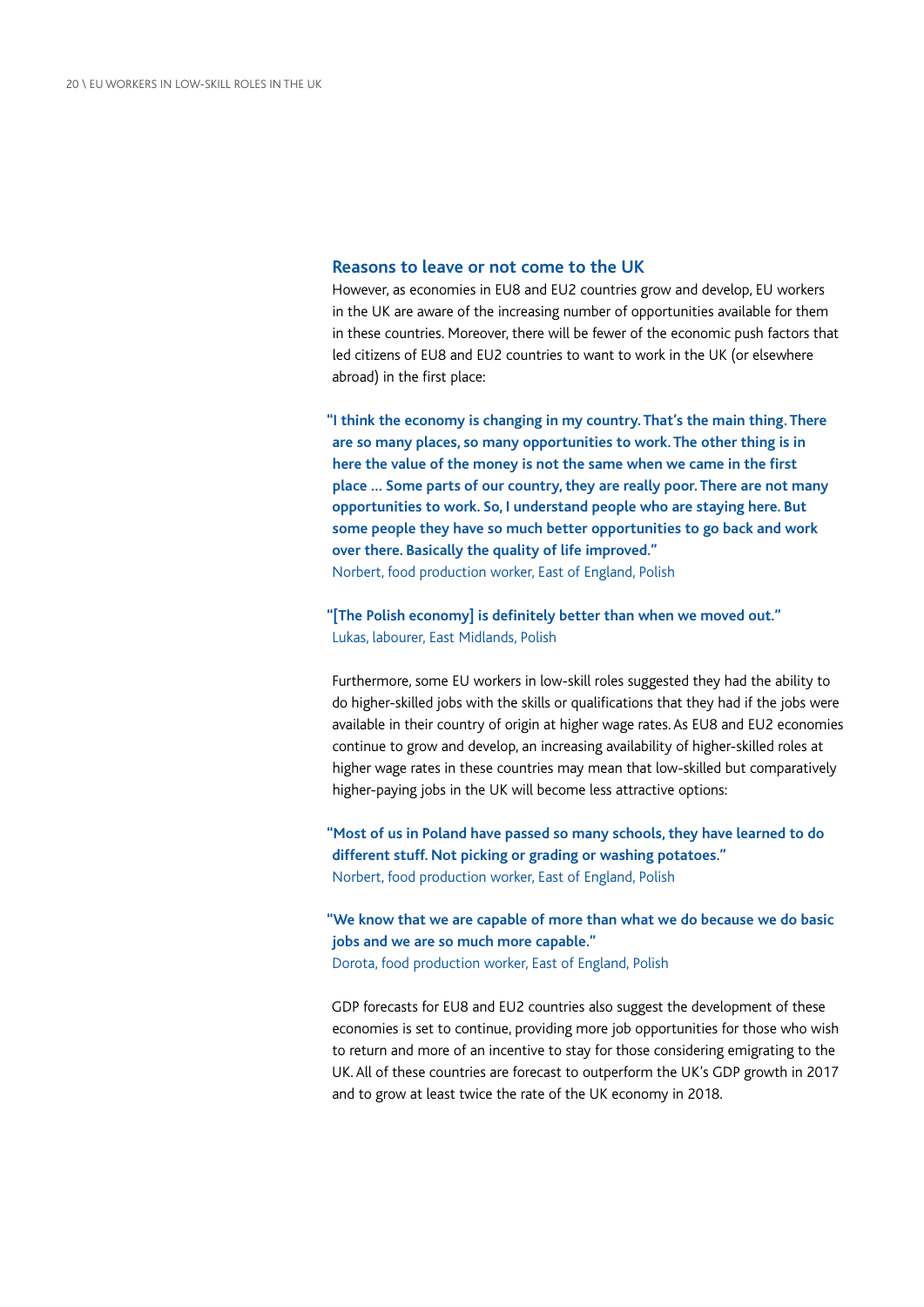

#### **FIGURE 2:** YEAR-ON-YEAR GDP GROWTH RATE (%) DATA AND FORECASTS FOR THE EU8, THE EU2, AND THE UK10



#### **Workplace culture and conditions**

#### **Reasons to come to or stay in the UK**

There was a mixture of responses on the workplace culture that existed in the UK between workers. In some workplaces, there is a two-way mutual respect between UK and EU workers performing similar or the same role in a workplace.<sup>11</sup> Where this good-natured culture was present, EU workers often appreciate UK workers helping them with their English language or to better understand UK society and culture:

**"My job is better than I expected. I was thinking I was going to go into a food production factory, it's going to be long hours and poor conditions. But actually it's okay. The people are nice, there are English people and Polish people and they're talking to each other, it's a nice place."** Pavel, food production worker, East Midlands, Polish

As well as instances of good interactions between EU and UK workers in similar roles, EU workers had a broadly positive view of the management in the UK and the expectations that were made of them at work in comparison with similar roles in other countries. Particularly around Brexit, some highlighted the role of management in proactively trying to reassure their EU staff in both the immediate and ongoing aftermath of the vote to leave the EU:

11 See Section 4 for further research on this with UK workers.

<sup>10</sup> *Spring 2017 Economic Forecast, European Commission.* Available at: [https://ec.europa.eu/info/business](https://ec.europa.eu/info/business-economy-euro/economic-performance-and-forecasts/economic-forecasts/spring-2017-economic-forecast_en)[economy-euro/economic-performance-and-forecasts/economic-forecasts/spring-2017-economic](https://ec.europa.eu/info/business-economy-euro/economic-performance-and-forecasts/economic-forecasts/spring-2017-economic-forecast_en)[forecast\\_en](https://ec.europa.eu/info/business-economy-euro/economic-performance-and-forecasts/economic-forecasts/spring-2017-economic-forecast_en)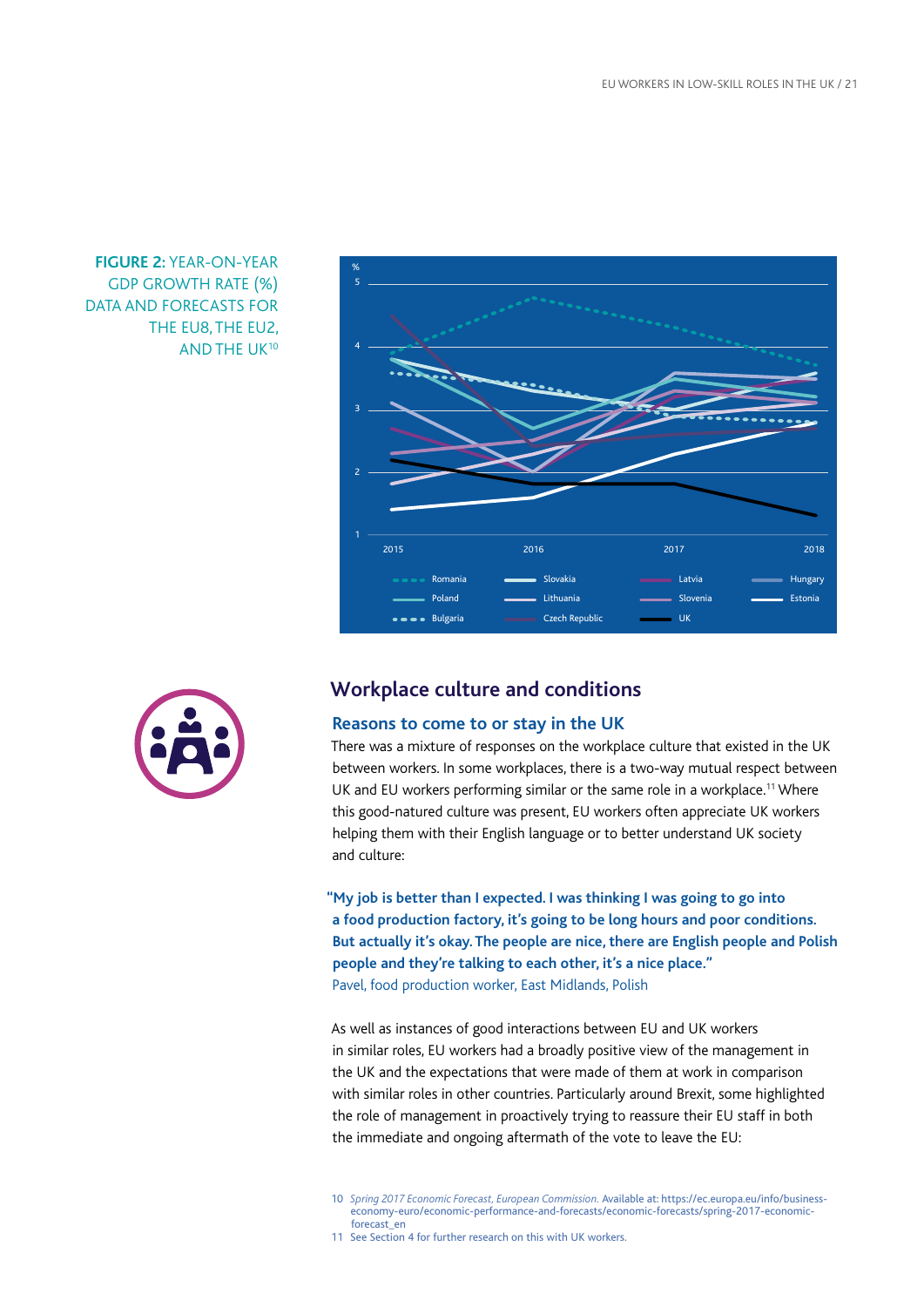**"It's more strict in Germany. I know how it is to work there and the workplace mentality is just too strict. You really have to pay all your attention to every single detail and you shouldn't have to work like that in my opinion. Sure if it's something important you should but some cultures are just too strict."** Arturs, warehouse worker, South East, Latvian

**"They got solicitors in to explain what options we have got if we want to stay. They sent a few brief letters saying nothing will change for us and we're still welcome here."**

Dorata, food production worker, East of England, Polish

#### **Reasons to leave or not come to the UK**

Some of the difficulties EU workers reported facing at work included problems that are common to both British and EU workers (for example repetitive work, agency and permanent staff being treated differently, and so on).

However, in some workplaces, EU workers faced hostility from British co-workers because of their nationality, with reports of an increase in negative comments from colleagues since the vote to leave the EU:

**"I felt personally hurt by maybe three British people that I thought were friends for many years … I felt betrayed because I thought we were really good friends but you hear these things … I think when Brexit happened, they think that it's okay now to say certain things that they didn't say before."** Deborah, food production worker, East of England, Portuguese

**"The day after the referendum results were announced, some were expecting us to pack our bags and go … There are people I do feel hate us for where we came from and not for who we are. I don't expect everybody to like me … but if you don't like me, do it because of me, because of what I said, what I did, not because of where I came from."** Karolina, food production worker, East of England, Polish



#### **British culture more widely**

#### **Reasons to come to or stay in the UK**

As well as workplace culture impacting where EU citizens want to live, the culture of a country more generally has a bearing on where to locate to. A common theme amongst EU workers that had moved to the UK was that they appreciate many aspects of British culture. These range from broader notions of fairness (for example a perceived lack of racism and nepotism compared with other European countries) to more prosaic concerns such as being able to speak the language and being able to deal with bills and other personal concerns efficiently: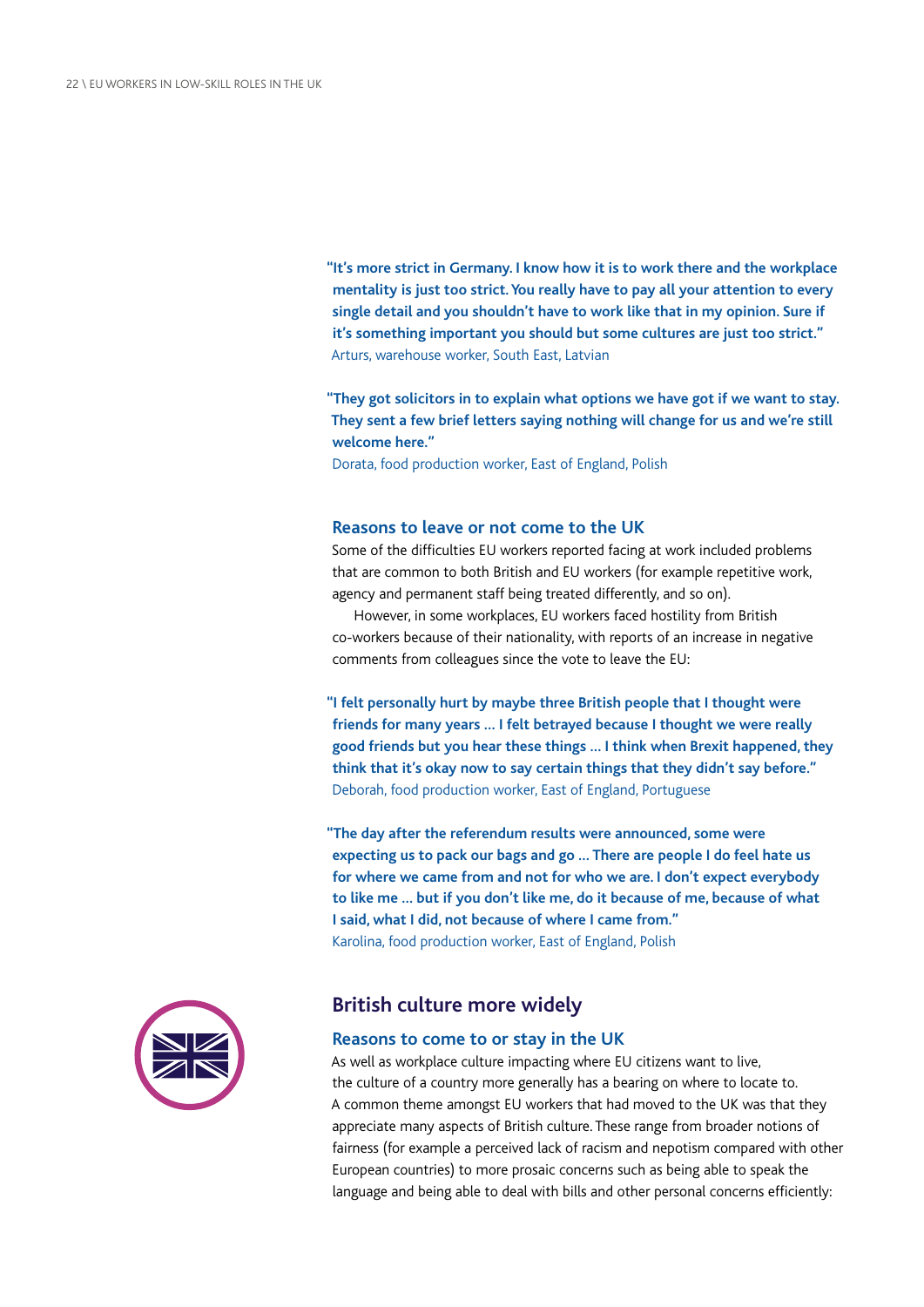**"What I like here is, if you go to offices you don't see white people here, black people there. Different colours, they are all mixed together. There are some jobs in Italy where you'll never see a black man doing that job because they are racist. But here, everything is mixed. If you know how to do it, doesn't matter your colour."**

Paul, warehouse worker, East Midlands, Italian/Ghanaian

**"What I like the most here is how easy you can do your papers, how easily you can change your address and everything you can make it online or go to the post. In Italy or Romania, you have to spend so many hours or so many days to change the car documents, or your address, or your licence. Here it's much easier. That's a big plus."**

Alina, warehouse worker, South East, Romanian

For EU workers who had come to the UK at a younger age and stayed for longer periods of time, they felt the UK is their home and that returning to their country of origin would be an alien experience for them. They had often not sought UK citizenship as they had seen no need as EU citizens, but some think of themselves much more a part of the culture and society of the UK than part of the country of their nationality. Some of these longer-term EU residents who see themselves as part of the UK were particularly upset by the vote to leave the EU and their subsequent treatment by some British people (even if it is less likely that they will be affected by formal changes to immigration law after the UK leaves the EU):

**"I love my country, I love going back, it's always going to be my home but this kind of became my home as well."** Nicole, hospitality worker, London, Romanian

**"Within these 12 years I've grown to love England and, as I always say, even if I won the lottery tomorrow, hundred million pounds, I would still stay here … This is my home. All my adult life I lived here and I'm not sure I would know how to live in Poland now."** Karolina, food production worker, East of England, Polish

#### **Reasons to leave or not come to the UK**

However, perceptions of the UK as a welcoming country are not universal. Some EU citizens felt that they were treated differently because of their nationality and that British people and culture is unwelcoming of them:

**"I came from Italy. I spent almost five years in Italy. I worked there and I felt the difference since the first day I came [to the UK]. They're looking differently at you … It's much easier [in Italy] – maybe even the culture, they're warmer … I have English neighbours, and they start asking me, 'Are you working? Where are you working? How many hours? How many days?**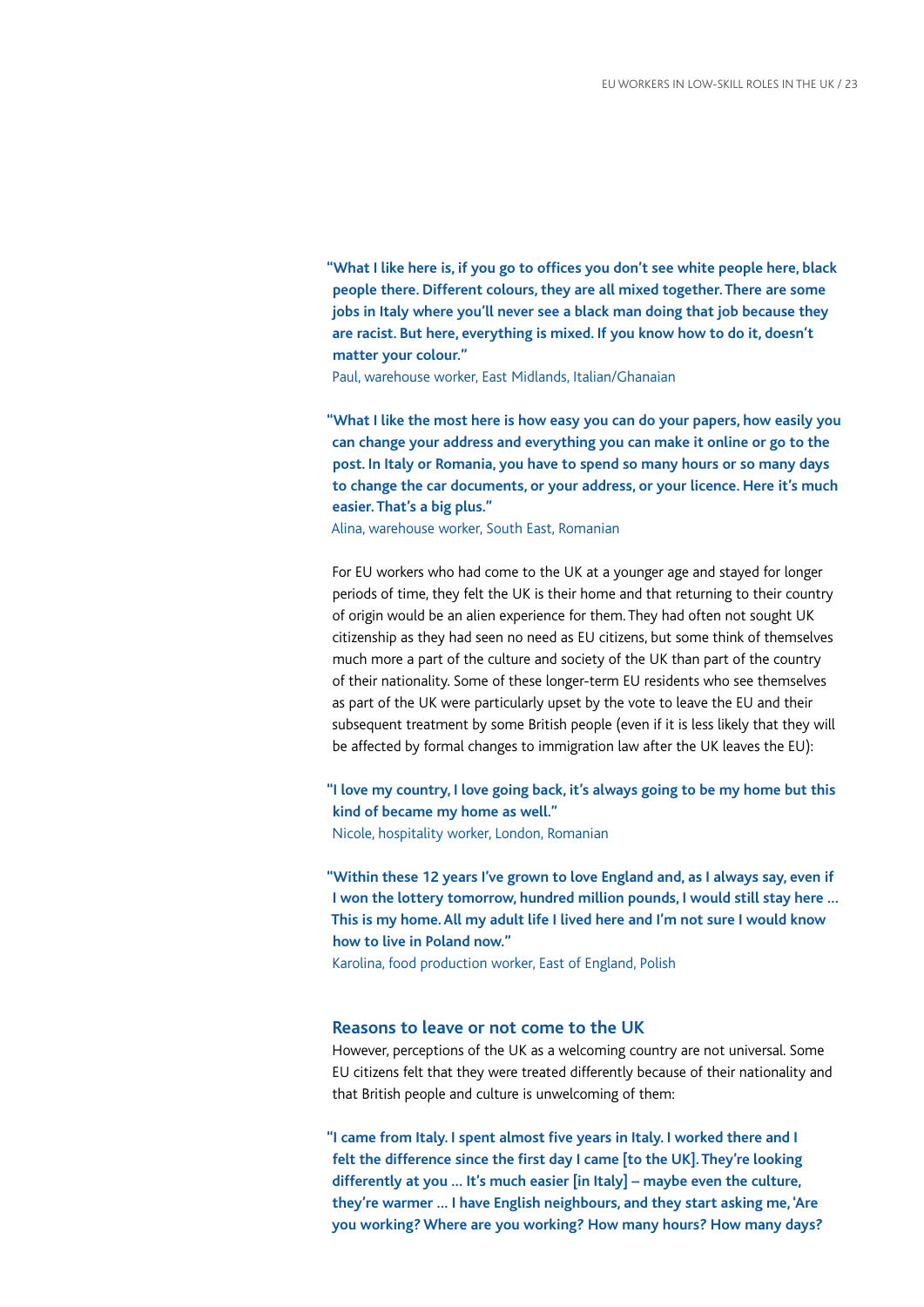**When did you come here?' I was like, you're not my mother to ask me so many questions – we don't know each other. You don't even ask me 'Hello, how are you? What's your name?' A nice conversation."** Alina, warehouse worker, South East, Romanian

**"I feel at home here but I don't always feel welcomed by everyone. But I would like to because it's my home."** Deborah, food production worker, East of England, Portuguese

Some EU citizens had noticed an increase in hostility from some British people since the vote to leave the EU. As well as the practical uncertainties created by Brexit, for some a more general feeling of being unwelcome was another factor feeding into whether to remain in the UK or not:

**"If you're speaking Polish, Lithuanian, all other people treat you nicely. They don't have any problem. But the British put up a wall when they want to start knowing you and ask questions about your life. They all think that we came here to take their benefits, to take their jobs. But I don't think it's true that every one of us came here to take their jobs. It's not like I'm going to his home and I will say to him, 'Stay at home. Don't go to [the warehouse I work in]. Stay at home.' I don't think it's about that."** Alina, warehouse worker, South East, Romanian

**"For as long as I feel welcome here, I'll probably stay. But when I don't feel welcome any more there is nothing holding me back. It's not always about money."**

Dorata, food production worker, East of England, Polish

EU workers generally reported that they were surprised, upset, and uncertain of their future in the immediate aftermath of the vote to leave the EU. However, current views on Brexit that were offered during the research (which was conducted roughly a year after the vote) were more mixed. Some were still visibly angry and upset about the vote and how some British people had treated them in the aftermath. Other EU workers were more sympathetic to the reasons why Britain voted to leave the EU, but believed that they would be allowed to stay and EU immigration would continue as the UK was dependent upon EU labour and taxes:

**"I was terrified. I was thinking 'oh my god, what are we going to do, are we all going to be deported, what's going to happen?' But, I've been here six years and I'm now hearing about 'permanent residence'. And I also see now on Facebook Lithuanian groups and people chatting about – what are they called – 'residence cards'."**

Roberta, horticulture worker, East of England, Lithuanian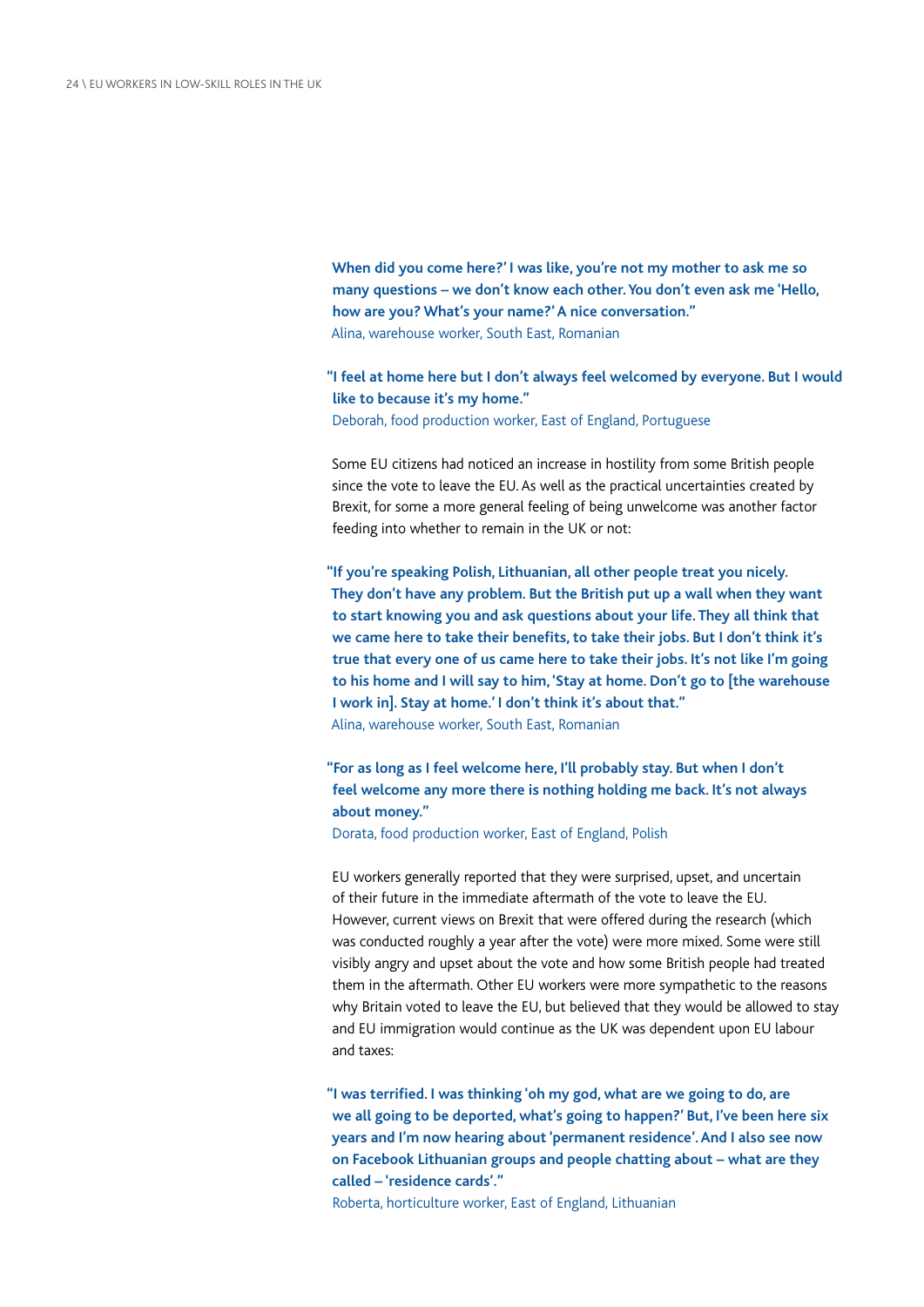**"I think this Brexit, if it happens, it will really affect the country, because most of the foreigners do jobs that they don't like. Cleaning warehouses and stuff, you'll never see British people doing that stuff. Only foreigners do that. I think we need some respect and they need to let us stay and do our work to support."**

Nazir, warehouse worker, South East, Belgian

However, the main thing EU workers wanted is more information on what is going to happen so they can make more informed decisions. The lack of certainty had led to EU workers' colleagues and friends already leaving and is a contributing factor for those considering leaving:

**"I can see some Polish people already panicking, 'argh, what's going to happen' and then they leave. Some of them have left already."** Pavel, food production worker, East Midlands, Polish

**"We would like to get some knowledge. What exactly is going to happen? Because as I said, it's just a bag of promises now and nothing else."** Dziugas, warehouse worker, East Midlands, Lithuanian



#### **Reasons to come to or stay in the UK**

Often the strongest reason given for wanting to remain in the UK is an unwillingness of EU workers to uproot their families when they are settled in the UK. Some had gone through the experience of being uprooted when they moved to the UK as children or teenagers with their families and want to avoid the same experience happening to their children:

**"Honestly, I'm not even trying to think about moving out of Britain. I've got three kids. The oldest is 7, they're in school, they have friends in the area. It would simply break up their life."**

Lukas, labourer, East Midlands, Polish

**"I have a mortgage and kids in school. Some things need to be covered by our jobs … If I were single, not married, I would already be back in Poland or start looking for a new job … that's the only thing keeping me working here. Nothing else … I would like to go back to Poland and I will as soon as my kids finish school."**

Norbert, food production worker, East of England, Polish

As well as not wanting to disrupt their children's lives, many also want to remain in the UK so their children have the chance of a better life in the UK than they would in their country of origin. English schooling was identified as an important factor

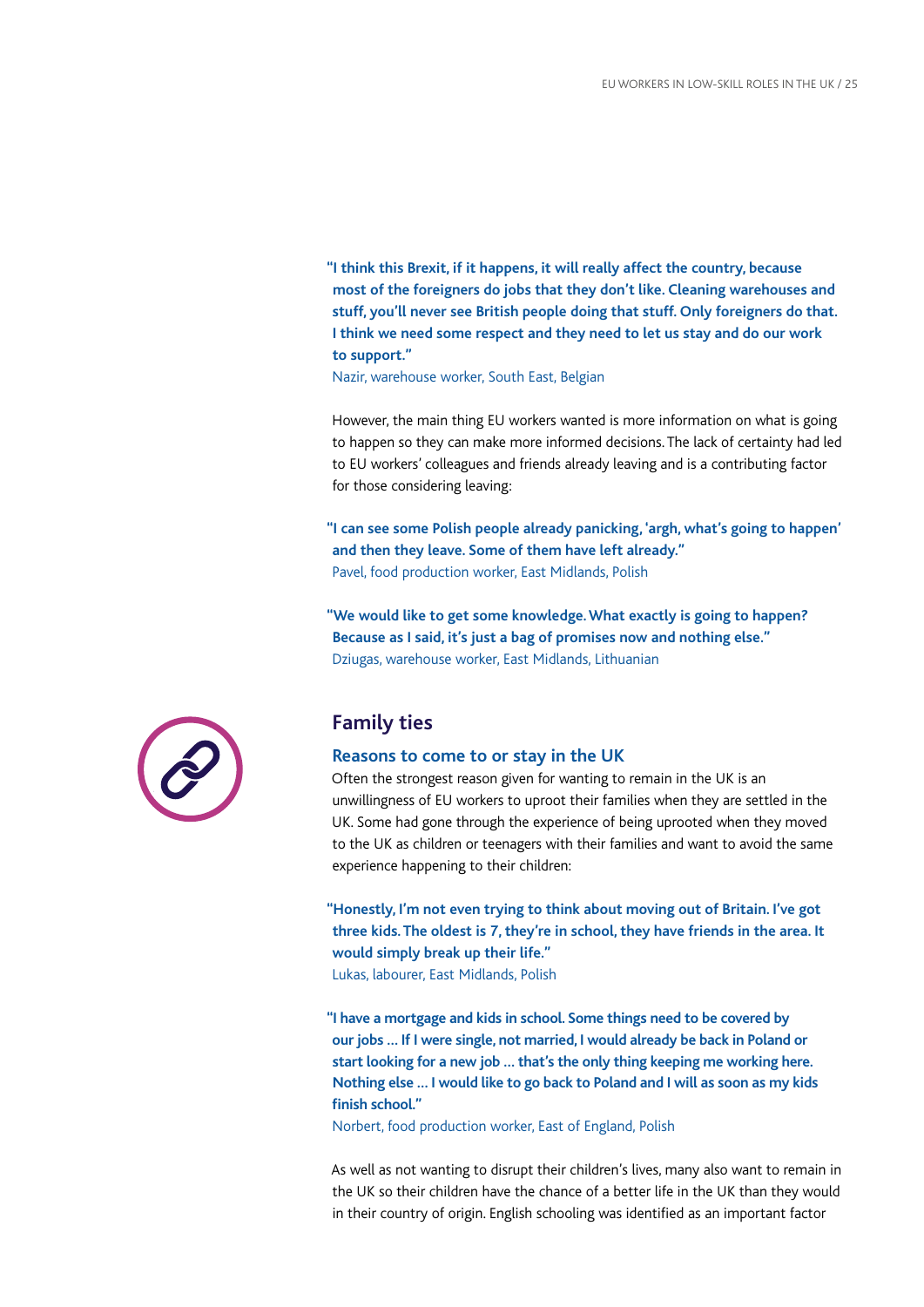by some, as well as the global opportunities that would be opened up to their children if they are able to speak English well:

**"We came here to work, to earn our living, to pay taxes, and we're grateful to the opportunity to make better for us, for our families."** Karolina, food production worker, East of England, Polish

**"Because [of unemployment in Italy], I was thinking about the future of my kids. Because in Italy they speak only the Italian language. If you finish school in Italy, you will find it difficult to work in a foreign country because you don't speak English. So I decided to bring my kids here to go to school here."** Paul, warehouse worker, East Midlands, Italian/Ghanaian

#### **Reasons to leave or not come to the UK**

Those who had been in the UK for a shorter time and haven't established family or other long-term ties to the UK see themselves as far more mobile and able to work in different countries across the EU with relative ease. Some took advantage of the different seasonal opportunities available in different EU countries at different times in order to move around. These EU workers were more likely to weigh up other options that involve leaving the UK, whereas for others, their family being settled in the UK is a 'trump card' in their desire to want to stay:

**"We don't come just because 'oh, we love England!' No – we come here to work, to make our lives better, to save some money … We are not scared. We can work anywhere. We can adapt ourselves."** Marian, hospitality worker, London, Romanian

**"I'm going back to Greece because my life is in Greece. I like here. I like the money. I like the people … I want to come back [to the UK] in December maybe when the season finishes in Greece."** Leian, horticulture worker, East of England, Romanian

As well as some EU workers not having family or other long-term ties to the UK, other EU workers had family back in their country of origin who they miss. For these workers, family ties are a push factor in weighing up whether to leave the UK or not so they (and sometimes their children currently in the UK) could be closer to family back home:

**"I'm going to feel more happy to see my family every day. See my mum and my dad, you know? My kids growing with my family, not without them. That's the main thing for me."**

Norbert, food production worker, East of England, Polish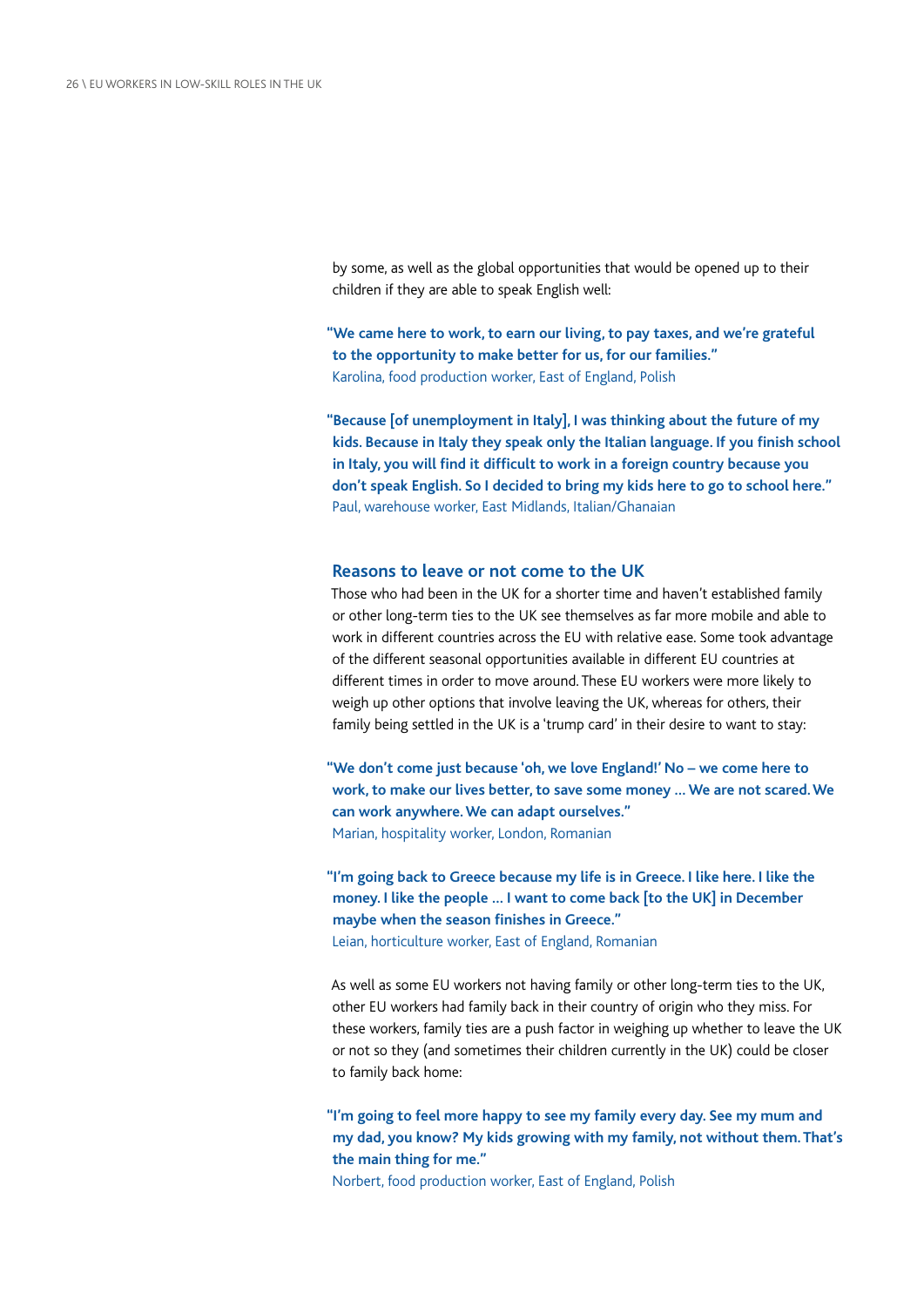## **Increased difficulty in recruiting and retaining EU staff**

Although the UK still remains an attractive destination for EU workers, changes in recent years have made low-skilled roles a less attractive option in at least five of the key areas identified:

• **Recommendations and connections through family and friends** Personal recommendations play a significant role in EU workers' decisions to relocate. If fewer EU workers in the UK are recommending moving to the UK to their compatriots (because of the reasons listed below), fewer EU workers are likely to relocate to the UK. Furthermore, as quality of life improves in other EU countries, EU migrants are increasingly likely to have family and friends in other EU countries recommending relocating away from the UK.

#### • **Pay compared with EU countries**

While pay rates in the UK still outstrip most other EU countries, the differential between UK wages and other EU wages is increasingly less than it was at the time of the EU 2004 expansion. In addition, the increased cost of living in the UK is affecting the quality of life of EU workers and the diminished value of the pound is decreasing the value of any wages sent home to support family in their country of origin.

#### • **Job opportunities**

While the UK continues to have plentiful job opportunities due to a skill shortage and a low unemployment rate, growth and development of the economies of EU8 and EU2 countries mean more opportunities are available for work elsewhere. As these economies continue to grow, there may be opportunities for EU workers currently in low-skilled roles in the UK to move into higher-skilled roles in their country of origin without making as large a sacrifice in their wages.

#### • **Working culture and conditions**

While EU workers are commonly happy with their working culture and conditions, some have faced hostility from British colleagues in the aftermath of the vote to leave the EU, which is making them less comfortable at work.

#### • **British culture more widely**

EU workers have previously been attracted by the UK's culture of tolerance and fairness. However, this view has been partially undermined in some EU workers' minds by the vote to leave the European Union and the behaviour of a minority of British people since the referendum. Some are now being deterred from working or settling in the UK because of a perceived hostility to foreigners, coupled with the uncertainty created by the vote to leave the EU.

Recruiters and employers in sectors that rely on EU labour to fill low-skill roles have been aware of a shrinking pool of applicants from the EU, including for several years predating the vote to leave the EU. Their perception also reflects what EU workers have said about the referendum and aftermath only being one factor making the UK a less attractive destination, with other factors coming into play before the referendum was even announced.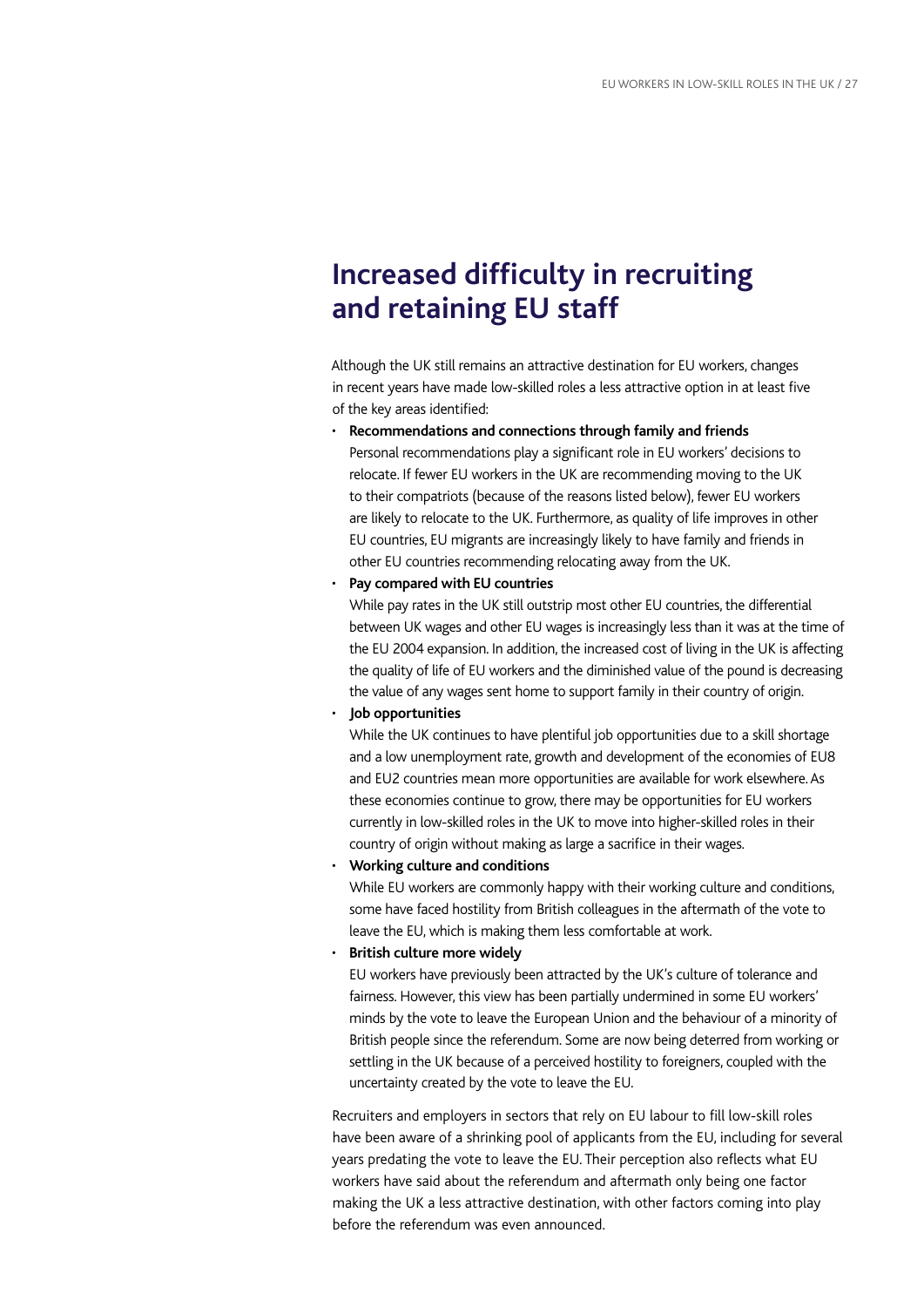

#### Recommendations and connections through family and friends

"Seasonal workers are more nervous of coming across now for shorter periods of time… If an EU worker had been here 4–6 months, they'd call a friend they knew or a family member and say 'the work here is good, there are opportunites here, come across'. We're seeing a lot less of that now." **Andrew Herd, General Manager, JZ Flowers – Moulton (horticulture business)**

"We've heard comments from team members like 'Well, I don't really know what's going to happen and whether I'll be able to work here after Brexit, so I've decided it may be best to return home now as everything's so uncertain'… In hospitality, in particular, we have a very strong and hard-working Eastern European contingent, comprising a significant portion of our workforce across the country. Unsurprisingly, many came to work in the UK because they had friends working here already, so they've created very strong networks. Whilst we're doing everything in our power to reassure our team members, some Eastern European team members may decide to return home. It's also a concern that there may be a knock-on effect, with many experienced and talented hospitality workers who historically would have come to work in the UK deciding not to due to the lack of clarity from the government on future Right to Work rules." **Abbie Pullman, Head of Talent Recruitment, Off to Work (Hospitality Recruitment Staffing) at time of interview (now freelance employee engagement consultant)**



Pay compared with EU countries

"There's no point with inflation. At the moment the pound has dropped again so for EU workers they think now, 'well, UK still a good option or should we stay in Europe?'… At the moment I think [pay] is equal. It's not a big difference coming to the UK, because there are jobs in Germany, Holland, Austria as well – but where the clients have better packages. I look online and see what European agencies post and what the benefits of the jobs are. Some of the clients in Europe pay transport for the workers, they pay accommodation as well. Some of them even offer a meal a day – so people will go for that. It's just how you sell the job to them." **Silviu Doltu, Labour Resource Specialist, Encore Personnel (multi-sector recruiter)**

"We've spoken recently to seven overseas recruiters and they're saying people are worried, they are concerned about coming to the UK. These overseas recruiters are saying to them, 'look it's not going to happen for another two years before the UK is out of the EU so don't worry about it currently', but because of that people are looking at going to places like Denmark, where the euro is stronger than the pound, so they're going to earn more money."

**Nikki Gallier, Company Training & Projects Manager, Encore Personnel (multi-sector recruiter)**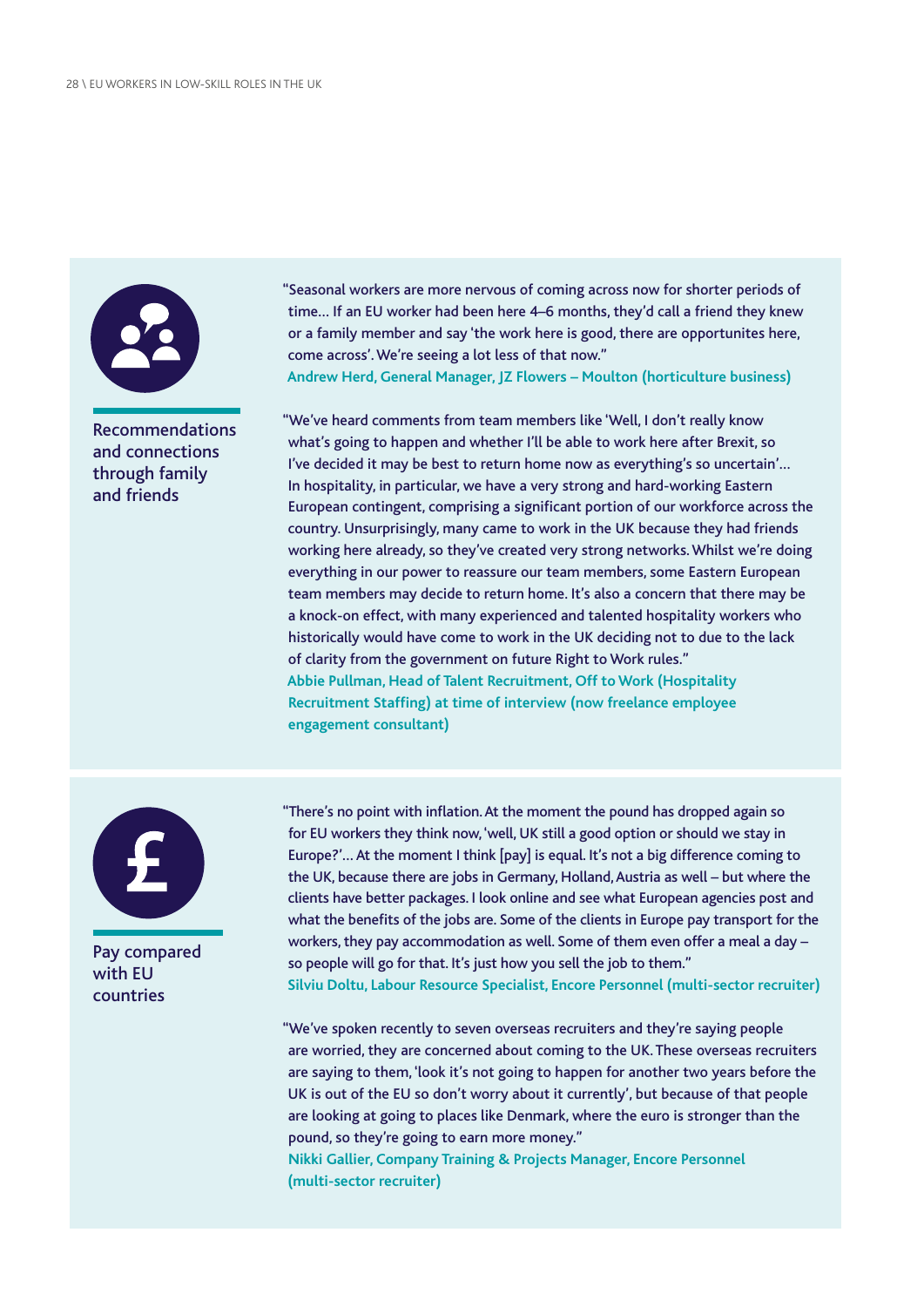

*"*Having worked with our friends from Eastern Europe for many years, there is a concern about what do they do? Do they go back now? So I think there needs to be some reassurance… There was always going to be a skills shortage in construction regardless of the referendum vote one way or another. There was a huge shortage before that… I think at the moment we've seen the Polish economy, the Bulgarian economy, are very buoyant in the sense that there is work in those countries."

**Simon Noakes, Co-founder and Director, Bespoke Recruitment (Construction) Ltd (construction recruiter)**



Working culture and conditions

*"*'Too many foreigners!' is a running comment [from some British workers in agricultural workplaces with EU workers]." **Nikki Gallier, Company Training & Projects Manager, Encore Personnel (multi-sector recruiter)**

"When you place English workers into an environment where it is predominantly an Eastern European mix, you still occasionally get comments such as, 'I don't want to work in an environment where I'm in the minority'." **Wayne Hodgson, Managing Director, Red Eagle Recruitment Specialists (multi-sector recruiter)**



British culture more widely

*"*We've already started to see people decide to return back to their home countries on the back of the Brexit result. They feel uncomfortable with the direction the country is moving towards, and I think the lack of any commitment and security from the government agreeing that they would be able to remain in the country has forced their hands a little bit to look at a move away." **Steve Linzner, Director, EL8 recruitment (hospitality recruiter)**

*"*Recruiting has become increasingly more challenging over the past three years with EU country economies improving at the same time as the pound losing ground against the euro more recently, making it a less attractive proposition for European workers seeking work in the UK. The effect of the referendum outcome has served to compound this further, not surprising – would they feel welcome?" **Pete Taylor, Operations Director, Encore Personnel (multi-sector recruiter)**

"The Brexit vote last year sent shockwaves through our business. We had lots of people that were in tears because they thought they weren't wanted anymore." **Head of Operations, food production business**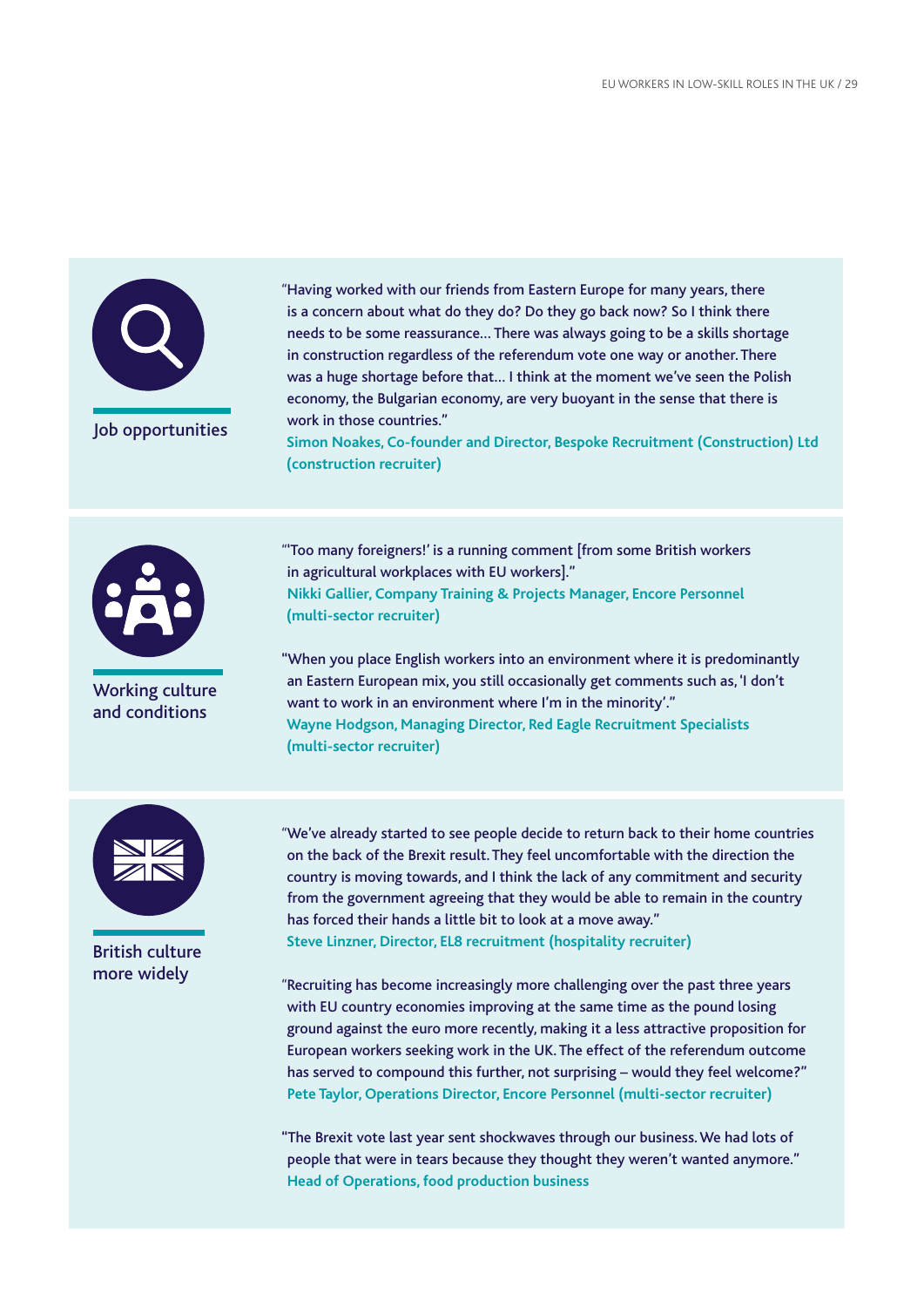## **Section summary**

- EU workers currently make up 7 per cent of the UK workforce.
- EU workers are particularly overrepresented in low-skilled roles, where they occupy 15 per cent of these roles in the UK.
- Official statistics show that net migration of EU nationals to the UK is falling, particularly from EU8 countries.
- These official statistics are likely to underestimate the role EU workers play in the UK economy as they do not accurately capture EU seasonal workers in the UK.
- The reasons EU workers in low-skilled roles give for wanting to work in the UK or not can be categorised into six broad categories:
	- recommendations and connections through friends and family
	- pay compared with EU countries
	- job opportunities
	- workplace culture and conditions
	- British culture more widely
	- family ties.
- When considering these six categories, the UK is becoming a less attractive place for EU nationals to work in low-skilled roles; some of these changes began prior to the vote to leave the EU (for example improving economic and social conditions in EU8 and EU2 countries) and some of them are subsequent to it (for example some EU workers feeling unwelcome at work and in the country more widely and the falling value of the pound).
- There are signs these changes are making it more difficult for recruiters and employers to recruit EU workers into low-skilled roles in the UK.

The next section of this report explores in further detail recruiters' and employers' concerns about recruiting for low-skilled roles in the context of Brexit and a potential reduction in EU immigration, their wider concerns for the economy in this scenario, and what they want to see from the post-Brexit immigration system.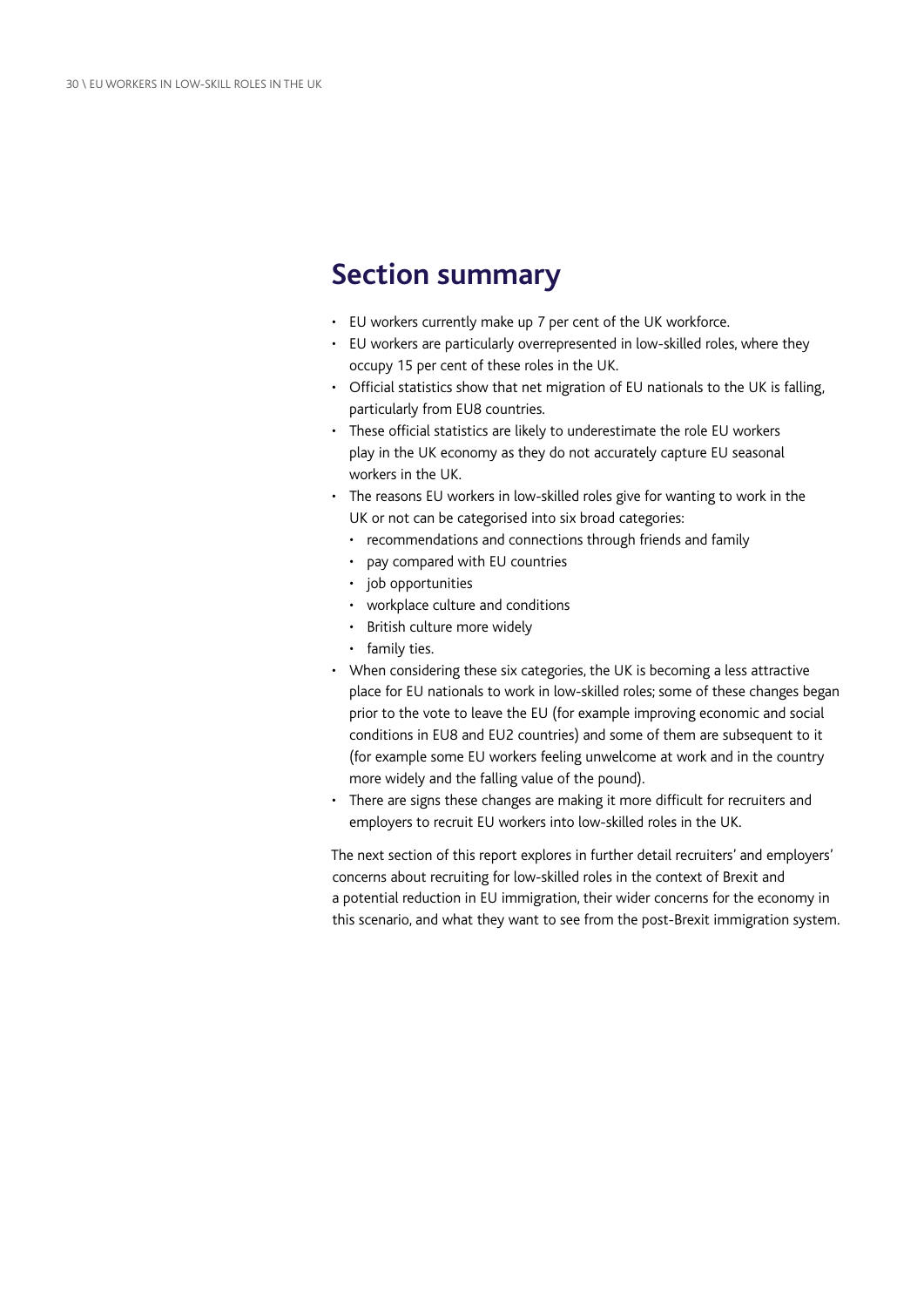# <span id="page-32-0"></span>**03**

# **RECRUITERS' AND EMPLOYERS' CONCERNS**

**The previous section demonstrated the falling number of EU migrants coming into the UK and highlighted factors EU workers consider when choosing whether to live and work in the UK. This section explores in more detail the concerns of recruiters and employers that currently recruit high numbers of EU migrants into low-skilled roles and the potential impact on their businesses and the wider economy if access to this pool of labour is excessively restricted after the UK leaves the EU. It also considers recruiters' and employers' current efforts to recruit British nationals to these roles, why this has been challenging, and whether more could be done to attract more UK workers to these roles.**

## **Recruiters' and employers' headline concerns**

We interviewed recruiters and employers who recruit a high number of EU workers into low-skilled roles to understand the role EU workers currently play in their businesses, the potential impact on their business and the economy if access to EU workers is significantly reduced (for example if overall net migration is reduced to the tens of thousands), and how recruiters and employers might respond to a such a situation (for example by recruiting more British nationals or increasing automation). Six key themes emerged from these interviews: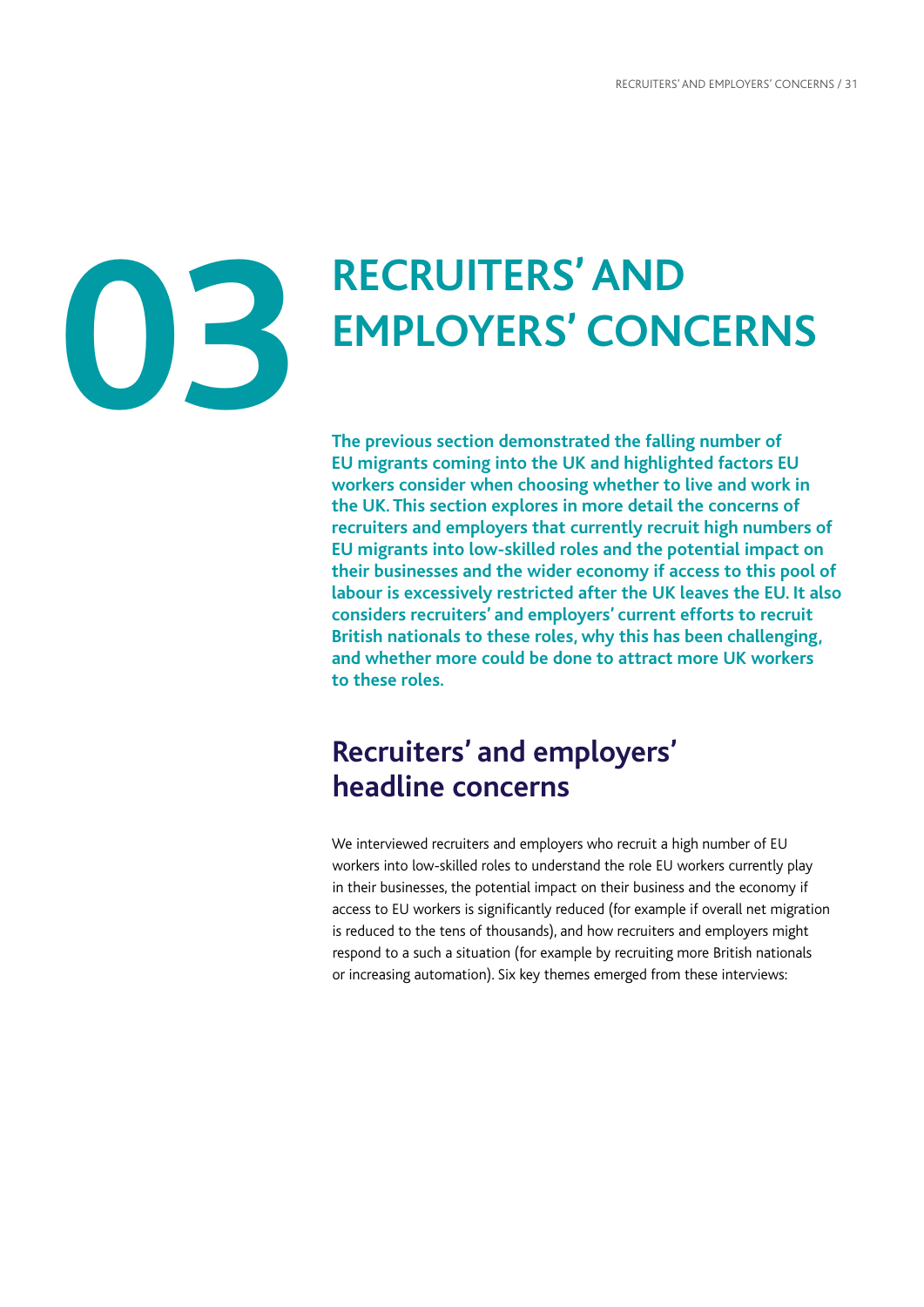## **PRE-REFERENDUM RECRUITMENT CHALLENGES**



There were already fewer EU workers coming to the UK before the vote to leave the EU and it was already a challenge to recruit the number of low-skilled workers necessary

## **POTENTIAL IMPACT ON CONSUMERS**

Reduced access to EU workers would be likely to lead to increased prices, lower levels of service, or both

## **RISK OF REDUCED OUTPUT, CLOSURE, OR OVERSEAS RELOCATION**



It would be difficult, if not impossible, to maintain current output in many of these businesses if access to EU labour was overly restricted

## **RISK OF ILLEGAL WORKING AND EXPLOITATION**



Concerns that an overly restrictive migration system could lead to an increase in illegal migration from the EU, which unscrupulous businesses desperate for affordable labour could exploit

### **DIFFICULTY ATTRACTING UK WORKERS COMPARED WITH EU WORKERS**



Up to now, it has been difficult to attract UK workers into many of the low-skilled roles they offer

## **AUTOMATION IS NOT A PANACEA**



Some businesses had already automated as far as current technology allowed and many businesses faced specific challenges which meant they would continue to need low-skilled labour for the foreseeable future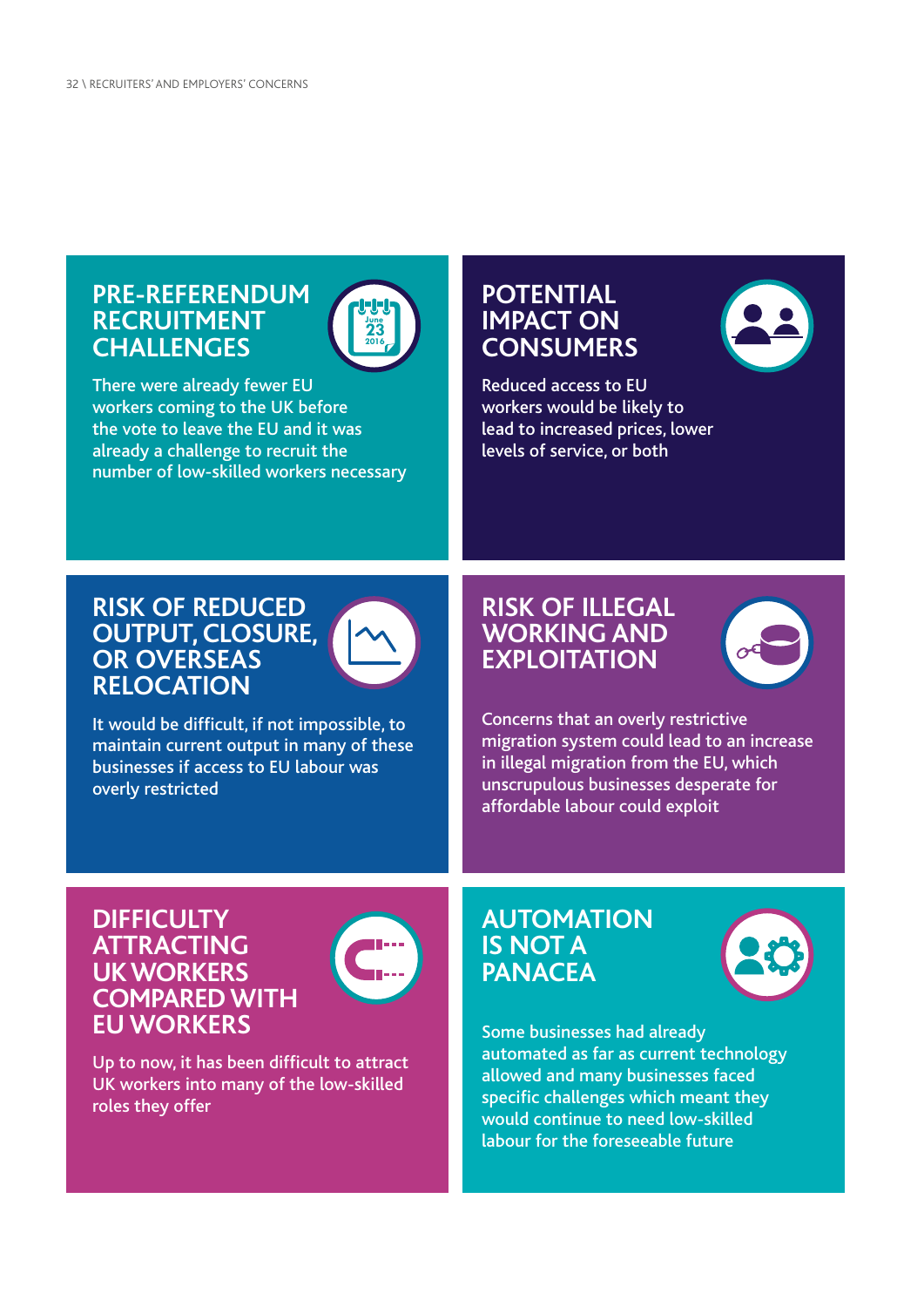

#### **Pre-referendum recruitment challenges**

Recruiters and employers were clear that they are already facing challenges to recruit in their sectors, reflecting the overall trends in migration recorded at a national level. They are also very conscious of the factors that are leading to fewer EU migrants to move to the UK, which were identified in the previous section, particularly those factors related to improving EU economies. Some suggested Brexit is an exacerbating factor, but it had been getting harder to recruit EU workers before the referendum was even announced:

**"These past three years we've experienced increasing challenges in attracting and recruiting our workforces to meet the demands of our clients; this being well before the term Brexit existed. Huge investment in alternative methods of candidate attraction like Encore's External Resourcing Division have been essential in order to deliver. The referendum outcome has provided us greater challenges to contend with; 2017 to date we have witnessed further year-onyear dwindling in the number of work seekers."**

Pete Taylor, Operations Director, Encore Personnel (multi-sector recruiter)



#### **Risk of reduced output, closure, or moving production overseas**

When asked about the potential impact of migration being reduced to the tens of thousands, recruiters and employers were pessimistic about the prospects for their businesses and the wider economy. Employers were especially concerned about their current EU staff being able to stay in the UK, regardless of how long they have been in the country. Those that employ seasonal labour were also very keen to ensure seasonal supply from the EU is not cut off after the UK leaves the EU:

**"We would be supplying a lot less. We would have to scale down for sure. Countrywide you would see more shortages of product available."** Andrew Herd, General Manager, JZ Flowers – Moulton (horticulture business)

**"I think you need to look at this on a sector-by-sector basis. Who is reliant on these roles? I think hospitality, agriculture, construction are heavily reliant on our friends from the EU. I think ultimately if there were the sort of caps they're speculating about in construction, projects won't get completed, houses won't get built, it will be as blunt as that, because we are at full employment."**

Simon Noakes, Co-founder and Director, Bespoke Recruitment (Construction) Ltd (construction recruiter)

As well as concerns about a reduction in available labour, some recruiters and employers were also concerned about the knock-on effect this would have on wages for the labour that does remain in the UK. However, rather than suggesting this would lead to higher wages across the board for low-skill workers, recruiters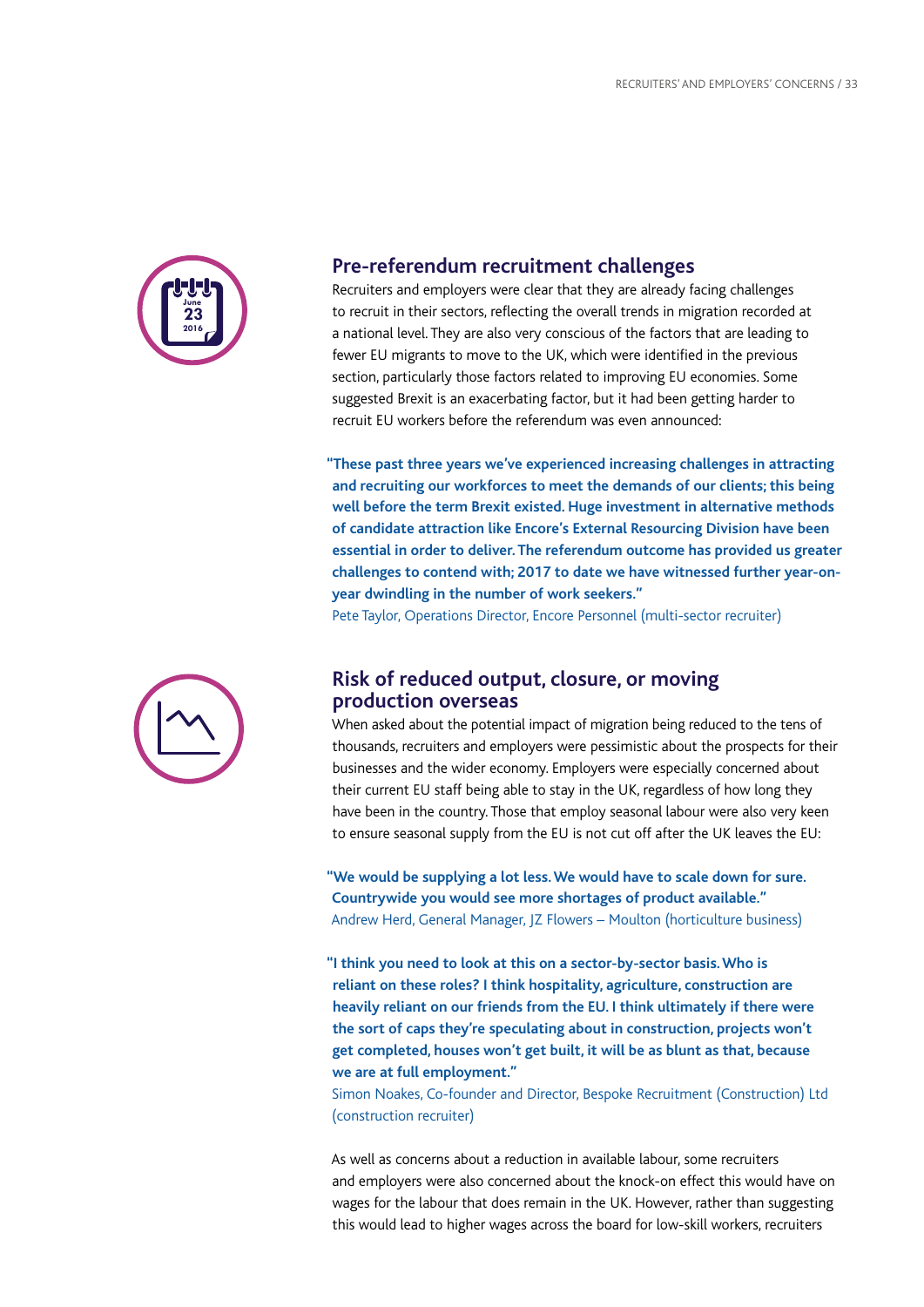and employers suggested that this would lead to fewer jobs available because of businesses being forced to take on fewer staff or close, damaging the economy and workers' prospects overall. Of those companies that employ a high proportion of EU workers, smaller companies were seen as particularly vulnerable to closure due to an inability to pay higher wages to attract staff in a tighter labour market. By contrast, those who operate multinational operations were already beginning to consider whether production would need to be shifted if they are unable to get the labour they need in the UK. Some were considering locations in mainland Europe such as Germany that are closer to their key recruitment markets in Eastern Europe:

**"If [net migration] is reduced to tens of thousands, those people that are here in the UK are going to be high in demand … These big warehouses will pay 25p an hour more to attract candidates … Companies will struggle to compete with one another in pay rates, which means that they'll have to increase their cost of production, which will make them less competitive in the overall economy. So you'll probably see a lot of smaller companies in particular having to close down, because they rely on these workers."** Nikki Gallier, Company Training & Projects Manager, Encore Personnel (multi-sector recruiter)

**"I think if there's a reduction in EU migration, it would be very difficult for the industry to continue the way that it is. You would likely see a shrinkage of independent businesses and I think you would see the larger, corporate businesses having to change their attraction techniques to appeal to a different type of employee."**

Steve Linzner, Director, EL8 Recruitment (hospitality recruitment)

As well as concern for their own businesses, recruiters and employers were very concerned for the overall impact that a reduction in the availability of EU workers could have on the economy as a whole. Concerns include not just the impact on output of vacancies not being filled but also on the subsequent reduction in tax take that would result in these roles not being filled and employers not being able to maintain and grow their business:

**"The largest contributors to tax in the UK's economy, operational within our sector specifically, will surely need to review and/or rationalise their investment or indeed consider their scope of supply depending upon the outcome of any potential changes to immigration rules. I'd suggest the impact and strain this could have on the UK's economy would be substantial."** Pete Taylor, Operations Director, Encore Personnel (multi-sector recruiter)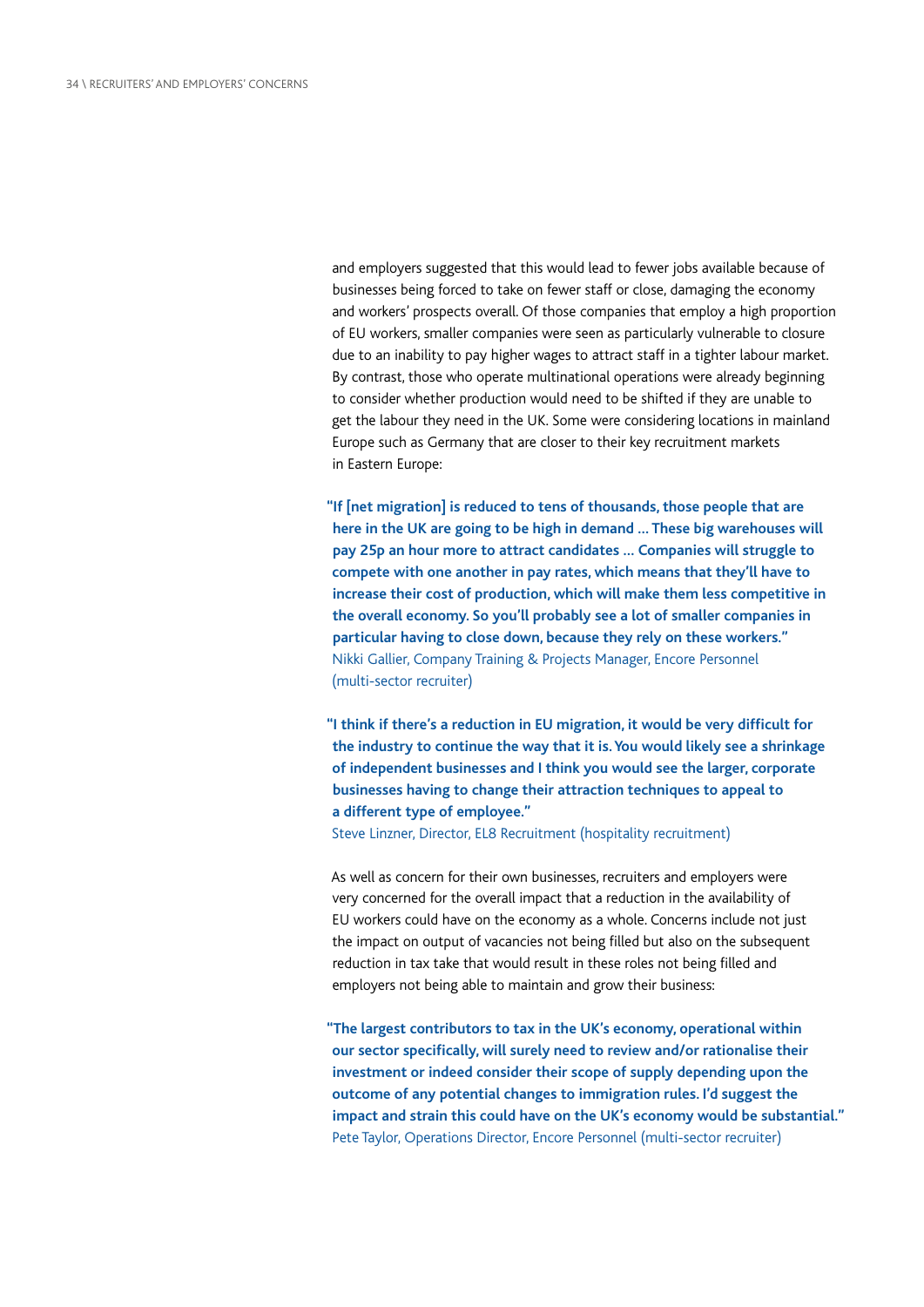There was also concern that low-skill roles are equated by some to unimportant roles, when in fact these roles play a vital, enabling role in the economy:

**"Entry-level workers form the backbone of the UK's economy. Without them, we don't have the labour resources to manufacture and distribute anything; most notably production and distribution of FMCGs we require for everyday living. Encore touch many sectors of industry within our scope of supply, numerous current and prospective clients indicate their fears of the unknown relating to the future flow of EU labour to the UK they've relied upon in order to function. Added to which, growing concern over the consequences in increased costs of production and distribution, should demand continue to outstrip supply at the increased rates we are witnessing."** Pete Taylor, Operations Director, Encore Personnel (multi-sector recruiter)



### **Difficulty attracting and retaining UK workers compared with EU workers**

Recruiters and employers spoke highly of the EU workers that they recruited to low-skill roles. While they recognised it is often exaggerated and stereotyped, they saw EU workers on the whole as reliable and conscientious workers who would willingly take additional overtime when it is on offer. Suggested reasons for this included: a heightened work ethic amongst EU workers; more experience or a better perception of certain low-skill sectors in EU countries than in the UK; and more practical concerns such as sending money back to their families in the EU while also supporting themselves in a country where they have less of a family and state safety net to support them:

**"If you're a foreign worker coming to the UK, you're probably coming here to raise your standard of living. They actually came here to work and they will do the jobs that British people look at as being unreasonable or consider underpaid."**

Steve Linzner, Director, EL8 Recruitment (hospitality recruiter)

**"EU work seekers coming to work in the UK take considerable and lifechanging risks by leaving everything behind in order to start afresh in a foreign country. Certainly on a percentage basis, EU citizens coming to the UK are here to work, earn a decent living in search of an improved quality of life, meanwhile contributing to both our economy and society."** Pete Taylor, Operations Director, Encore Personnel (multi-sector recruiter)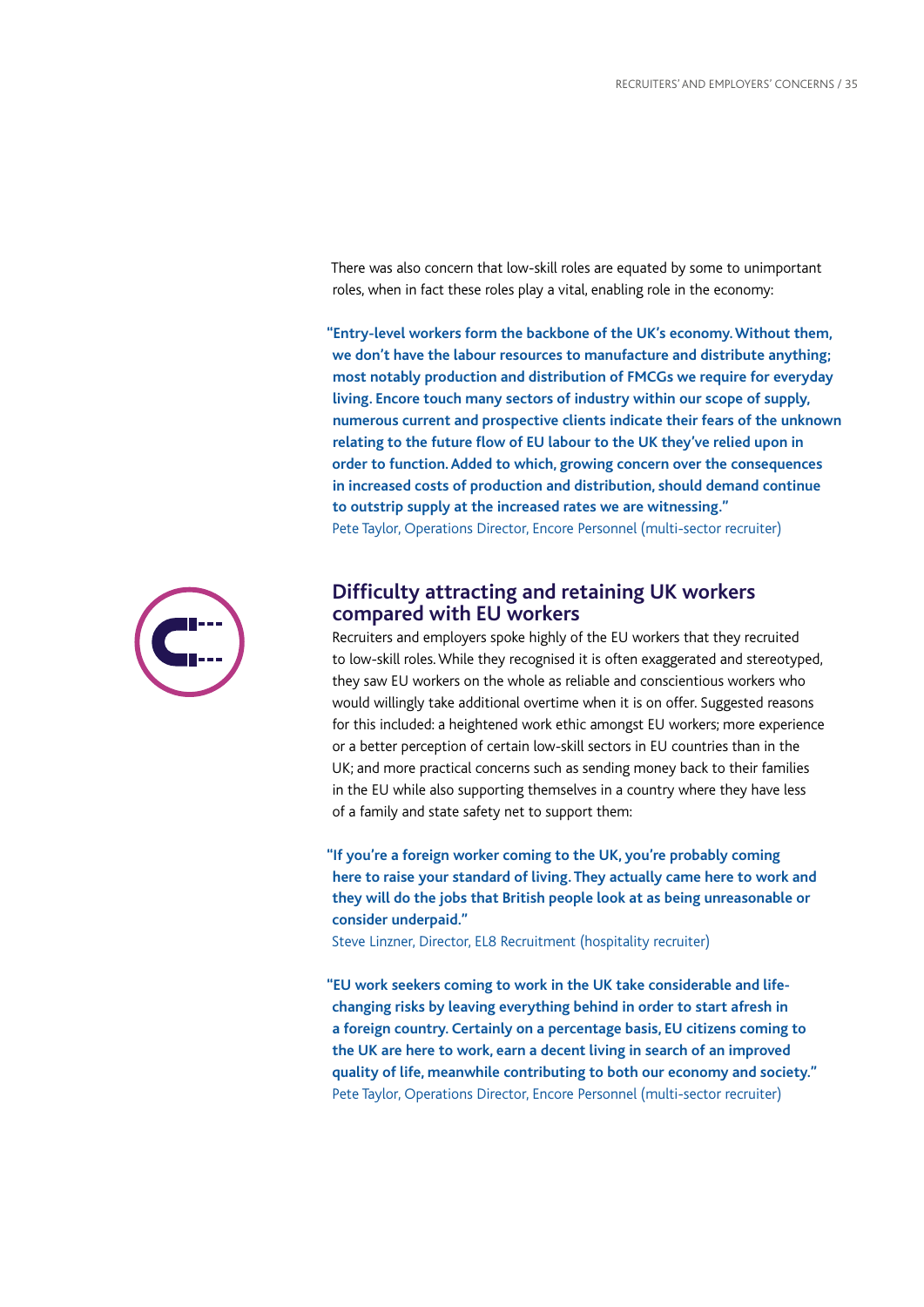**"A kitchen porter – I have none from England. A housekeeper – I have none from England. I think those jobs are seen as the bottom of the industry. It's not going to be filled by the UK worker. I think they think they are better than that. Someone coming from Italy with no language skills who wants to learn will not expect anything else but to start there. I have now a qualified bartender who started two and a half years ago as a kitchen porter, then moved to a commis waiter, and now after qualifying with this course which I paid for, is a qualified bartender. They progressed because they wanted to … I think that position of kitchen porter and housekeeping will actually be very, very difficult to fill."**

Erick Kervaon, General Manager, The Bingham Hotel (hospitality business) and Chairman of the Alliance of Independent Restaurants (hospitality association)

Recruiters and employers were keen to stress that many British workers in low-skilled roles are similarly hard-working and conscientious. However, overall they often have difficulty in attracting UK workers to low-skill roles in the sectors they operate in. Recruiters and employers recognised that low pay could be a barrier for UK nationals taking on low-skill roles, but also suggested that to focus only on pay is an oversimplification. Often just as important are the misconceptions people have of what it would be like to work in certain sectors or the different perceptions UK and EU nationals have of the status attached to working in a certain sector:

**"There is a perception that working in a factory is just dirty, horrible, nasty, Dickensian-type work. Obviously that couldn't be further from the truth in most cases. But they wouldn't think that about going to work in a coffee shop."**

Brian Stahelin, Founder and MD, Stafflex Ltd – Huddersfield, West Yorkshire (multi-sector recruiter)

**"When you look at agriculture and horticulture as an industry, when you advertise roles from production all the way through, you tend to find a lot more people from Eastern European countries apply for the roles than from the UK or even from outside of Europe. That is anything from a fork-lift driver to supervisors, even when it comes to office staff, you tend to find this industry attracts more people from outside the UK."** Andrew Herd, General Manager, JZ Flowers – Moulton (horticulture business)

**"Over the years, we've tried to fill some of those positions that are heavily populated now with EU workers with UK workers and they'll say they'll try it and they don't stick it basically. And I don't think it's all about the rate; I think it's the type of work as well."**

Maddy O'Donnell, Area Manager, Birmingham & Telford Industrial, Encore Personnel (multi-sector recruiter)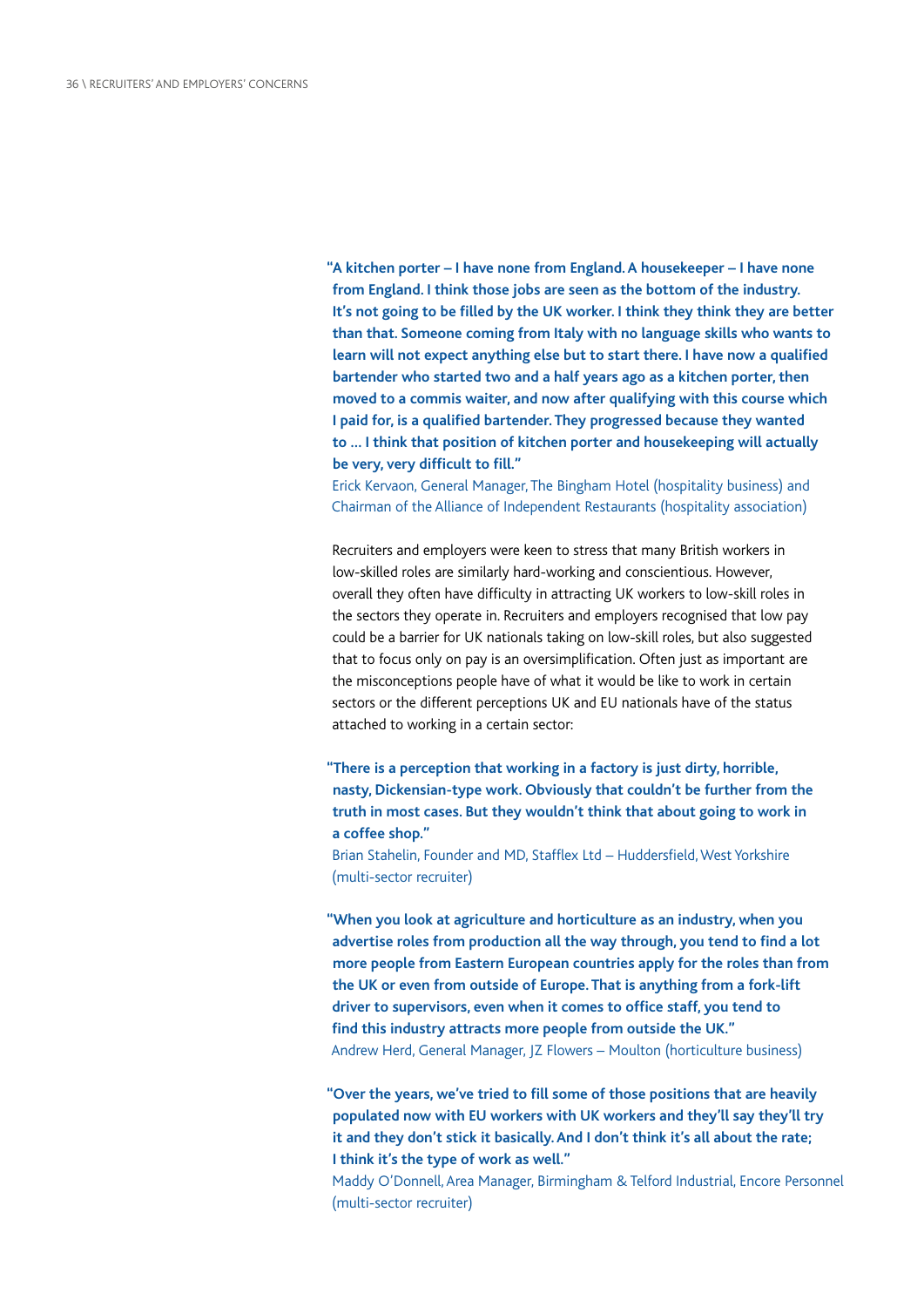When asked what more could be done to recruit more British nationals into these roles, recruiters emphasised that they are already trying to recruit as many people as they can regardless of background. All roles are advertised in English and a range of methods to attract more UK workers has already been tried as they are facing skill shortages and their businesses depend on recruiting people. Some have actively tried to work with Jobcentres and harder-to-reach groups to bring in more labour. These initiatives had mixed success and some recruiters and employers have been left frustrated when they invest time and energy into UK worker recruitment drives with little to show for it at the end.

**"It's a shame because I should think any business would welcome getting those people off unemployment and into work … but it's what drives them to really want to get a job as an individual that's the issue. … The bit that frustrates me from a business point of view is the amount of effort we put into it and the results can be quite low."**

Resource Planning & Training Manager (nationwide consumer goods store warehouse)

**"22 people we had booked in for interviews for one of our warehouse packing sites … and one person turned up, and that was via the Jobcentre. Now that was £7.50 an hour and £8.50 on nights, loads of overtime."** Nikki Gallier, Company Training & Projects Manager, Encore Personnel (multi-sector recruiter)

**"We also try to work with offenders. We do not discriminate on any grounds whatsoever. We have worked with the local hardened offenders unit to try and get hardened offenders into the workplace because we understand 75 per cent of offenders will reoffend if they don't get work."** Brian Stahelin, Founder and MD, Stafflex Ltd – Huddersfield, West Yorkshire (multi-sector recruiter)

Recruiters and employers also recognised that current low levels of unemployment, both nationally and also often at a local level, reduce the available pool of labour even further. With fewer and fewer people looking for work, recruiters and employers were sceptical that there would be sufficient UK labour take-up of low-skill roles across the economy if EU migration is overly curtailed or if short-term EU workers in low-skilled roles are no longer allowed to remain. Recruiters and employers were also conscious of the fact that not all of those currently looking for work would be willing to take work in low-skilled roles:<sup>12</sup>

**"[This area] is a great place for warehouses to be set up but the problem is the unemployment rate is so low. It's about 1.2 per cent and it has been for a number of years, so there is, year on year, a difficulty in saying**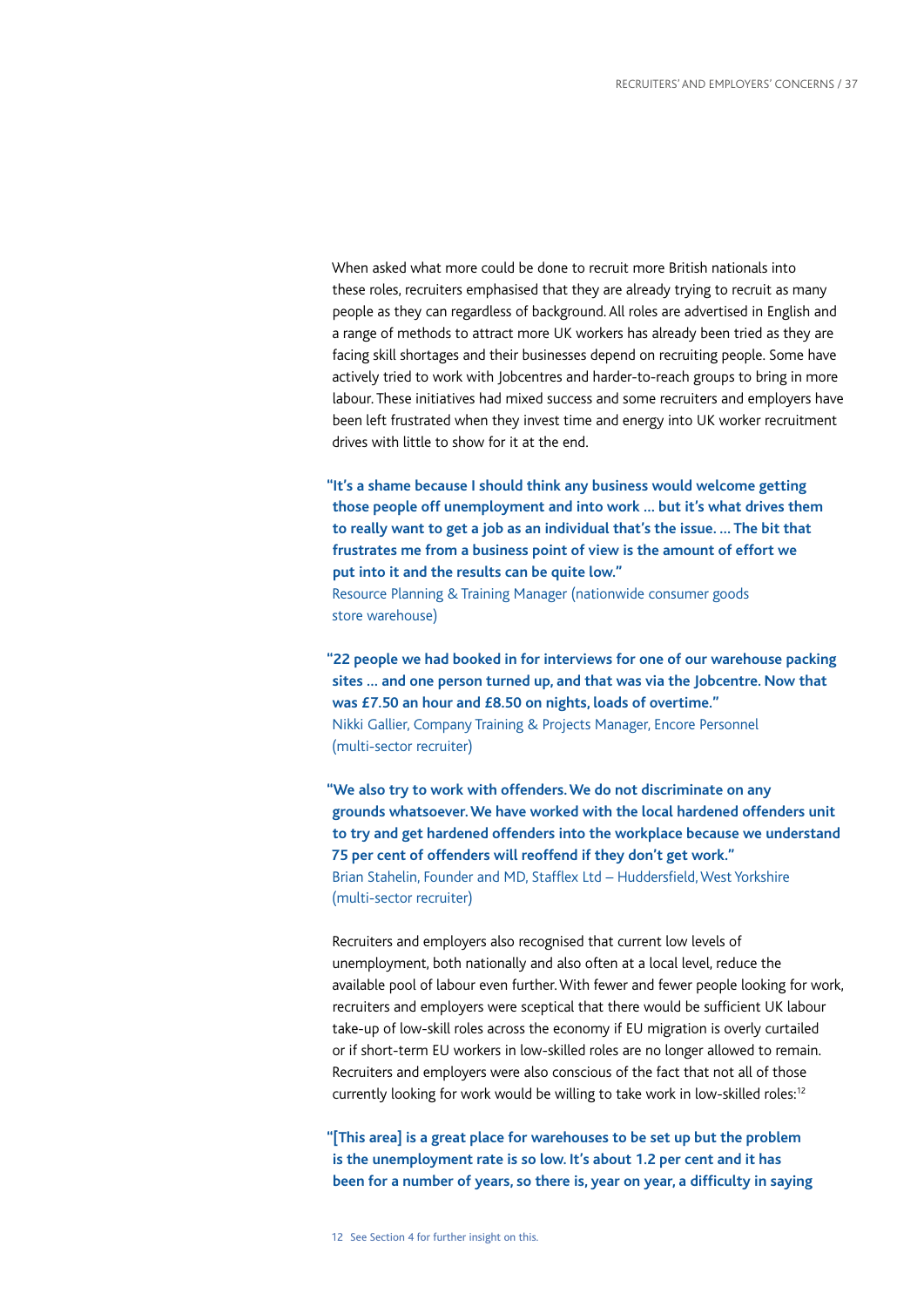**'are we going to find some permanent staff to recruit?' and then the temporary labour market as well."**

Resource Planning & Training Manager (nationwide consumer goods store warehouse)

**"Unemployment in the UK is at a low since 1975. That's not just percentage, that's numbers. So the people that are already here – there's not enough of them."**

Charlotte Harland, Labour Resource Specialist, Encore Personnel (multi-sector recruiter)

**"There is still that number of British people here within this area looking for work, they're just not looking for this type of work for whatever reason."** Andrew Herd, General Manager, JZ Flowers – Moulton (horticulture business)

**"With UK unemployment at around 4.5 per cent there simply aren't the British workers to fill these increasing job vacancies that EU citizens are undertaking. We are continually committed to driving recruitment campaigns alongside the offering of further training and qualifications, including close working partnerships but to date have seen little return."**

Pete Taylor, Operations Director, Encore Personnel (multi-sector recruiter)

Recruiters and employers suggested that in some instances it is easier for UK workers to remain unemployed than EU workers as they are able to rely more on state support. However, there was also concern that this is a long-term issue and that any sudden, overly coercive steps taken to move these people into work would result in a dip in the quality of work and overall attitude to work:

**"We've got lots of people that we could struggle with and we could actually encourage them to go into the workforce but we would have to do an awful lot of work and so would the employer have to do an awful lot of work to get them 'employment ready' in terms of giving them basic skills, literacy, numeracy. It might be that those people can't do very complicated jobs for various reasons and we would have to consider a workforce from 16–70 … Perfection doesn't exist and employers have to modify their expectations in terms of the skillset someone will walk through the door with on day one and be prepared to invest in support and training."** Brian Stahelin, Founder and MD, Stafflex Ltd – Huddersfield, West Yorkshire (multi-sector recruiter)

**"In forcing British citizens into work they don't wish to carry out, I'd have grave concerns on many levels, not least, the presence and costs on industry due to non-committed and unproductive workers. Businesses don't want to invest in or develop individuals who do not want to be invested in. This has**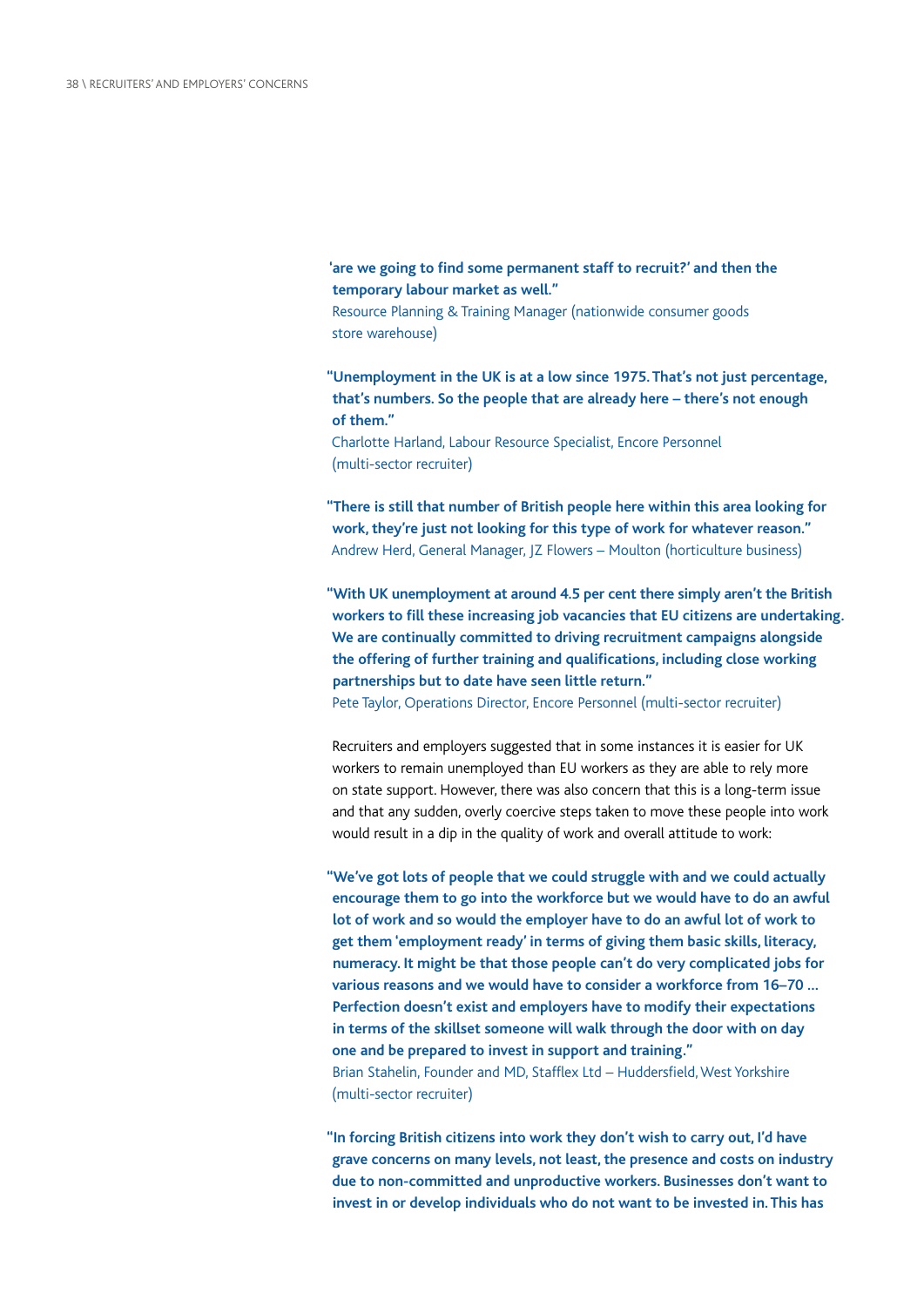

### **record lows and availability has followed the same trajectory."** Pete Taylor, Operations Director, Encore Personnel (multi-sector recruiter)

**become increasingly more apparent as unemployment levels have hit these** 

### **Potential impact on consumers**

Recruiters and employers foresaw potential impacts on prices and levels of service if access to EU labour is overly restrictive. Prices were seen as likely to increase for a combination of reasons related to potential immigration changes (putting to one side issues around trade and currency exchange rates). Reasons for potential price rises include passing on to the consumer the cost of the increased wages needed to attract scarce labour and an increased demand for goods due to a reduction in UK output because of labour shortages and businesses closing down or reducing output:

**"You would see prices increase because you just wouldn't be able to harvest what would be needed in the windows to get the product to stores. So therefore you'd see a massive price increase just due to what's available. Growers would have to do less so costs would increase."** Andrew Herd, General Manager, JZ Flowers – Moulton (horticulture business)

**"I can't imagine tomorrow that any retailer will put the price up on food … because we've got a shortage of workers. The person that's picking up the apple in a store does not see the link between the price of the apple and the availability of a worker to pick that apple."** Head of Operations (food production business)

In addition to potential increases in prices for UK consumers, some businesses suggested that they may have to offer consumers a lower level of service in the future to keep their businesses viable. Next-day delivery was suggested as one

area of service that may be affected if the EU workforce reduces:

**"If we haven't got enough people to do the job, how can we operate in a way that is not impacting on our customers too much? We know from an online point of view there are only so many units we can pick and pack in a day … We're very much as a business, 'if you order something today, you're going to get it tomorrow'. It doesn't mean all our competitors work like that so it's about whether the business would be happy to go 'you've ordered it today, you're going to get it in two days' time'."** Resource Planning & Training Manager (nationwide consumer goods store warehouse)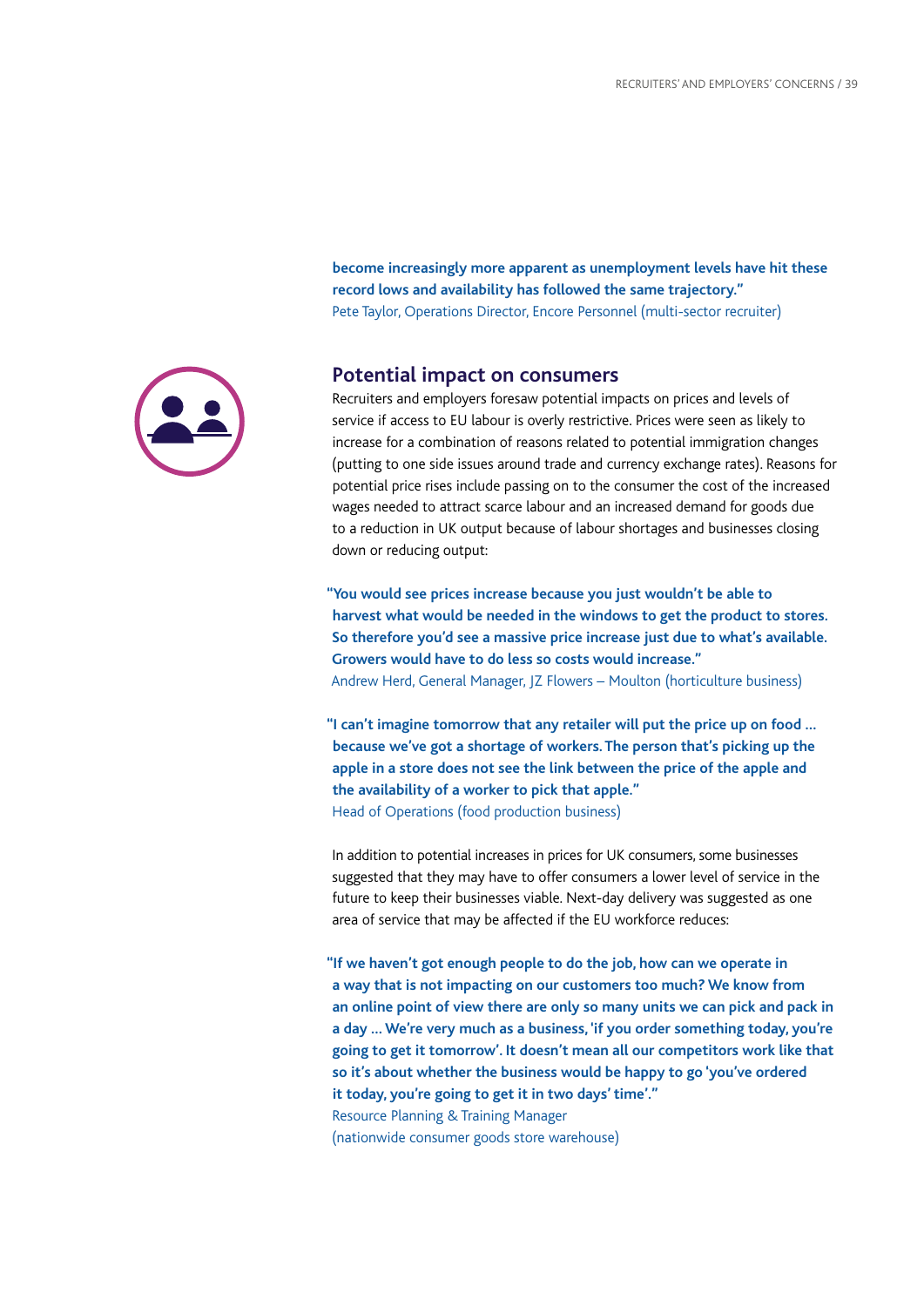

### **Risk of illegal working and exploitation**

Despite the recent events that have made the UK a less attractive option for EU workers in low-skill roles (discussed in Section 2 of this report), the UK remains an attractive option for many EU workers with ample job opportunities. Recruiters and employers expressed concern that low-skill EU workers would continue to come to or stay in the UK illegally after the UK leaves the EU. If access to EU low-skill workers is overly restrictive, there were concerns some unscrupulous businesses may resort to using undocumented workers to keep their businesses afloat, which could also lead to increases in exploitation and modern-day slavery:

**"The worst-case scenario is just putting a full stop on people unless they are skilled people – doctors, nurses and so on. Because you are going to drive up the cost of living, the cost of production. You're going to open up the gates to exploitation because people will still come to the UK, like we see with the rest of the world, rather than people from the EU. They come to the UK on illegal documents and they're exploited."** Nikki Gallier, Company Training & Projects Manager, Encore Personnel (multi-sector recruiter)

**"When the labour market becomes tight and Joe Bloggs farmer cuts a corner because he's got £20,000 worth of crops to harvest or he'll lose his farm. If he goes and cuts a corner and ends up employing illegal or exploited workers … [it's because] the alternative is not something that's willing to be accepted … Where there is an increased labour cost there's an increased risk of exploitation because people will cut corners. When there is an increased demand for workers, there is an increase in people willing to cut corners to get those workers. And when there's an increase in cost, that, ironically, means there's an increase in profit for those that are willing to exploit. So all of them are intrinsically linked to what could happen."** Head of Operations (food production business)



### **Automation is not a panacea**

When asked about the potential for further automation to replace low-skilled workers, recruiters and employers did see some potential for this in the future. However, there was also general agreement that there are certain roles that would have to continue to be performed by low-skill workers for the foreseeable future and that it isn't feasible to expect automation to replace labour without significant pre-planning and lead-in time:

**"Within agriculture it'd possibly work because when you harvest potatoes or carrots it is mechanised already and a lot of those are already packed in the field … There are certain processes that you can automate and we**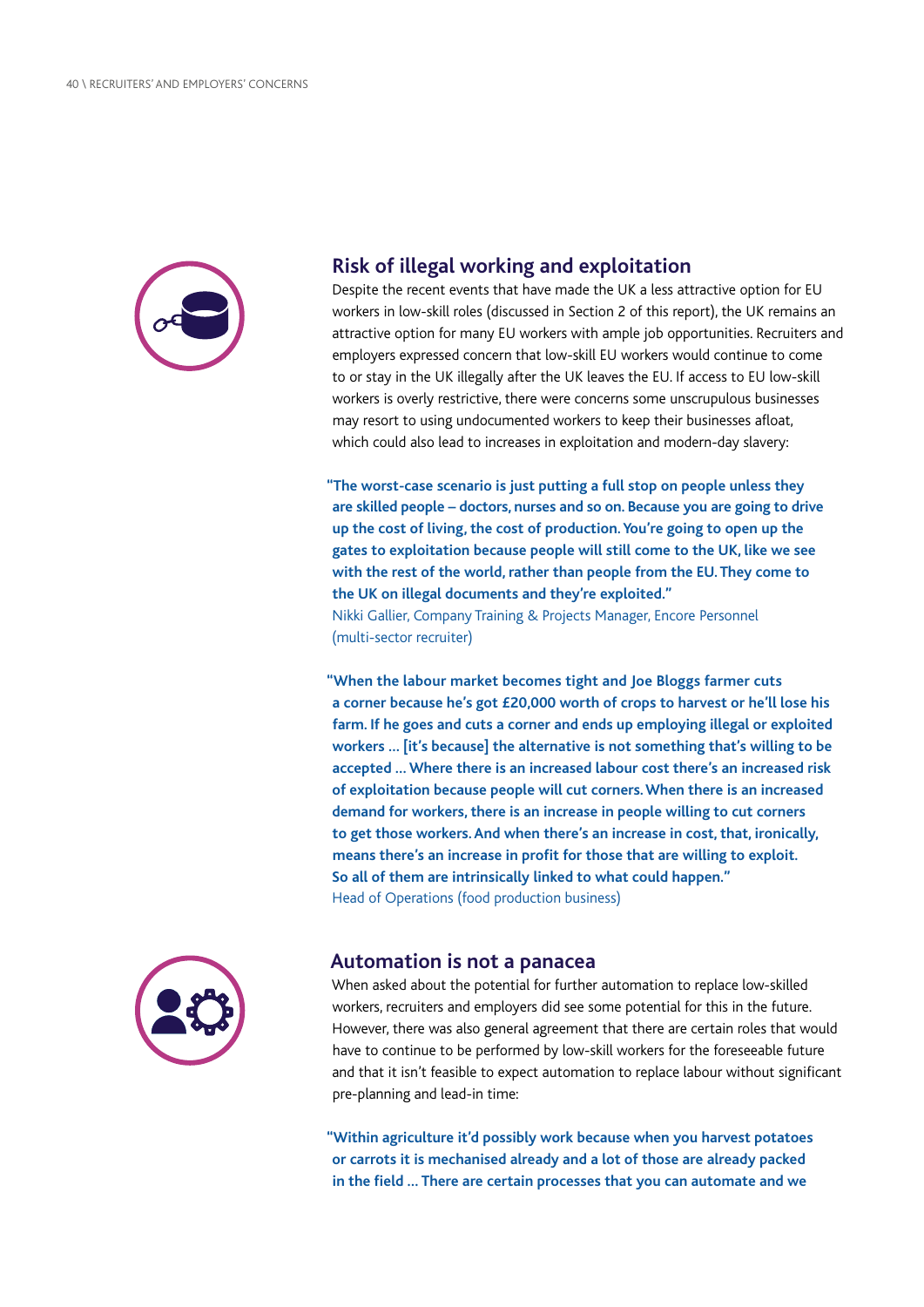**do. Different packhouses do have more automated things but it still is an industry that's highly people orientated."** Andrew Herd, General Manager, JZ Flowers – Moulton (horticulture business)

**"I don't know what the life cycle would be from having an idea to actually producing, designing, building, installing, commissioning, and all the rest of it of machinery or robots … But I can't imagine you could say we'll get rid of the labour today and replace it tomorrow with robots."** Brian Stahelin, Founder and MD, Stafflex Ltd – Huddersfield, West Yorkshire (multi-sector recruiter)

Once considering the detail of their business or sector, recruiters and employers explained the specific issues that automation (or further automation) would pose. This included instances where the technology doesn't exist to perform the role as effectively or cost-effectively as a human and also instances where having a human interaction is integral to a customer's experience, such as in the hospitality or retail sector:

**"Hospitality is a service industry. People go back to places because of the service they receive, as much as, if not more than, the actual food on offer. You will always tip somebody if you've had good service, and that requires that personal touch. You will always need people to be your host … Automation can't upsell either. Automation can't give you an opinion – it can only give you a fact. If you're sat there and you have a dietary requirement, automation may not allow that dietary requirement to be entered onto their system."** Steve Linzner, Director, EL8 Recruitment (hospitality recruiter)

**"I think retail is a people business and the whole emphasis on retail theatre or showrooming and the whole experience of retail is actually what gets people to spend. That's just going to get bigger."**

Anna Jones, Founder, Intense Retail (retail recruiter and consultancy)

**"For flowers, they're all grown in a field and harvested at different times. Some seeds will develop quicker than others so there isn't a machine clever enough or fast enough at the moment to operate and harvest the crop to specification without ruining part of the crop … For us it's a long way off because product changes too much and there are too many different variations of one product. It will take a very skilled system within a robot to pick what a person could pick within seconds."**

Andrew Herd, General Manager, JZ Flowers – Moulton (horticulture business)

If automation became essential for company survival because of reduced availability of labour, there was also a concern that the high start-up costs involved in automating or upgrading the technology of a business would drive smaller companies out of the marketplace: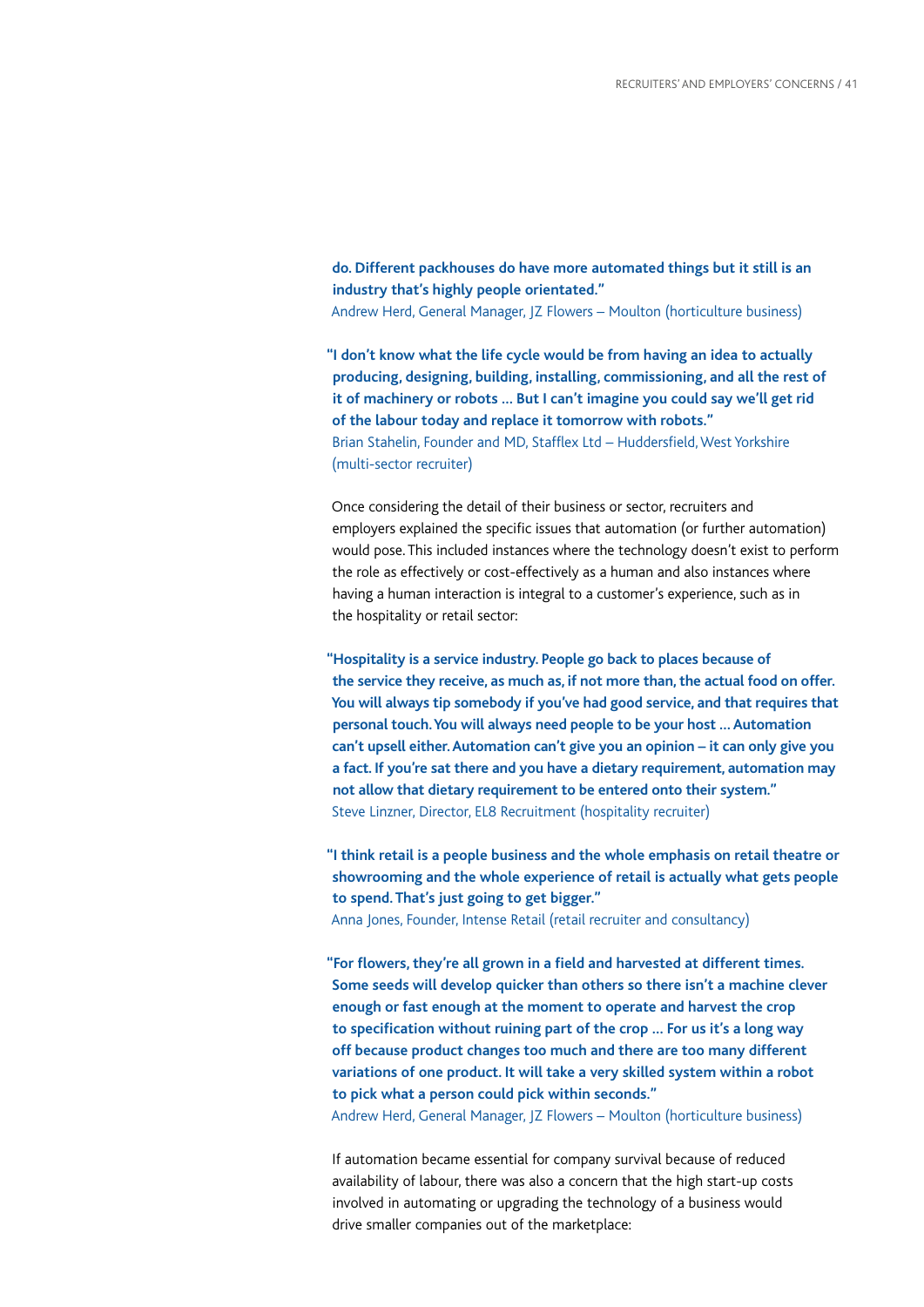**"That would be fine for your big players, but your small ones aren't going to be able to afford to do that. They're going to have to make a business decision – import produce or cut back on what they do."** Maddy O'Donnell, Area Manager Birmingham & Telford Industrial, Encore Personnel (multi-sector recruiter)

# **What recruiters and employers want from the post-Brexit migration system**

While recruiters and employers respect the outcome of the referendum on EU membership, they also feel that freedom of movement has served their sectors well and enhanced the UK economy as a whole. At the very least, recruiters and employers want to see a preferential visa system put in place for EU workers to ensure both seasonal and more general demand for labour would continue to be met. There is also some support for a transition period after the UK leaves the EU to understand how the economy and labour movements would be affected before changing policy:

**"Our hope is that if the government does get really hell-bent on stopping the movement of workers, they'd do something like a visa system that makes it fair. That would still not prevent anybody coming to work in the UK."** Andrew Herd, General Manager, JZ Flowers – Moulton (horticulture business)

**"I think the best case scenario we're likely to see is a visa system reintroduced. I think if you are coming to the UK, you're coming to the UK to work and you're coming here to add benefit to us and to increase our GDP growth. That approach should be maintained."** Steve Linzner, Director, EL8 Recruitment (hospitality recruiter)

When it comes to their biggest fears for post-Brexit migration policy, recruiters' and employers' two main concerns are the supply of labour from the EU to low-skill roles being cut off entirely and not being able to retain the EU staff they currently employ (regardless of how long they have been in the UK):

**"If they restrict immigration to the tens of thousands, it will be catastrophic for the labour market. If someone had been working here for over two years and had to leave the country, the impact on them and their family would be huge, not to mention the impact on the industry. If there is going to be a huge drop of migrant workers due to restrictions being imposed, what are the government proposing to do to feed the labour requirement?"** Wayne Hodgson, Managing Director, Red Eagle Recruitment Specialists (multi-sector recruiter)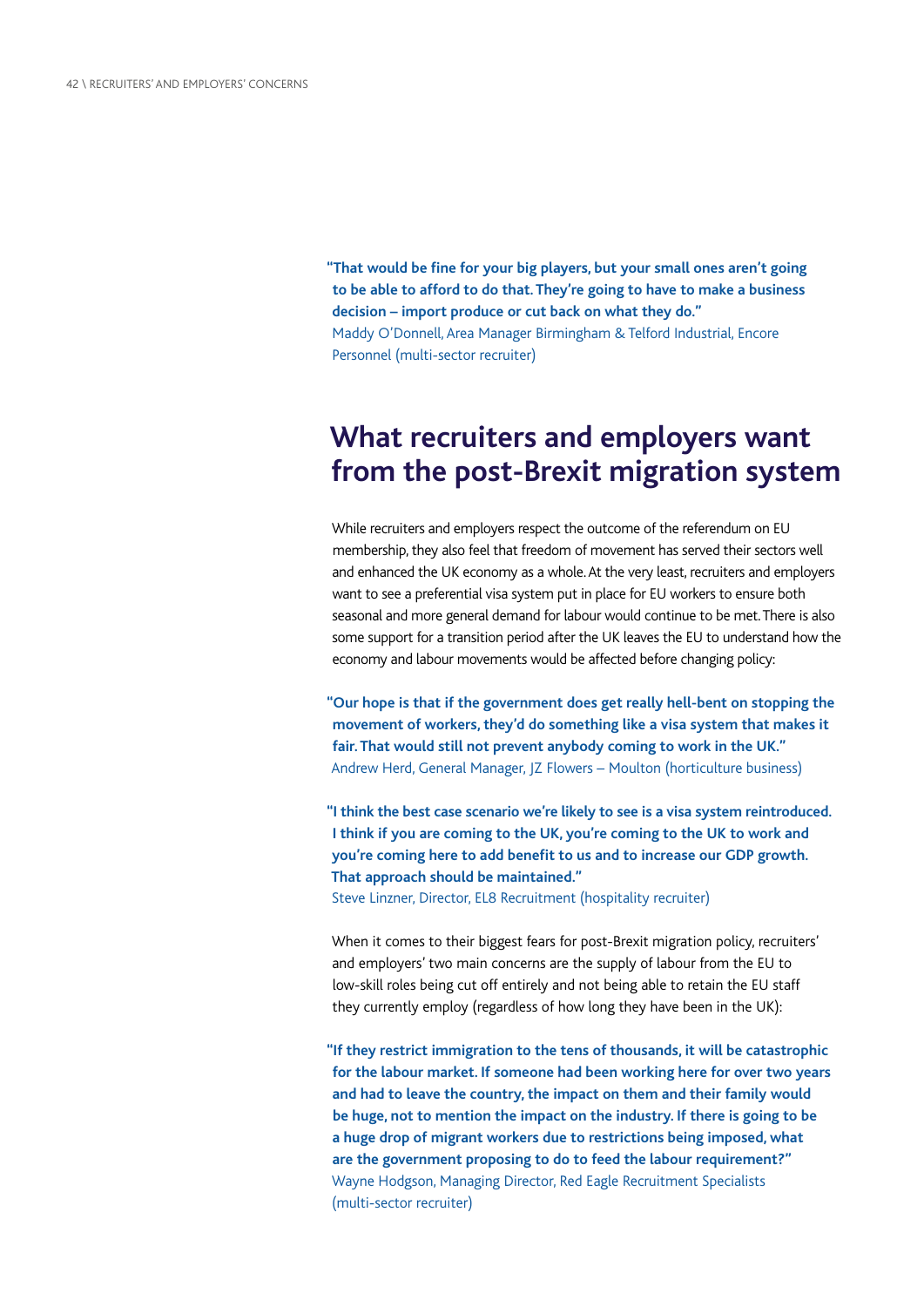# **Section summary**

- Recruiters and employers that recruit for low-skilled roles were already facing difficulties getting sufficient workers of any nationality before the EU referendum.
- A post-Brexit labour shortage and increased labour costs would lead to companies reducing output, closing, or moving production overseas, damaging the UK economy.
- Recruiters and employers have had significant difficulty in recruiting UK workers into low-skill roles in certain sectors because of low pay rates, certain sectors being viewed as undesirable places to work, and very low unemployment rates.
- Post-Brexit labour shortages would affect the prices consumers pay for services and goods produced by sectors that employ high numbers of low-skilled workers; there would also be a likely knock-on effect of levels of service offered by these sectors.
- A post-Brexit labour shortage would increase the likelihood of illegal working and exploitation.
- Automation will only be a practical and economically viable replacement for some of the labour currently performed by low-skilled workers, especially for the foreseeable future.

The next section of this report explores in further detail the experiences of UK nationals that work in low-skilled roles in sectors with a high number of EU workers. It also explores the perspective of currently unemployed British citizens on searching for employment and low-skilled jobs and considers whether more UK nationals could be encouraged into these roles, as well as the wider context of current labour market statistics.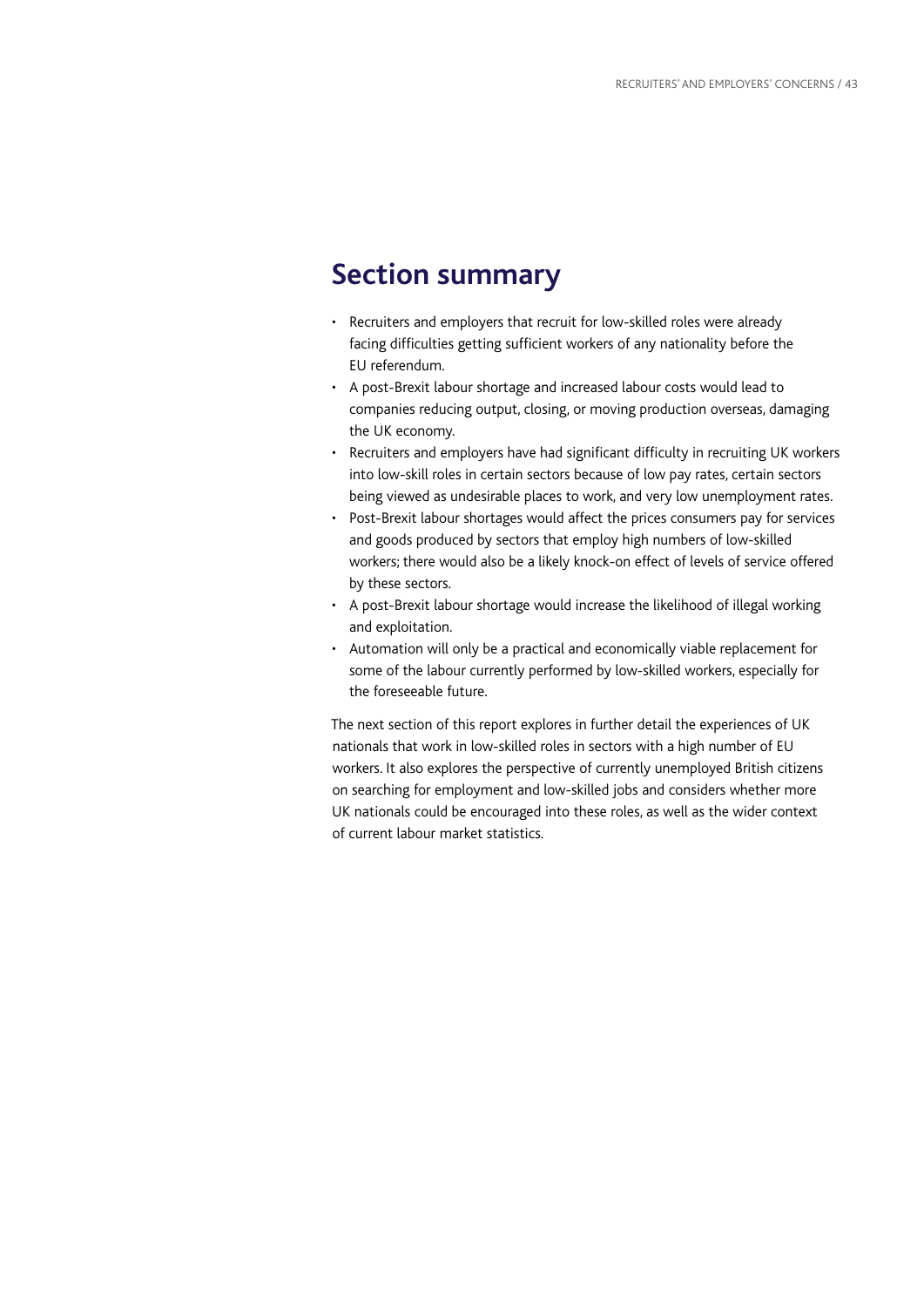# **04**

# **BRITISH WORKERS IN LOW-SKILL ROLES IN INDUSTRIES WITH A HIGH PROPORTION OF EU WORKERS**

**In the last section, we documented some of the difficulties that recruiters and employers have in recruiting British nationals to low-skill roles. To better understand why this is, this section looks at the experience of British workers who are currently working in low-skill roles in industries with a high proportion of EU workers. It also considers the perspective of unemployed British people on why they would or would not want to do low-skill jobs in three sectors that currently have a high proportion of EU migrant workers in low-skill roles. The section concludes by giving an overview of current official statistics for the UK labour market to get a better understanding of the availability of domestic labour.**

# **Experience of British workers currently working in low-skill roles in industries with a high proportion of EU workers**

We spoke to British workers who are currently working in low-skill roles about what they like and dislike about their jobs, their experience of working alongside EU workers, and their thoughts on how potential immigration changes might affect their workplace. The following five themes came through prominently in the focus groups: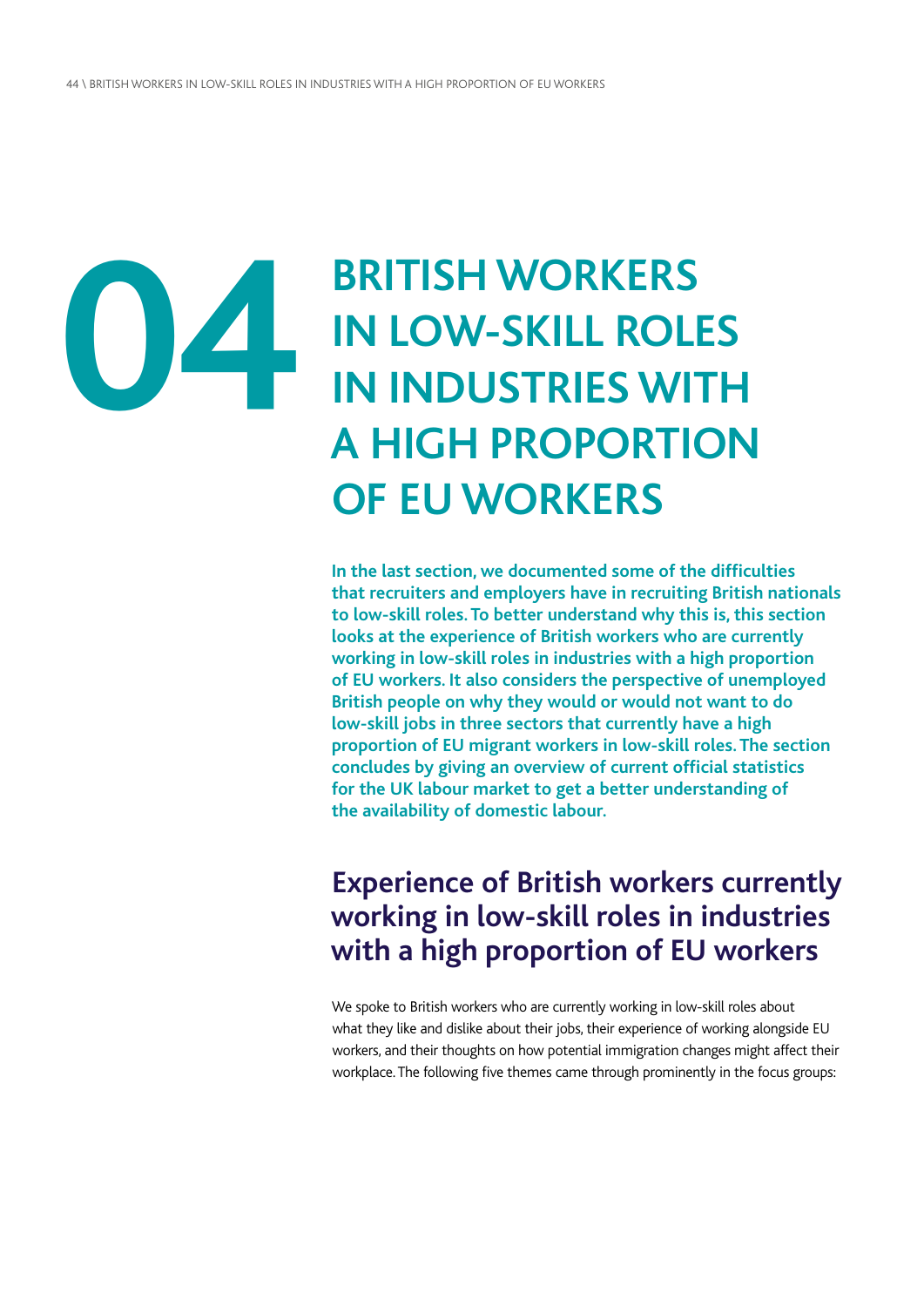



### **Reasons for taking these roles often stem from convenience factors**

For British workers in these roles, it wasn't often the role itself that drew them to take the job or to stay once they began working. For many it was the convenience of the location or the fact that they didn't have to take their work home with them in the evenings. Few had travelled far in order to take the jobs that they have:

**"I live down the road. I just wanted something no stress, no worry, it suits me down to the ground. … They just said we'll find you something to do and the business has just grown and grown, so of course we've grown with it … We want to come to work, do a hard day's work for a fair day's pay, enjoy what you're doing, and that's it."**

Nigel, horticulture worker, East of England, British

**"In all honesty, I didn't even apply for this job. I started with an agency and this was the first position they gave me. I live in Boston. This was my first proper job. I started off on the line for about a year and then they offered me a job in the print room."**

Shannon, horticulture worker, East of England, British

University students in these roles were grateful for the flexibility that they offer and the fact that they could easily take shifts when they are home for holidays or weekends. School-leavers and students in some of these roles reflected that more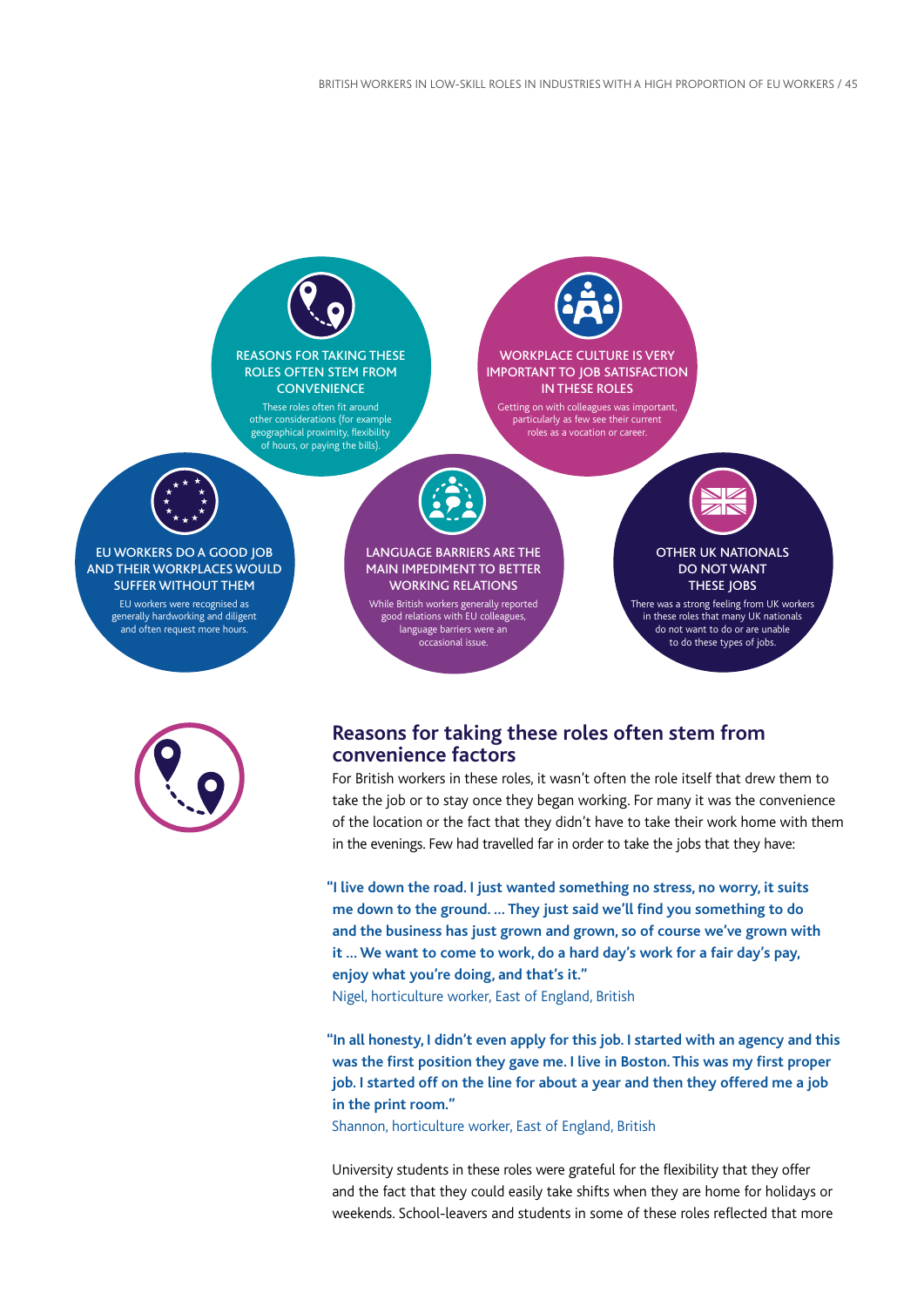people their age may be interested in the kind of work they are doing if they were aware of it, even if only as a temporary way to earn money alongside study:

**"I like the flexibility because when I'm back from uni I can work here, get some money to help me through … I work during the term holidays and say I'm back on a weekend I can do the odd Saturday or Sunday and the pay is good for my age."**

Jamie, warehouse worker, South East, British

**"A lot of my friends at my [school-leaver] age are in factories. Not one them is out of work but a lot of them are in factories and the ones which are are very, very happy with their hours, their money, what they do … The ones in factories say it's brilliant money, brilliant hours, brilliant people. Can't get enough of it and they're a similar age to me."**

Shannon, horticulture worker, East of England, British



### **Workplace culture is very important to job satisfaction in these roles**

Given that most low-skill roles have low rates of pay and are less frequently viewed by workers as a career or vocation, workplace culture is a very important factor for job satisfaction in these roles. Similarly to EU workers, UK workers in these roles spoke of the importance of getting on with their colleagues and being able to joke with them to break up the day when tasks become repetitive and tiring:

**"I wouldn't still be here if it weren't for the fact that everybody I work with I can honestly say I get on with like a house on fire. They're the one thing that keeps you going through the night, especially when you work nights and you're really tired and you don't get any sleep but you end up with a team of people that you actually care about and work with, that you just want to get the job done with."**

Daniel, warehouse worker, South East, British

**"One of the first things I found when I came here was how friendly everybody was, and that was from management right down to shop-floor level. Everyone seemed to make you feel welcome and wanted. I'm fortunate that I can mix with management and with the shop floor, because that's where I work. But, I'd say that everybody is approachable and we all seem to muck in together, you know, when backs are against the wall everybody's willing to help each other out."**

Sue, food production worker, East of England, British

In general, the UK workers we spoke to don't see working in mixed nationality groups as an impediment to getting along in their current places of work. Instances of colleagues not getting on were more often attributed to personality clashes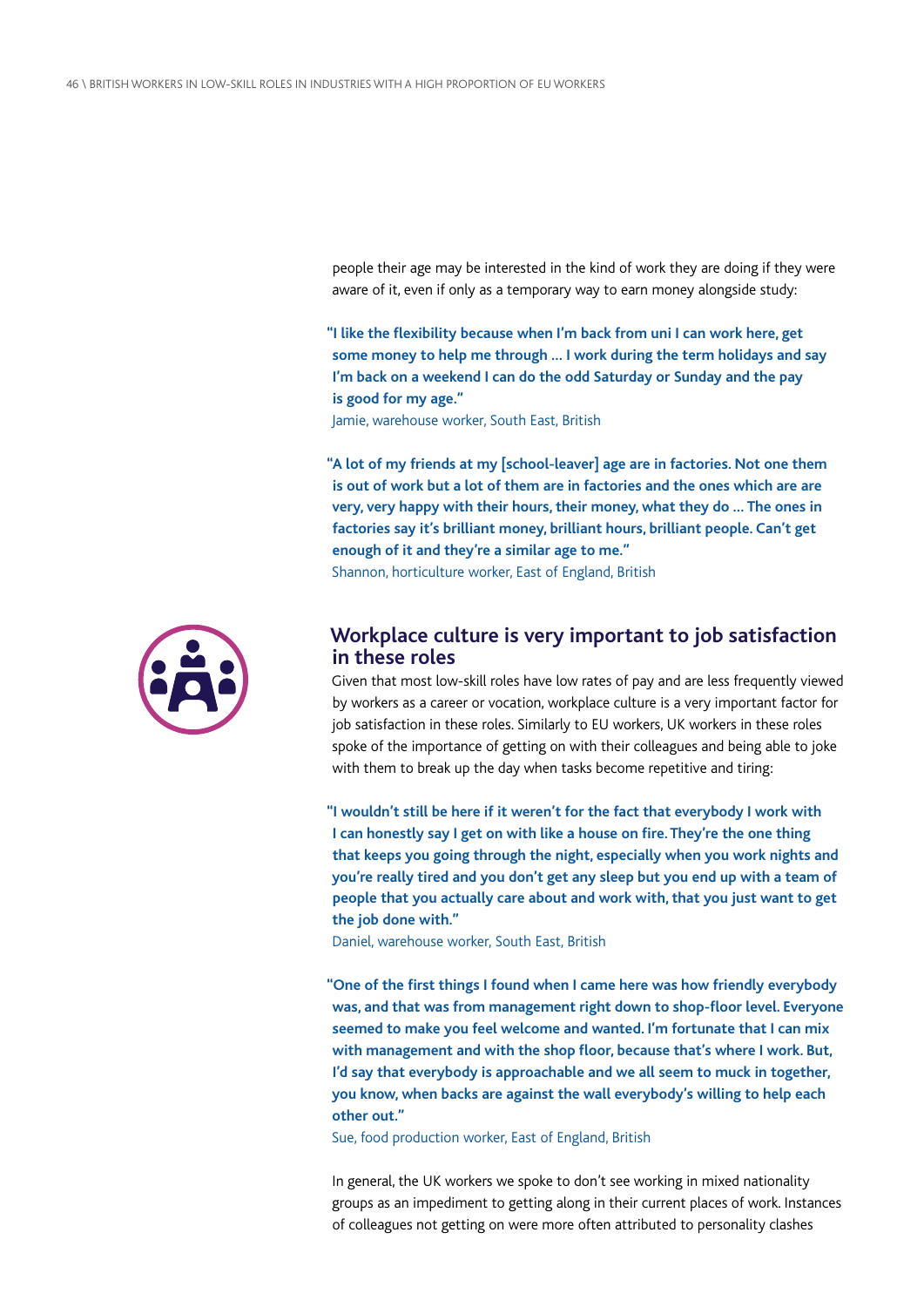than culture clashes. However, some suggested they had worked in other locations where there had been tension between nationalities that had been detrimental to working culture:

**"It's like in any other workplace – there's always people that don't like each other. But, I wouldn't say that's because of the nationalities. It's not because they're Romanian or they're Lithuanian."** Nigel, horticulture worker, East of England, British

**"I went to [another workplace] and literally everybody there was foreign apart from management. Management were fine but all the line leaders and supervisors were foreign and to put me straight in there as English, the atmosphere was very different to here. Some of them were really nice, really welcoming. Others didn't want to know you purely because you were English … Here it's just a lot friendlier. Here accepts people for who they are. It's not where they're from, it's basically personality, your work, how you get on with your work … It's basically just groups of where you're from over there but here it's just anyone gets on with anybody."** Shannon, horticulture worker, East of England, British



### **EU workers do a good job and their workplaces would suffer without them**

As well as generally getting on with EU workers, British workers recognised the importance of EU workers to their business's success. Some predicted their current places of work would have to close down if they are no longer able to rely on EU labour. While acknowledging the stereotype, British workers in these roles noted their EU colleagues to be diligent workers with a strong work ethic:

**"We had a lot of Eastern Europeans; most of them were Poles, Romanians, and Lithuanians. They're hard workers and I can see why companies want them because they have a good work ethic … They're friendly, always approachable. I think it's very bold what they do, coming to another country … sometimes without knowing anyone. They just come here to work and send money off to their families. It's a big decision to make to come here and do that."** Scott, food production worker, East Midlands, British

**"We'd just close down, wouldn't we? Any factory would close down if [EU migrants] were no longer able to come here."** Shannon, horticulture worker, East of England, British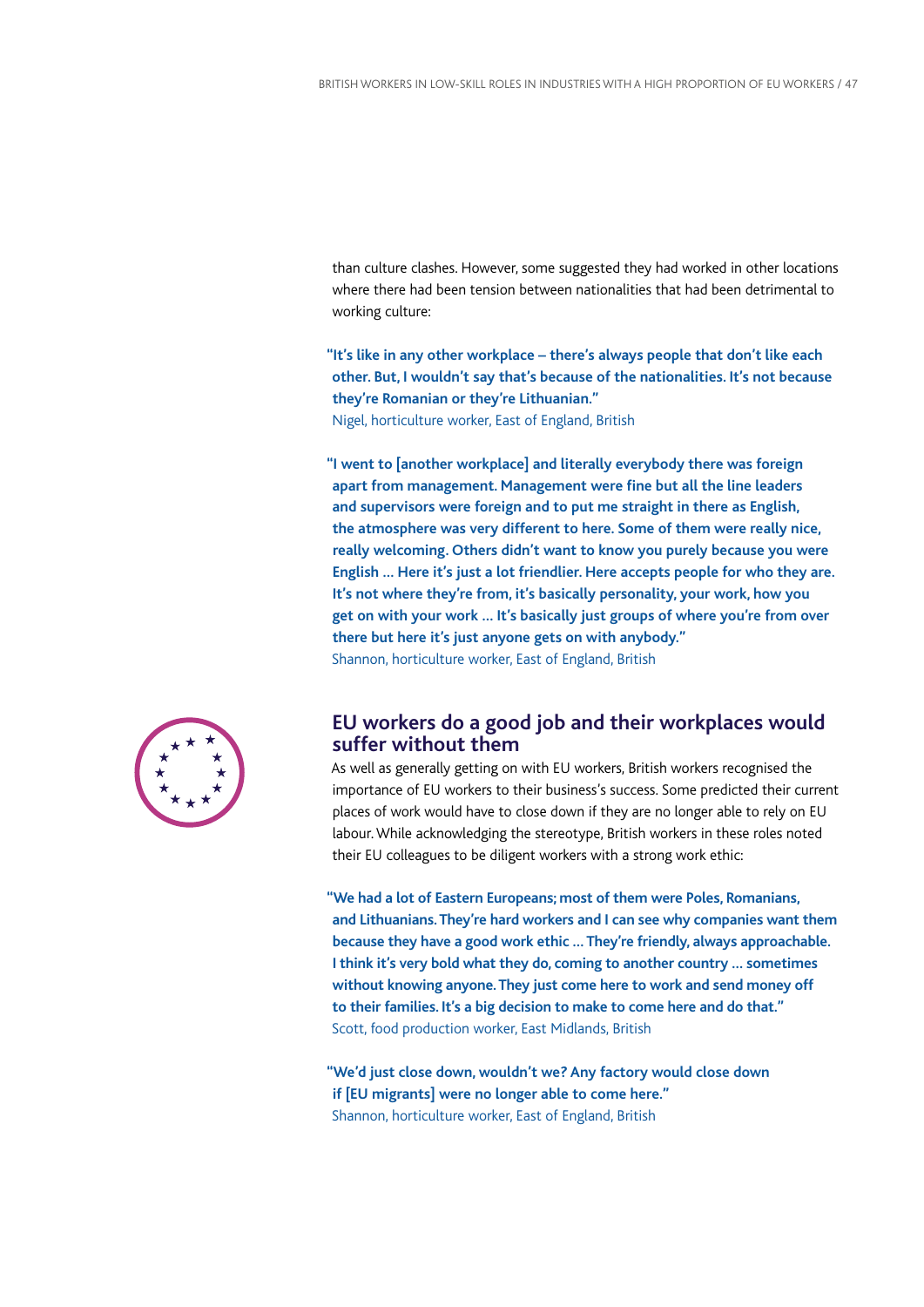

### **Language barriers are the main impediment to better working relations**

While acknowledging that most of their EU colleagues are friendly and hard-working, language barriers were cited as an occasional problem. In some instances, employers had put on voluntary English classes that EU workers looking to improve their skills could attend. This had been welcomed not only by EU workers but also by their British colleagues, who appreciated this practical step to improve their working relationships:

**"Here it's an English language site, but people are always talking in their own language. So obviously the Romanians don't know what the Lithuanians are saying, the Lithuanians don't know what the Romanians are saying, some of them don't know what we're saying … It's not a big problem, it's more when you're busy and you're stressed and you want to get on and they don't understand."**

Nigel, horticulture worker, East of England, British

**"I did health and safety here with some EU nationals. I know very well that a man on that course with me didn't understand half of what was said. You know he didn't … If they don't understand then they should be trained not necessarily at a different time but certainly in a different way."** Chris, food production worker, East of England, British

Although not viewed as a significant issue, British workers reported some instances of different EU nationalities tending to socialise and work together. Some British workers noted cultural differences between EU workers and themselves, but this didn't typically stand in the way of good working relationships and, in some instances, friendships with EU workers. In some instances, British workers enjoyed learning about their EU colleagues' experiences and culture and their differences enhanced their friendship:

**"I talk to everyone … but they can sort of 'culture up'. You get the Romanians in one patch and that."**

Stacey, warehouse worker, South East, British

**"Whether you like it or you don't, one group of people stay that side and one group stay this side. It's like at the weekends, the foreigners probably wouldn't go out with English people in a lot of instances … Probably the next generation, these people's kids who are going to school, they will blend in. But these people here don't seem to blend in the same, same as if we went to Romania we wouldn't blend in there. So it's nothing against them, but as far as everyone says everyone is blending in, they're not in my eyes."** Nigel, horticulture worker, East of England, British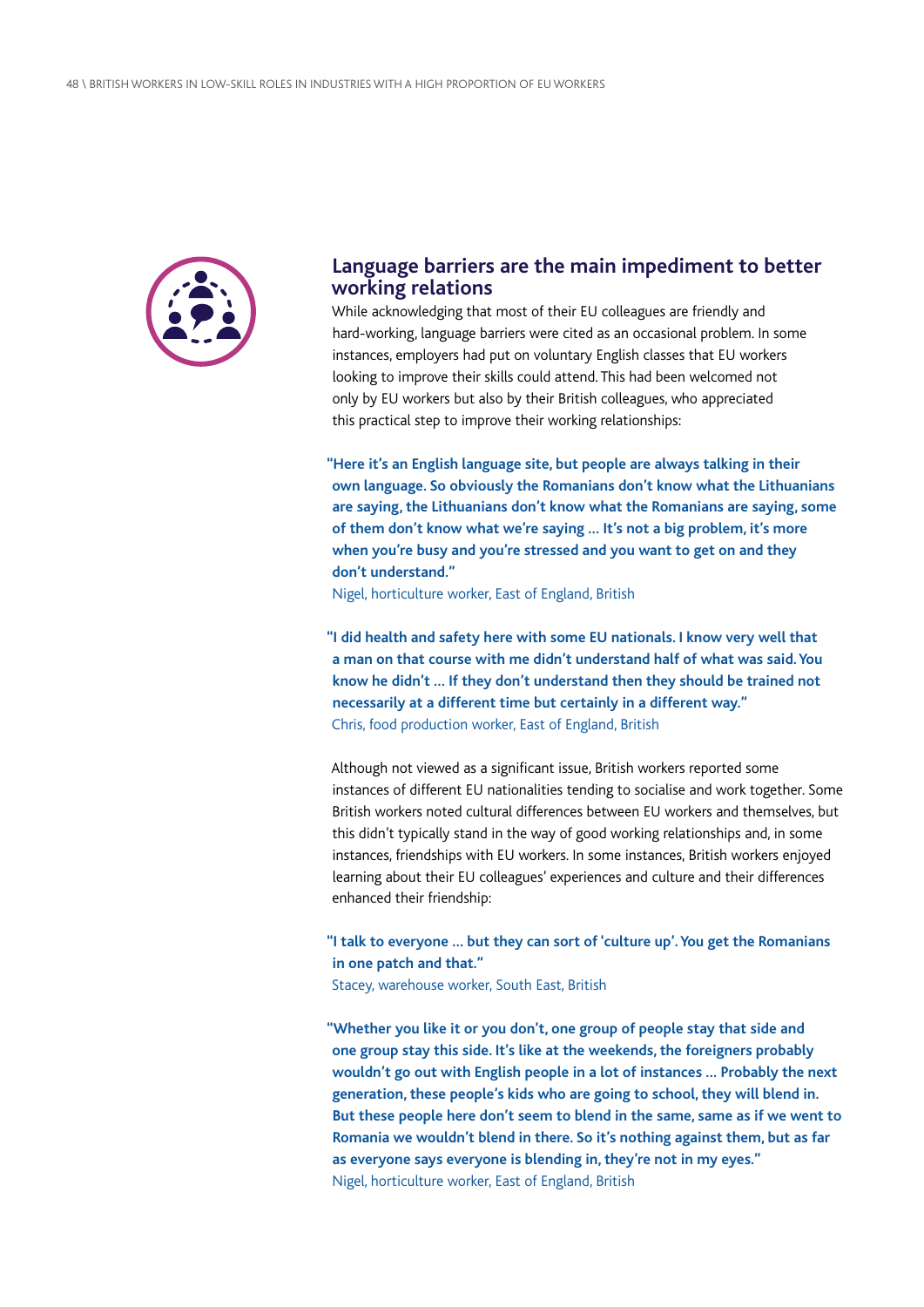

### **Other UK nationals do not want these jobs**

The experience of UK nationals working in low-skill roles is that other UK nationals typically do not want to perform the roles they currently perform or work in the places they currently work. For some, there is a perception that British people see these roles as difficult or attach a stigma to working in low-skill roles in these sectors:

**"You're taking away the [EU] people that are willing to do the job and a lot of English people aren't willing to do the quote-unquote 'rubbish' jobs, the warehouse jobs and the cleaning jobs … People have an ego in England. There's a culture of laziness and egotistical people who seem to think because they're English they're entitled to something or they're better than other people because they're English."** Daniel, warehouse worker, South East, British

**"We've had some [British workers] come here and after three hours have said 'this isn't the work for me, I'm going home'."** Michelle, horticulture worker, East of England, British

However, other British workers see the roles they do as unsuitable for many British jobseekers. Some appreciate that low-skill roles may not be attractive to more qualified candidates, particularly amongst younger people who have received more education:

**"I think though that the youngsters are a lot better educated than we were. The school system is a lot better and more people go to university now. When I left school nobody went to university; I finished school on a Friday and the following Monday I started as a trainee coal miner."** Chris, warehouse worker, East Midlands, British

**"If you want a high-flying job, be realistic, you're not going to come here … But if it's a job where you haven't got one, it's a fantastic job … If you're young and you're doing all this education, would you want to come and stand on a line? Should I recommend it to you?"** Nigel, horticulture worker, East of England, British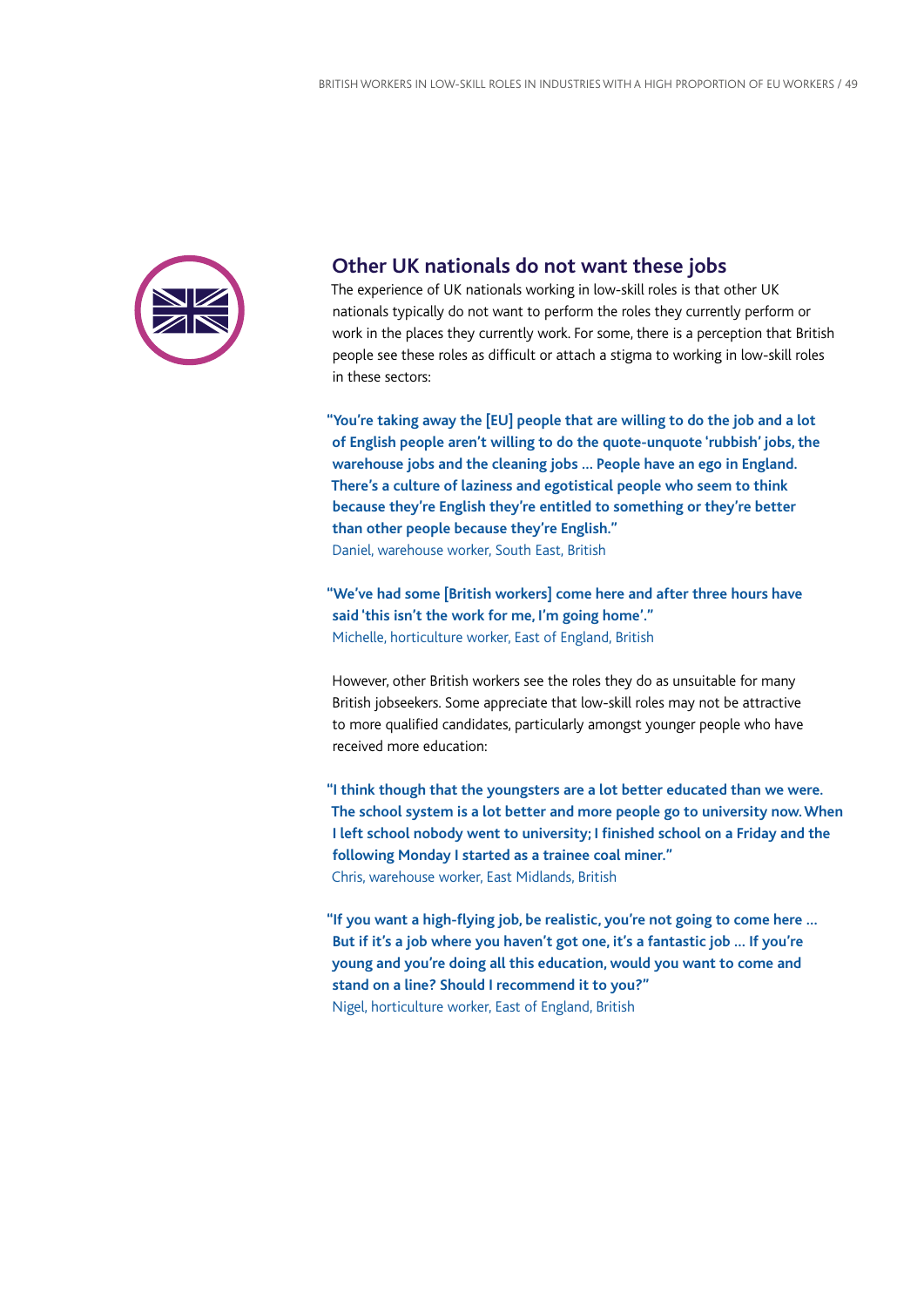# **British jobseekers' perspective on job-seeking and low-skill roles**

To better understand the viewpoint of current jobseekers on these kinds of jobs, the REC ran an online forum in May 2017 to get the perspective of current British jobseekers looking for work. The forum gave British jobseekers the opportunity to feed back on anonymised job adverts for low-skill roles in sectors that currently employ a high proportion of EU workers – agriculture, warehousing, and hospitality.<sup>13</sup> Forum participants had all been claiming Jobseeker's Allowance for at least three months when recruited to take part in the forum. Seven key themes emerged from the research:



13 The REC would like to thank one of its multi-sector members for allowing us to anonymise several of their job adverts that were online at the time for the purposes of this forum. For greater detail on how this online forum operated, see Appendix I and Appendix II.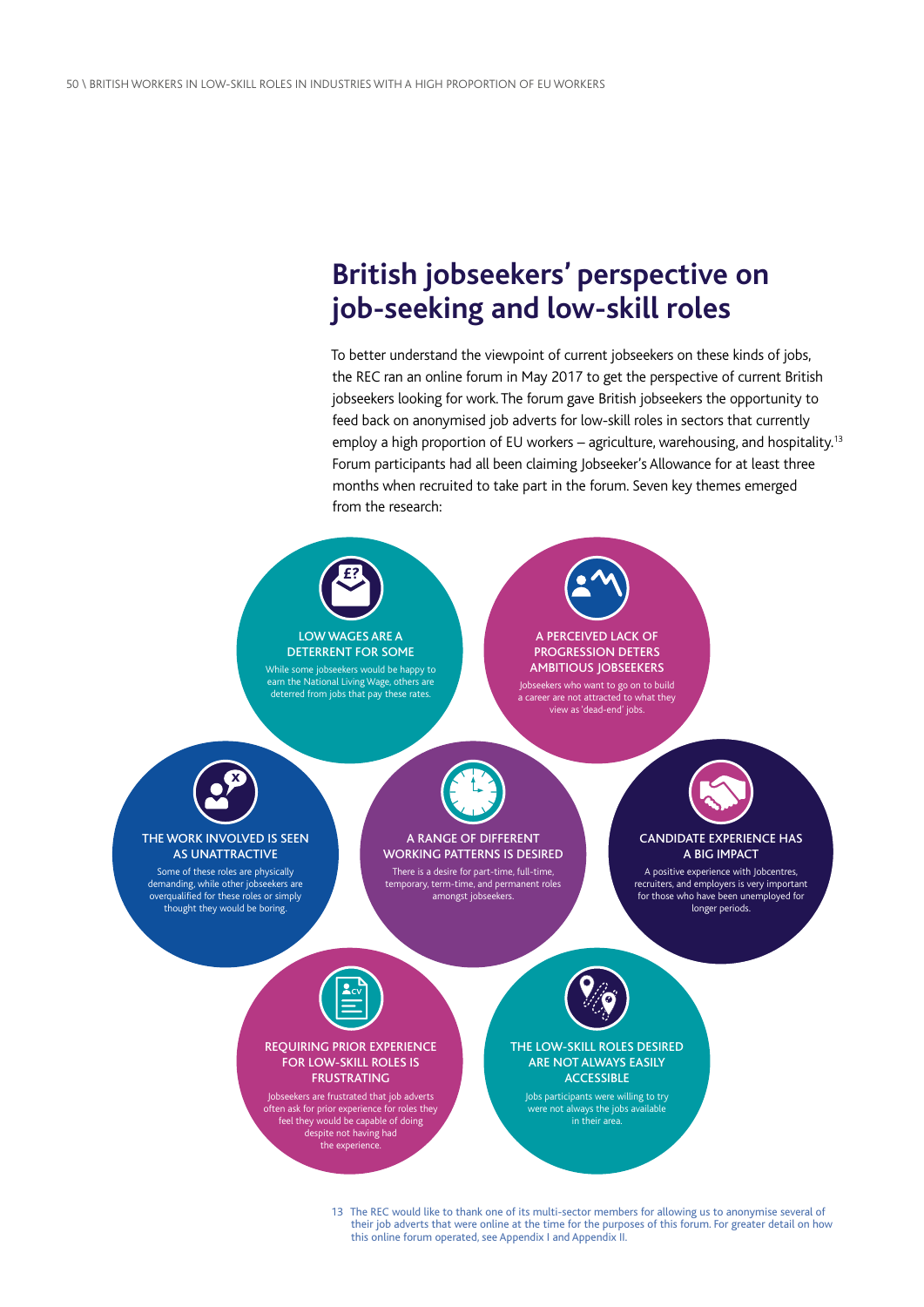

### **Low wages are a deterrent for some**

All the jobs advertised on the online forum were advertised at £7.50 an hour. Although this is the National Living Wage rate and therefore the lowest that can be offered to those aged 25 or over, some commented that they would be happy with this wage for the work advertised. For others, the wage is simply too low for them to fulfil their commitments and cover their costs. One of the jobs advertised on the online forum was a night shift position, which some made a point of highlighting when stating that they thought the wage was not high enough for the role.

**"Due to a lack of housing in my local area I've had to rent privately. If I can't earn a reasonable salary I can't afford to take a job and zero-hour contracts could mean l become homeless. Many people have this problem."** Patrick, 45–54 years old, London

**"I've done this type of work before and I probably would do it again if I had to. If I couldn't find work in the design industry. I would prefer daytime hours and the wage would have to be more than minimum wage. I don't think my family could survive on minimum wage. It was hard enough when I was earning £9 an hour."** Anonymous, 25–34 years old, East of England



### **A perceived lack of progression deters ambitious jobseekers**

The jobseekers taking part in the online forum were far from uniform in both their experience and where they see themselves going in their future jobs. For more ambitious jobseekers, the perceived lack of progression in the jobs advertised deterred them from putting themselves forward. There is a perception that these types of jobs could turn into 'dead-end' jobs which they wouldn't be able to build a career or increase their earnings from:

**"If it were to say various team leader/managerial roles on a sliding pay scale apply, I would think I will go in for that. However, being qualified to a higher level and just seeing basic jobs and wage available would put me off."** Jenna, 25–34 years old, West Midlands

**"It's very important to me because then there's always a goal to work towards; it keeps my motivation going. If I felt I couldn't work my way up I would be very unhappy in the role."** Wendy, 18–24 years old, London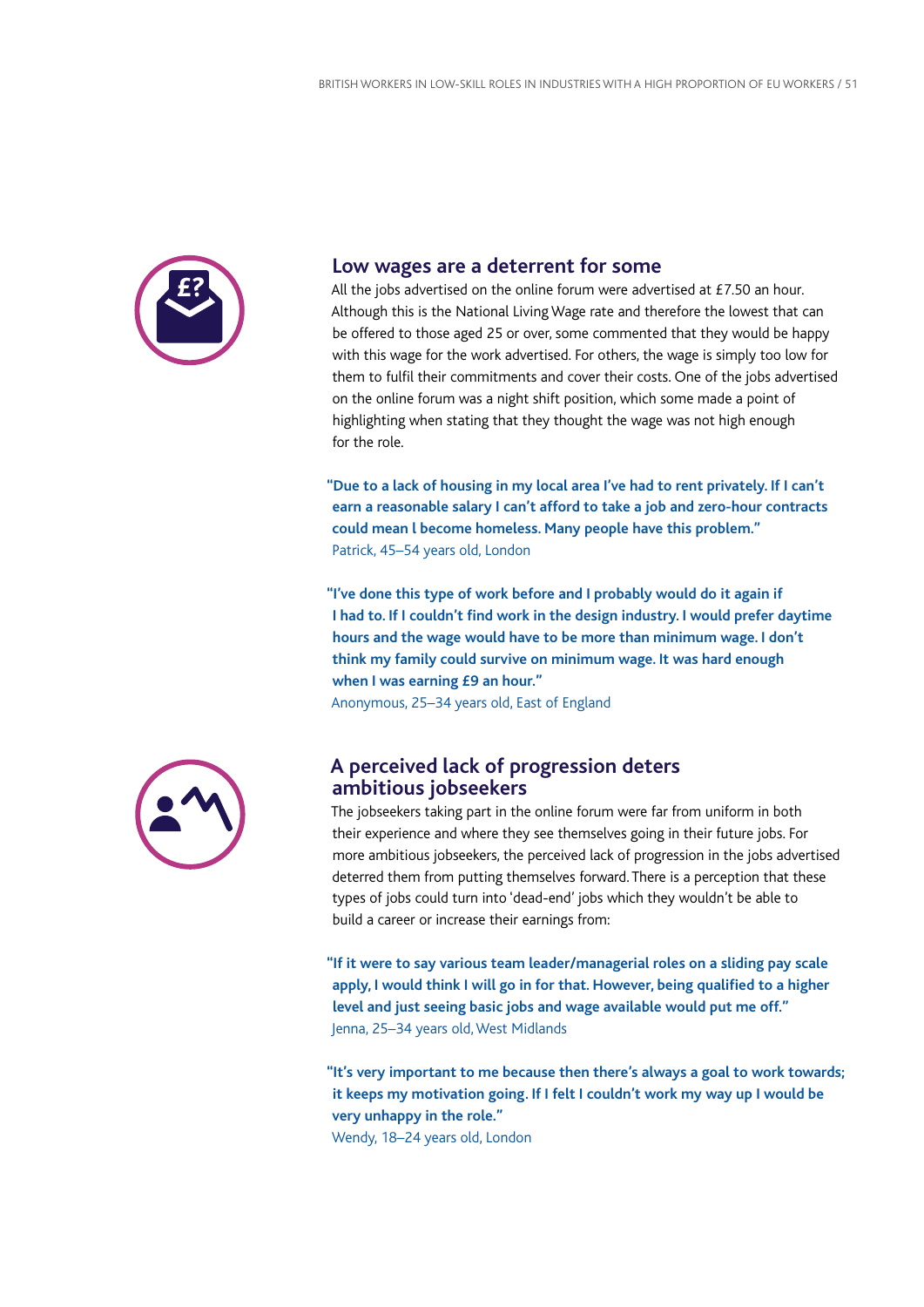

### **The work involved is seen as unattractive**

In some instances, the nature of the work itself is the main deterrent to applying for a role rather than the hours, pay, or progression. Some respondents saw the jobs advertised as likely to be physically demanding or simply tedious. Others had previous experience of these types of roles and had no desire to return to them:

**"I have done this type of work in the past and so would be capable. But I am bored of it, it's gruelling and wouldn't want a career track in catering so not for me this job."**

Anonymous, 25–34 years old, London

**"The warehouse operative and crop picker roles were probably jobs I would do. Not a desired position but I would do both of those types of work. The catering role has no interest to me. I can't think of a single thing about working in catering that I would enjoy. I know how hard it is and the little amount of money you earn. I know it's long, unsociable hours and they are often split shifts. Even though this wasn't stated on the advert, I know from experience that job roles change and expectations from management aren't always laid out when taking up new employment."** Anonymous, 25–34 years old, East of England

In other instances, it wasn't simply that the physical side of these roles would be tiring, but it would actually aggravate pre-existing health issues. While these participants are still searching for work, the physical demands of some low-skill roles in sectors that currently have a high proportion of EU migrants are too much for them:

**"The crop picking wouldn't be any good for me as I'm already on pain killers for bad knees and back."** Hazel, 45–54 years old, West Midlands

**"None of these positions would help me as they require a lot of standing and bending that would seriously aggravate my back condition."** Anonymous, 55–64 years old, West Midlands

Our online forum included jobseekers with a wide range of educational backgrounds, including university graduates and jobseekers with years of experience in senior roles. For these jobseekers, these roles were seen as a backward step that they do not want to take when they could wait for something more suitable for them:

**"It's harder than I thought to find a suitable job. I'm sure if I lowered my expectations I may be writing something different here but at this time I feel I have to at least try to find a job I would want to keep. That being said, they are just so few and far between. If I am going to take**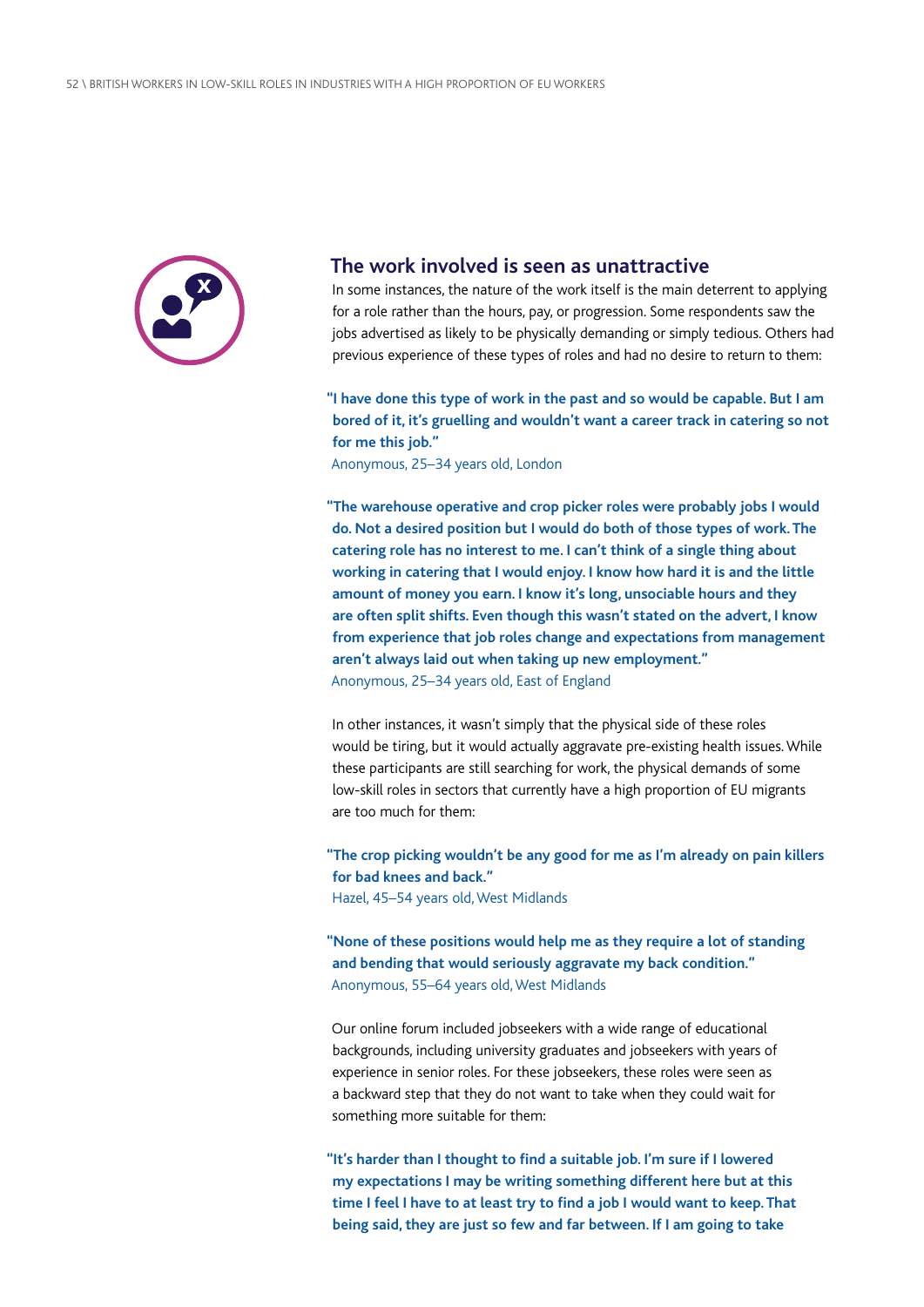**a job in a different sector, it would have to be for a good rate of pay. Anything less than £20,000 is just not worth it. It's impossible to survive with a family on less than that. I've tried."** Anonymous, 25–34 years old, East of England

**"I have been made redundant recently and I am of senior management level. I have numerous calls daily about new jobs."** Anonymous, 45–54 years old, West Midlands



### **A range of different working patterns are desired**

A wide range of working patterns were desired from jobseekers on the forum. A part-time, full-time, and night shift role were advertised on the forum; in each instance, the working pattern would be highlighted as a positive by some jobseekers and a negative by others. Flexible and part-time work is often an attraction for parents who need time to look after their children, with some specifically looking for term-time contracts so they could look after their children in the holidays:

**"[There's a] lack of term-time jobs available in my area. I am unable to do part-time work that is not term time as I have no support in the holidays."** Anonymous, 25–34 years old, North East

**"Night jobs I can't do as I'm a single mum and I have to be choosy with shift work and weekend work as I have my son all the time … Flexibility is a great thing in any work, especially if you have children."** Hazel, 45–54 years old, West Midlands

By contrast, some jobseekers want a more regular working pattern or the increased earnings that come with a full-time position. Whereas a flexible or temporary role is perfect for some, others want to devote more of their time to work and find changing roles disconcerting:

**"I find temporary work very unsettling. You have to go through all the inductions, training, and presentations over and over again with each temporary job."**

Anonymous, 45–54 years old, North East

**"It's an awful lot of effort nowadays to even get an interview, apart from a job. Yes a temporary job is good as it then might open up the door to becoming permanent, but if it doesn't you're back where you were before trying to get interviews. I still apply for temporary jobs as well as permanent but would prefer to just get back into what would hopefully be a job for life."** Glenn, 45–54 years old, East of England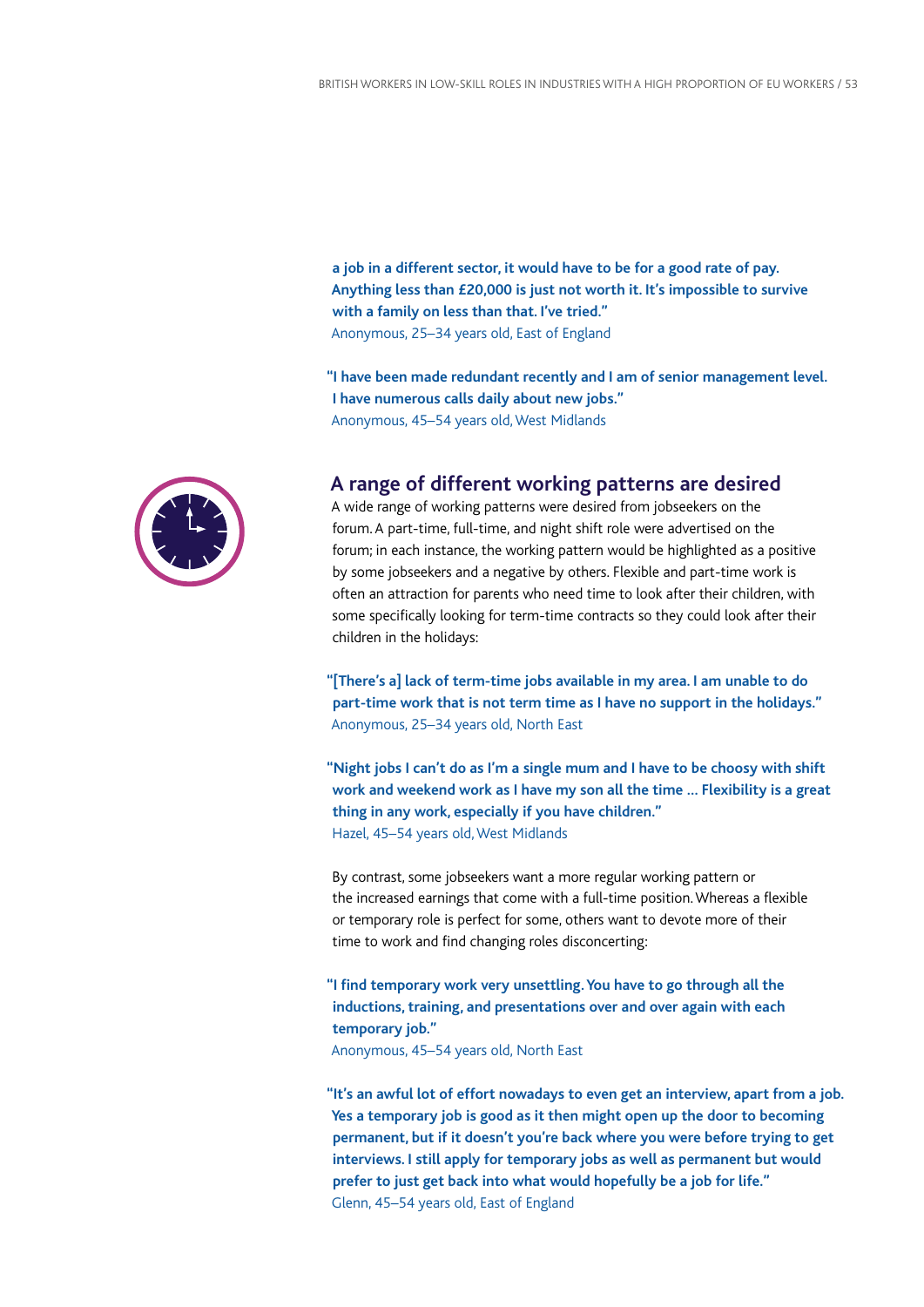

### **Candidate experience has a big impact**

While candidate experience is important for any recruitment process, this is particularly so for those who have been unemployed for longer periods. Acknowledging applications and giving any feedback on unsuccessful applications is a very important factor for some as they currently don't know where they are going wrong. Some suggested their perception of a recruiter or employer might be enhanced if they acknowledged applications or provided feedback:

**"I'm just fed up of getting no response at all, not even to say I haven't been successful but thanks for trying. It would be nice to feel that someone cares enough to reply back once in a while."** Hazel, 45–54 years old, West Midlands

**"If feedback was given you might be able to gauge exactly what employers are looking for. If you're only applying for certain types of jobs and you find that actually with the qualifications you have that employers aren't going to consider you, perhaps you might need to adjust exactly what career you have a chance of at least getting an interview to based on what you have to offer the employers."**

Glenn, 45–54 years old, East of England

There is also frustration with a tendency to rely on doing things online only. All of the jobs advertised on the online forum had a contact telephone number included and this widely was seen as a positive by participants, both young and old:

**"The online applications have proved to be very frustrating as many do not even bother to reply or give any feedback as to why unsuccessful … The opportunity to speak to a real person [on the phone is] also very good as I feel that this greatly enhances your opportunity for an interview at least. Added to this, when you speak to a person you are able to clarify what the position involves and therefore it cuts down on wasted time for both the jobseeker and the employer."**

Anonymous, 55–64 years old, West Midlands

For those who had managed to get to interview, nervousness and pre-existing anxiety issues often made the experience a difficult one for them:

**"I suffer severely with anxiety problems and I find it very hard to approach employers in any way and when I do approach them a lot of the time it feels like they haven't got the time of day for someone who doesn't work and hasn't for a long time without knowing any reasoning as to why this is."** Anonymous, 18–24 years old, North East

**"When it comes to job interviews I've had in the past, I've always felt very anxious and I'm sure it has been very evident to the interviewer that I am**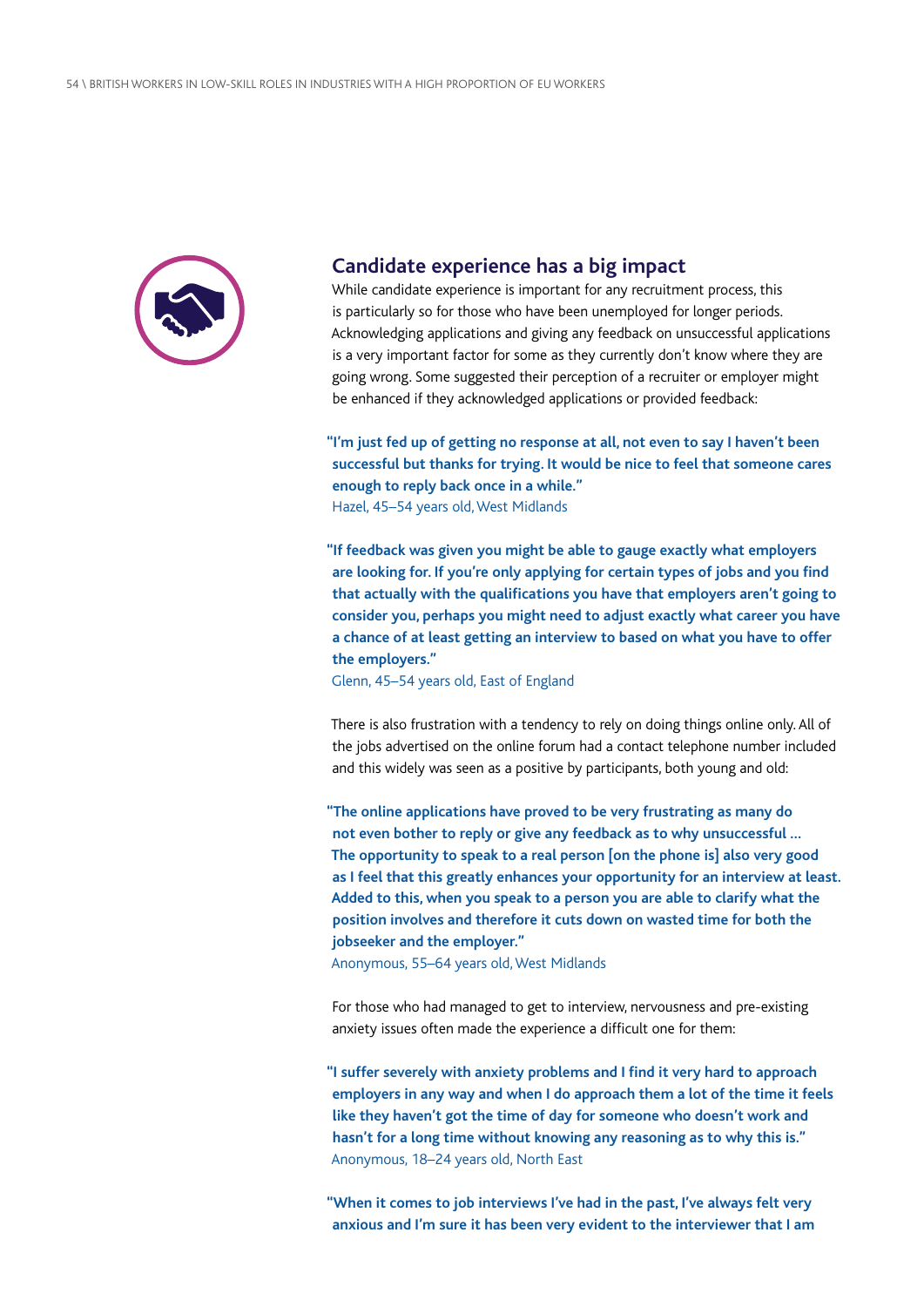**lacking in confidence and is the reason I have never been successful in any interviews. I've been put on courses in the past by the Jobcentre but it hasn't improved my interview skills or gained me any more confidence."** Anonymous, 25–34 years old, North East

### **Requiring prior experience is frustrating**

Requiring prior experience for roles was highlighted as a frustration for some jobseekers. Some jobseekers complained that they find themselves in a situation where they hold relevant qualifications for the roles they apply for but see the lack of experience as the main thing preventing them from getting these roles:

**"There's quite a few jobs that are advertised in my area that I am interested in but some need experienced people and it's not really fair on people who are willing to train and go on courses to get that experience. They're not given much of a chance if I'm honest … Nobody walks out of school with experience but they're always willing to learn given the chance."** Anonymous, 18–24 years old, North East

**"My main issue is experience. I have qualifications in computing, accounts, attended HR at college but no real experience. I have looked at volunteering in these areas and I can't seem to find any to fit my needs."** Christopher, 35–44 years old, West Midlands

There was particular frustration when experience is preferred or required for low-skill roles that require no specific qualifications or prior training (such as those advertised on the forum). Participants felt that for roles like this, inexperienced applicants should be given a chance to learn on the job:

**"There should be no priority given, unless the role states MUST have experience. But even then people can be quick learners. So everyone should be given the opportunity."** Anonymous, 25–34 years old, West Midlands

### **The low-skill roles desired are not always easily accessible**

For some jobseekers, their main impediment isn't finding jobs they would be happy to do if they got them, but finding jobs that are accessible. Not having a car was highlighted as a particular problem by some, with most jobs available in large towns or cities that are difficult to get to via public transport. In other instances, jobseekers were attracted to a job advertised on the online forum but hadn't seen any of this type of work in their local area:

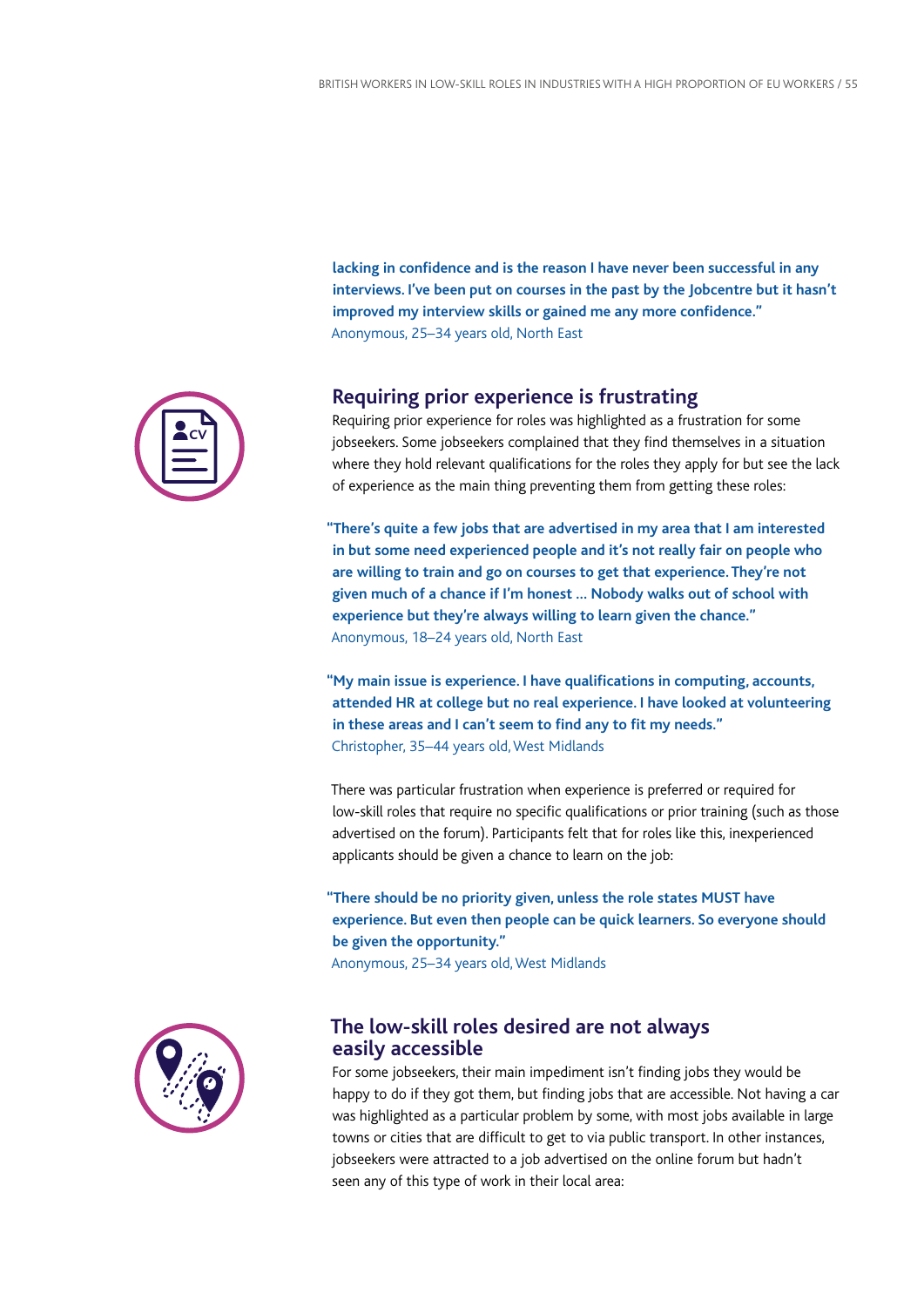**"I have had difficulty but not because there aren't any being advertised; the problem I've found is they are all in difficult to get to places where you need your own transport. I registered with [an agency] and they said I could start working straight away if I had my own transport."** Glenn, 45–54 years old, East of England

**"Most jobs I apply for are in Newcastle, which is not ideal for me as I have to rely on public transport and most jobs would prefer people with driving licences who drive."**

Anonymous, 25–34 years old, North East

# **Quantitative overview of current UK labour market**

Alongside the challenges highlighted in this report of attracting and retaining UK nationals to certain low-skill roles, national trends also highlight the reducing availability of candidates in the domestic labour market. The current unemployment rate, employment rate, and economic inactivity rate all demonstrate historic figures which suggest limited further capacity for labour is available domestically.

### **The unemployment rate, employment rate, and economic inactivity rate**

The unemployment rate is not simply a measure of the proportion of the population who don't have a job. It measures the number of people who are unemployed (that is, without a job but who have been actively seeking work within the last four weeks and are available to start work within the next two weeks) as a proportion of the economically active population (that is, those who are in work or are seeking and available to work). The latest unemployment rate stands at 4.4 per cent, the lowest figure since Q2 1975.

The employment rate measures the proportion of the UK population between the ages of 16 and 64 who are in work. It is currently 75.1 per cent, a higher proportion of people of working age in work than there has been since comparable records began in 1971.

The economic inactivity rate measures the proportion of the UK population between the ages of 16 and 64 who are not in work and are not seeking or available for work. It is currently at a historic low of 21.3 per cent, the lowest proportion of 16–64-year-olds out of work since comparable records began in 1971.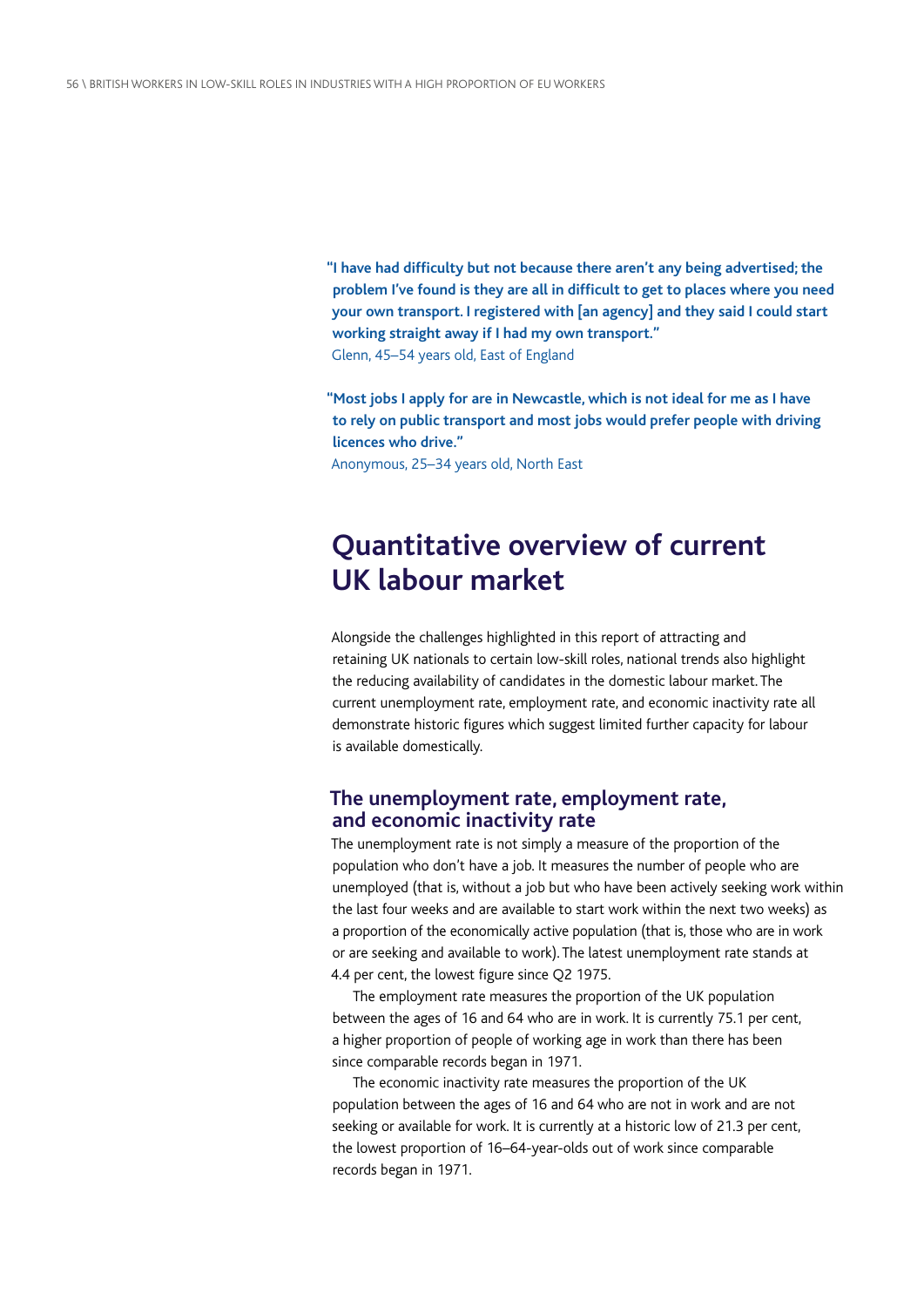### **TABLE 3:** KEY LABOUR MARKET MEASURES AFFECTING THE AVAILABILITY OF LABOUR IN THE UK<sup>14</sup>

| Labour market measure    | O2 2017 figure | <b>Historic context</b>            |
|--------------------------|----------------|------------------------------------|
| Unemployment rate        | 4.4%           | Lowest since Q2 1975               |
| Employment rate          | 75.1%          | Highest since records began (1971) |
| Economic inactivity rate | 21.3%          | Lowest since records began (1971)  |

Considering these measures in combination highlights the tight labour market UK recruiters and employers currently find themselves operating in. Not only is the unemployment rate historically low, there is a lower proportion of the working-age population who are economically inactive and therefore a lower proportion who could theoretically be enticed back into economic activity. All of these measures being at historic levels suggests it will continue to be difficult to source candidates for vacancies, even if the UK does not undergo a sizeable reduction in the number of EU workers working in the UK.

# **Section summary**

### **Experience of British workers currently working in low-skill roles in industries with a high proportion of EU workers**

- British workers who take on low-skill roles do so for a range of reasons, such as convenience of location, flexible hours, or simply as a way to pay the bills.
- Workplace culture plays an important role in making these jobs enjoyable when the roles themselves are rarely considered a career or vocation by those doing them.
- British workers in low-skill roles have a lot of respect for their EU colleagues and recognise that they are for the most part hard-working and diligent.
- Language barriers are the main impediment to good working relations between UK and EU colleagues in low-skill roles.
- British workers currently in low-skill roles in industries with a high number of EU workers believe many UK jobseekers do not want these roles and that their workplaces would suffer significantly if EU labour is no longer available.

### **British jobseekers' perspective on job-seeking and low-skill roles**

- British jobseekers are sometimes deterred by the low pay rates (that is, often National Living Wage) that typically come with low-skill roles.
- A lack of progression (or advertised progression) deters more ambitious jobseekers from taking a low-skill, low-paid job and attempting to work their way up.
- 14 *UK labour market: August 2017,* Office for National Statistics.Available at: [www.ons.gov.uk/](http://www.ons.gov.uk/employmentandlabourmarket/peopleinwork/employmentandemployeetypes/bulletins/uklabourmarket/august2017) [employmentandlabourmarket/peopleinwork/employmentandemployeetypes/bulletins/uklabourmarket/](http://www.ons.gov.uk/employmentandlabourmarket/peopleinwork/employmentandemployeetypes/bulletins/uklabourmarket/august2017) [august2017](http://www.ons.gov.uk/employmentandlabourmarket/peopleinwork/employmentandemployeetypes/bulletins/uklabourmarket/august2017)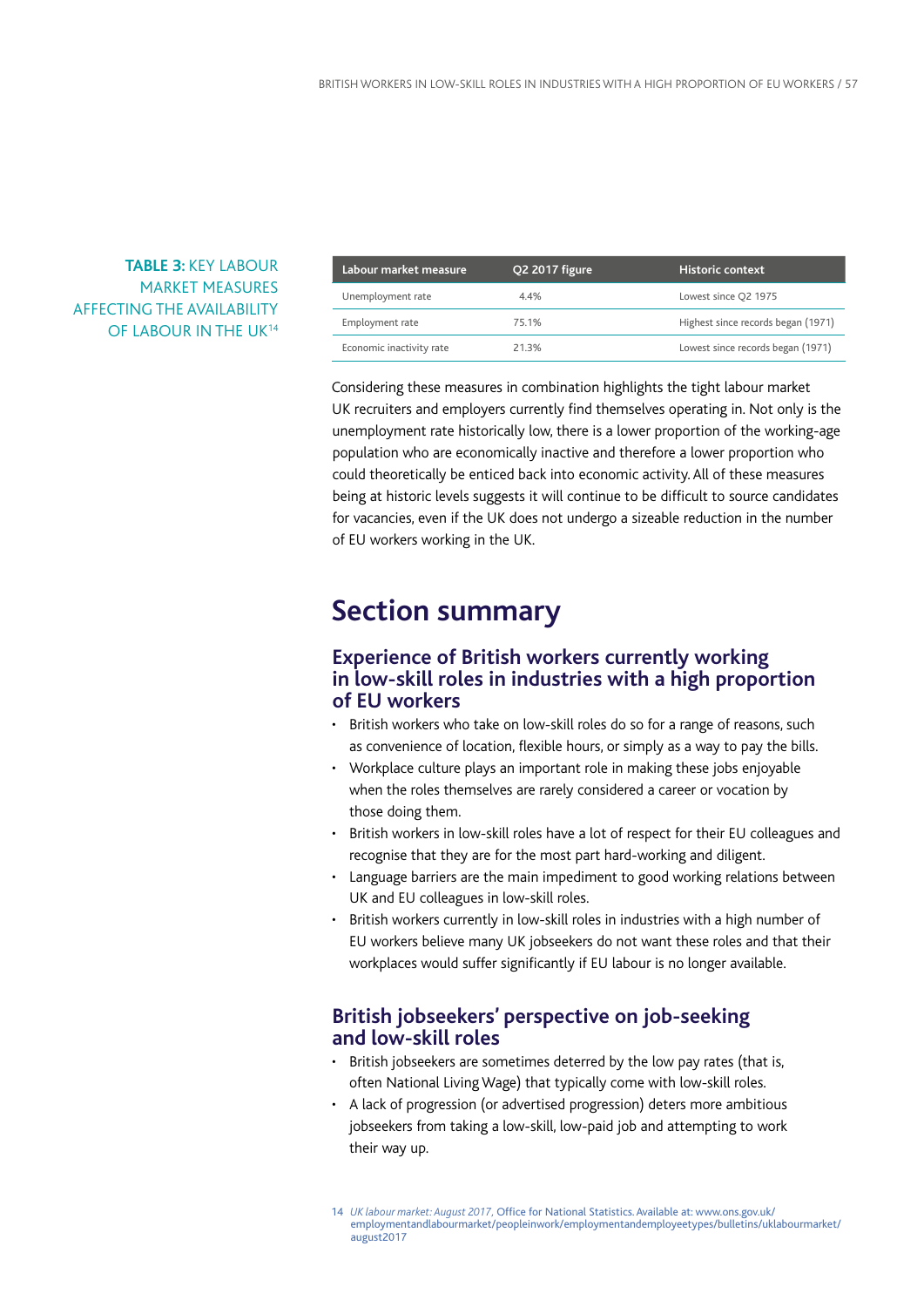- British jobseekers see many of the roles that are currently done in high proportions by EU workers as either unsuitable for them because of health reasons, below their skill or qualification level, or simply boring and difficult.
- Candidate experience has a significant impact on jobseekers' morale, particularly for those with anxiety issues; a lack of acknowledgement or feedback and the inability to speak to someone on the phone about a job advert are particular gripes.
- Jobseekers are also frustrated by experience requirements being placed on job adverts, especially for low-skill roles; this often deters candidates from applying in the first place.
- For some jobseekers, transport is a significant issue in being able to access jobs that aren't served well by current public transport routes.

### **Quantitative overview of current UK labour market**

- The UK is currently experiencing historic highs in the employment rate and historic lows in unemployment and economic inactivity.
- These labour market trends suggest it will continue to be difficult to source candidates for vacancies even if there isn't a sizeable reduction in the number of EU workers available.

The concluding section of this report recaps the findings outlined so far and draws the connections between them to better understand the potential implications that changes in UK immigration policy could have on the UK economy. It then sets out recommendations for government to ensure the UK still has access to the labour it needs for low-skill roles. It also sets out recommendations for recruiters and employers on how best to attract and retain labour to low-skill roles in an area of the labour market that is only likely to get tighter, regardless of additional restrictions in immigration policy.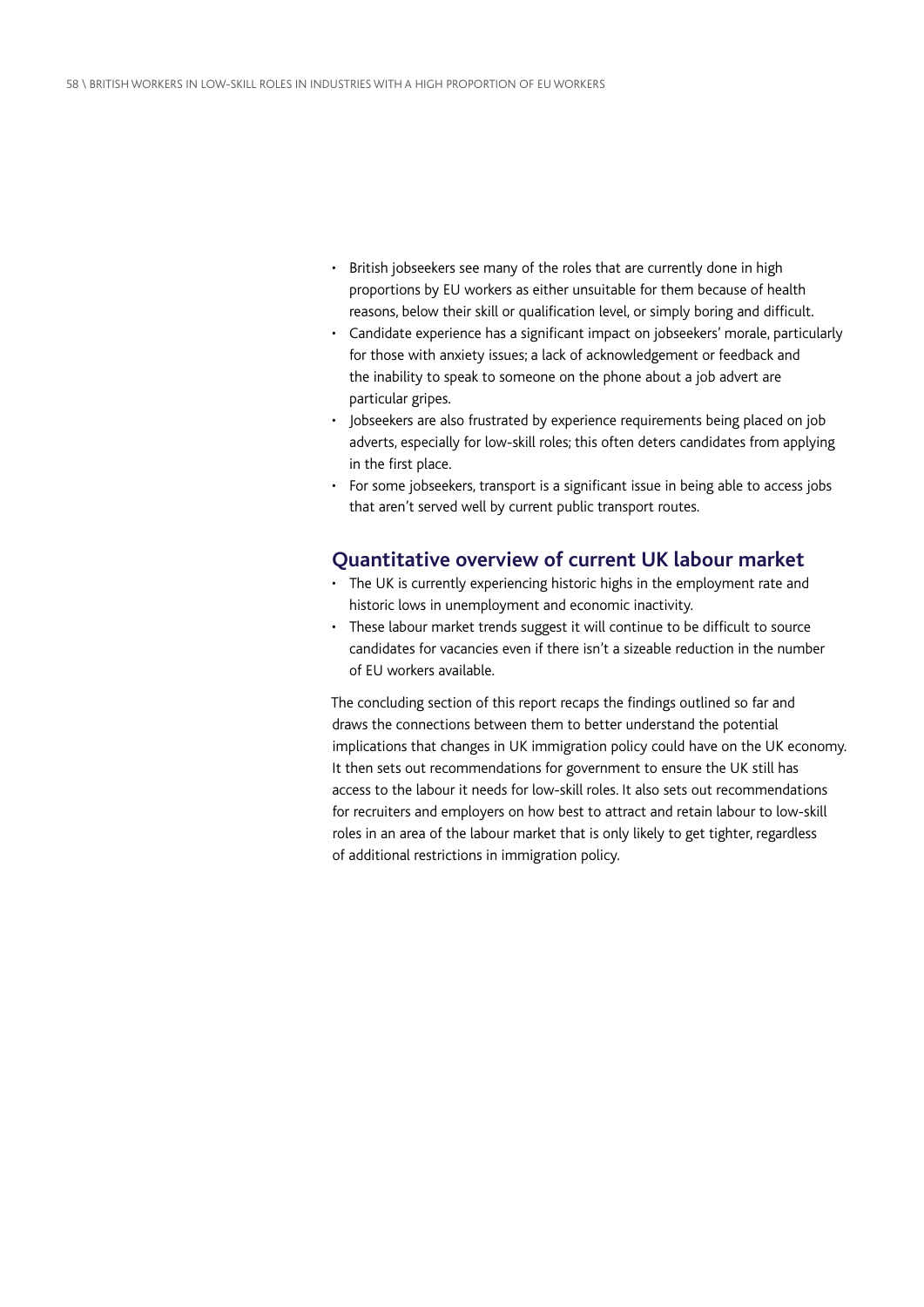# **05**

# **RESEARCH SUMMARYAND RECOMMENDATIONS**

**Having explored the issues in turn, this section seeks to outline the overall picture of EU workers in low-skill roles in the UK and how best to ensure the roles performed by them are not left vacant in the future. Drawing on our research with recruiters and employers, EU workers, UK workers, and UK jobseekers, it sets out our assessment of the situation as it stands, before outlining our recommendations for government and for recruiters and employers recruiting low-skill workers in sectors such as warehousing, agriculture/horticulture and food production, and hospitality.**

# **Research summary**

Both official statistics and our research with EU workers in low-skill roles in the UK suggest that fewer EU workers will choose to fill these roles in the future. EU nationals weigh up a range of factors when deciding whether to work in the UK. The improving conditions in EU economies (particularly EU8 and EU2 economies), the falling value of the pound, and a perception of being unwelcome are already making the UK a comparatively less attractive option, particularly for those who do not have family ties or other long-term ties to the UK. Recruiters and employers in sectors that recruit large numbers of EU workers to low-skill roles were already having difficulty recruiting before the EU referendum, and this has been made more difficult since the vote to leave the EU. Some EU workers have already left the UK, fewer EU nationals are applying for new roles, and fewer are coming into these roles through recommendations from EU friends and family (previously a key source of candidates).

Recruiters and employers are concerned that they will be unable to fill these roles with UK candidates and have had little success recruiting UK workers into low-skill vacancies up to now. Furthermore, some EU workers who entered the UK labour market as elementary workers with little experience have now progressed to more technical or supervisory positions. Even if some of these more experienced workers would still be classified by the MAC as low-skilled, this experience or training would make such workers difficult to replace by recruiting for an elementary role.

While UK nationals do work in low-skill roles in these sectors, there is a recognition that these roles are not for everyone, even from those who work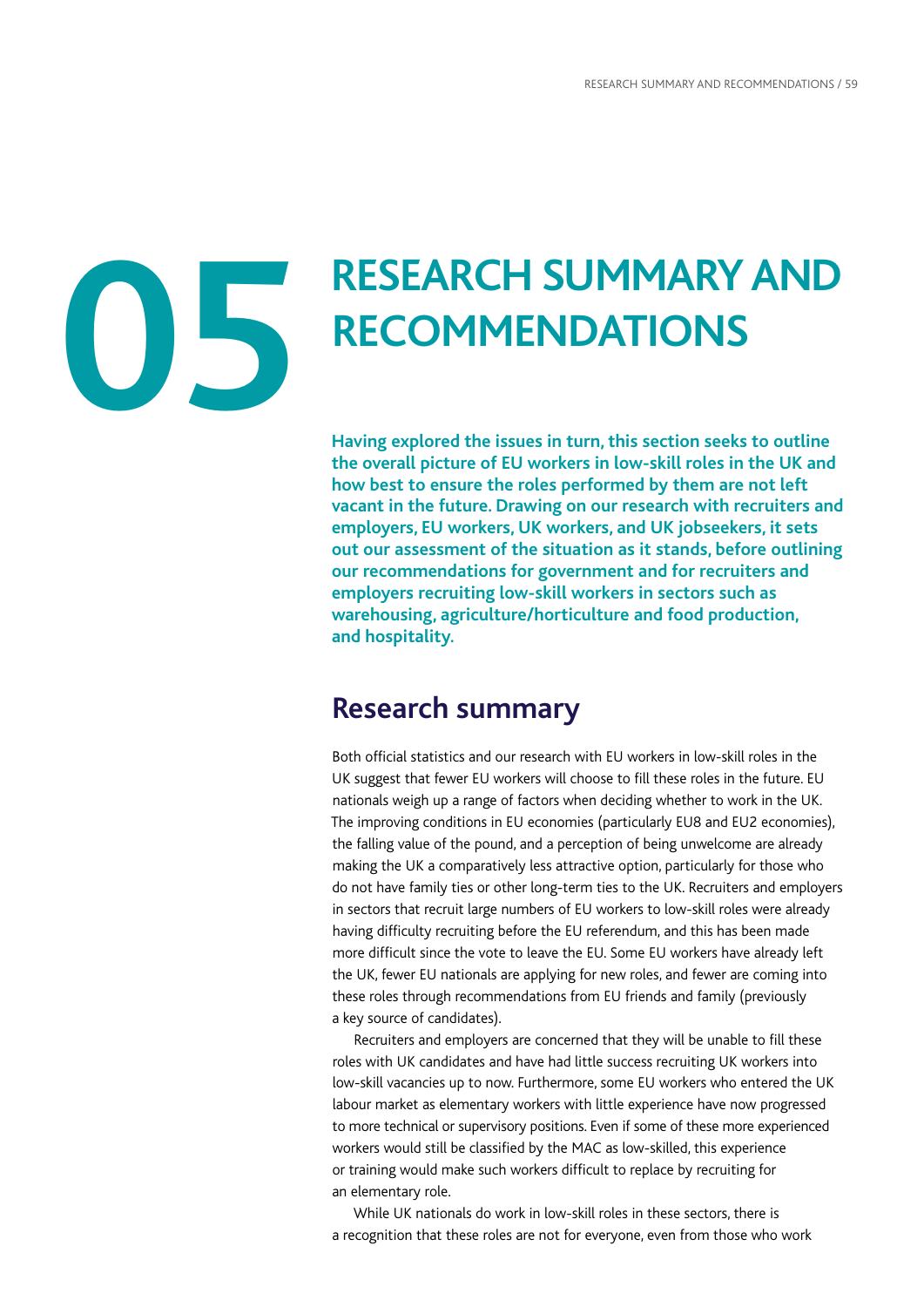in them. Some UK nationals will be overqualified while others will be unable to do physically demanding low-skill roles because of pre-existing health conditions. While changes in recruitment strategies and working practices may increase domestic applications for low-skill roles for some employers, these are very unlikely to substantially increase the number of UK nationals taking these types of roles across the country. Moreover, with the labour market currently experiencing historic lows in unemployment and economic inactivity, there is not the volume of UK nationals currently willing and able to fill low-skill roles if these are vacated by EU nationals.

Although some have suggested that automation will fill low-skill roles in the future, recruiters and employers were keen to stress that there are sector-specific challenges to further automation, especially in the short term and for SMEs who are less able to meet expensive upfront costs. While further automation may have the potential to reduce the labour requirement in future decades, it is by no means a panacea and recruiters and employers were keen to stress there are some jobs that will never be done as effectively as by a human, especially when these involve customer service.

If an overly restrictive immigration system further squeezes the supply of labour for low-skill roles, there is a genuine prospect of labour shortages in industries that currently rely heavily on EU workers in low-skill roles. The important role played by EU workers in low-skill roles in these sectors was recognised by their recruiters, employers, UK colleagues, and by EU workers themselves. Recruiters and employers in these sectors discussed scaling down, relocating overseas, or closing altogether if they are unable to access EU labour in sufficient numbers, all of which would damage the UK economy through knock-on effects on prices, services, and job losses for local economies and supply chains. While raising wages is seen as a theoretical way to increase the number of UK nationals taking low-skill roles, it is far from just the wage rate that deters UK workers from taking these roles. Many recruiters and employers in these sectors are already working to tight margins and saw any increase in wages significantly above the current rate as unsustainable for their businesses. Recruiters and employers in these sectors felt it would be small and medium-sized firms that would be hit the hardest if wages for low-skill roles have to be increased to find talent. While there may be individual winners in such a scenario, it was perceived to be likely overall to lead to increased prices for consumers, reduced output, and job losses.

## **Recommendations**

### **Recommendations for government**

The evidence outlined in this report lends further weight to many of the recommendations for government in the REC's June 2017 report *Building the Post-Brexit Immigration System*. These include: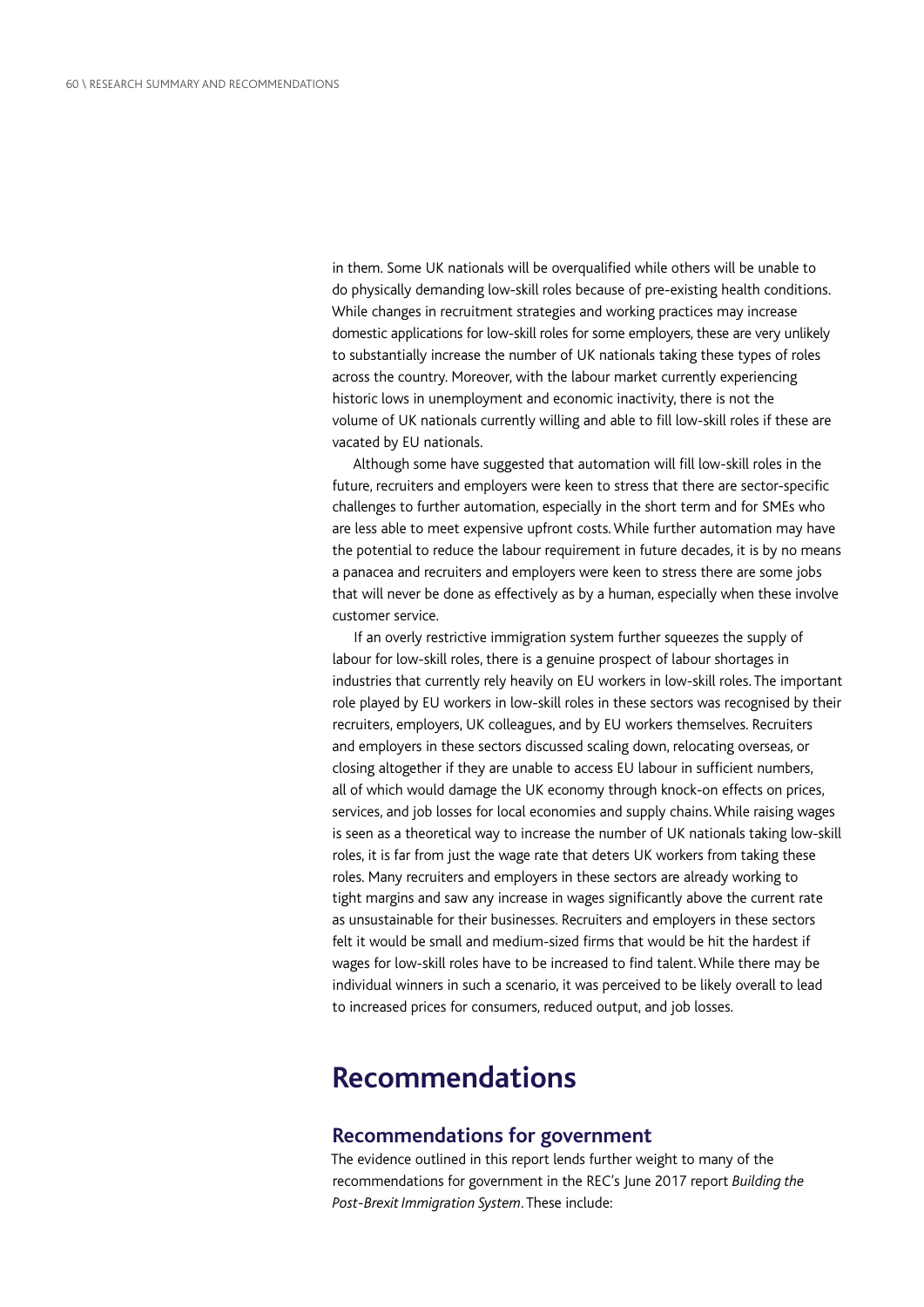- ensuring immigration policy is evidence-led and independent of political whim by establishing an independent body to manage migration policy;
- developing an immigration policy road map to the end of this parliament to reduce uncertainty for businesses and EU migrants;
- greater use of the Migration Advisory Committee to provide further evidence in advance of an independent body being established.<sup>15</sup>

As well as supporting these previous recommendations further, we make the following new recommendations on the basis of the findings of this report. Some of these recommendations can be implemented immediately, whereas others are considerations for future arrangements (including any transitional period that the government chooses to implement immediately after the UK leaves the EU).

### **Immediate actions**

- **1. The government should minimise the uncertainty that is already negatively impacting the jobs market. This uncertainty is deterring EU nationals from working in the UK and making EU workers feel unwelcome.** This report outlines the factors that drive EU workers' decisions about whether to work in the UK or not. Some of these are not within the government's control, such as the improving economies of Eastern Europe and EU workers' family connections. However, the government should reduce uncertainty for EU nationals and enhance the view of the UK as a tolerant, welcoming country to help prevent EU workers leaving the UK by:
	- **a. ensuring the right to remain to all EU citizens in work with a National Insurance number;**
	- **b. giving clarity to EU workers on any processes or procedures they need to follow to ensure their right to remain;**
	- **c. continuing to condemn instances of xenophobia against EU nationals that make the UK a less attractive place for EU workers.**
- **2. Local government should engage with local employers to ensure changes to transport infrastructure do not reduce access to jobs.** UK jobseekers reported an inability to access work from their location as an impediment to being able to take on advertised roles. Local government needs to take account of exacerbating this through the unintended consequences of transport infrastructure changes and should work with local employers to ensure local transport networks connect workers to jobs.
- **3. The use of apprenticeship levy funds should be widened to provide progression routes for workers in low-skill roles.**

UK jobseekers reported a lack of progression as a disincentive to taking on low-skill roles. Widening the use of apprenticeship levy funds to allow workers to receive training alongside an elementary occupation would attract more UK workers to low-skill roles and provide progression routes within these sectors.

<sup>15</sup> The full list of recommendations from this previous report can be found on pages 2–3 of *Building the Post-Brexit Immigration System: An analysis of shortages, scenarios and choices.*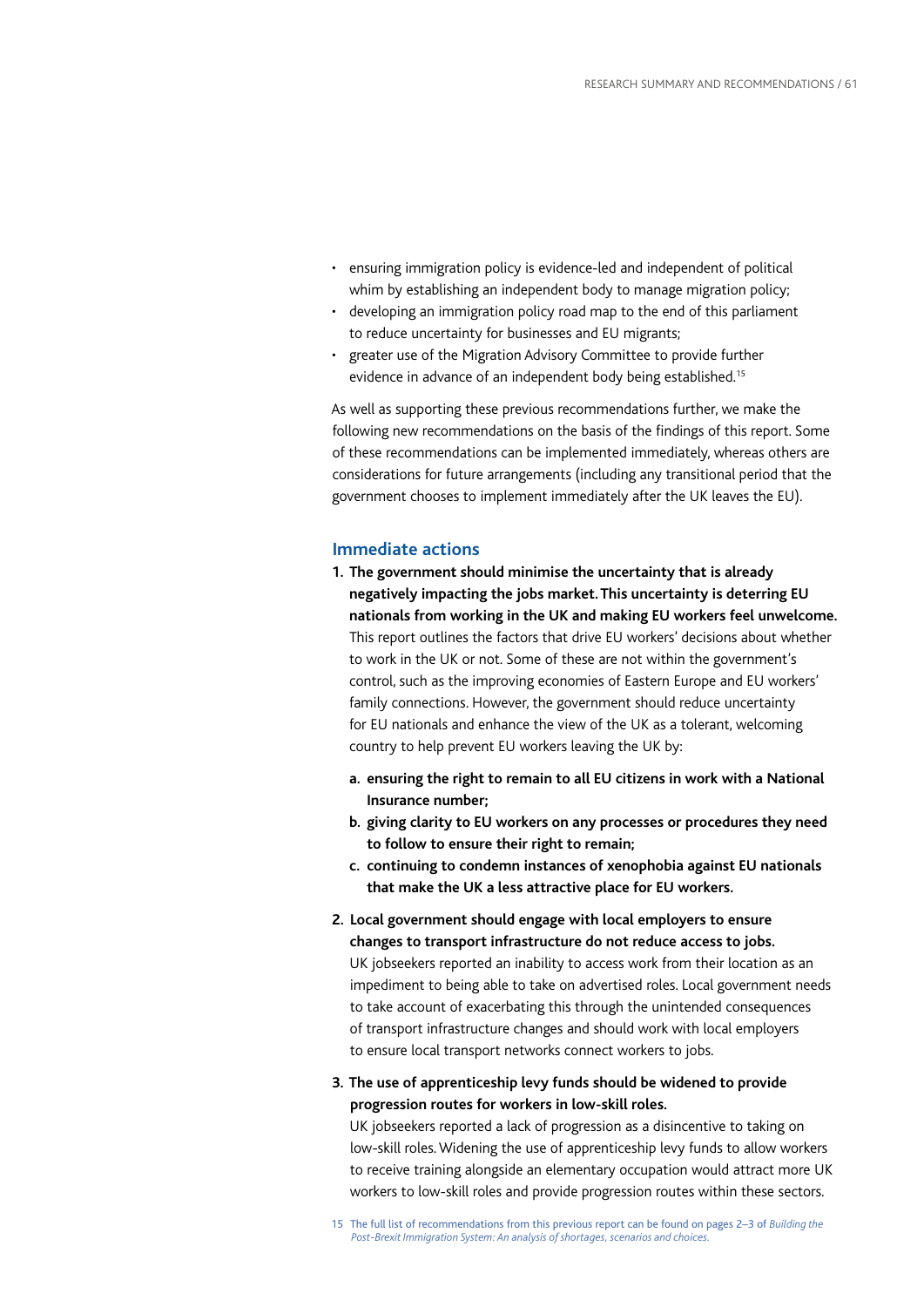### **Post-Brexit immigration system recommendations**

**4. Post-Brexit, the government must not overestimate the potential for automation or UK nationals to fill a labour gap caused by any reduction in net immigration. When worker shortages arise, the immigration system should have mechanisms in place that allow employers to recruit from the EU for roles that cannot be filled domestically.**

This report has outlined both the historically low levels of unemployment currently in the UK and the difficulties faced in recruiting and retaining UK nationals for low-skill roles. In addition, employers we spoke to currently operating in these sectors have automated a great deal already and have specific challenges to automating their business any further, especially in the short term. Therefore, whatever restrictions are placed on EU migration once the UK leaves the EU, exemptions need to be put in place for employers who have been unable to recruit domestically to recruit from the EU. Failing to include this contingency risks significant disruption to the businesses and sectors that heavily rely on EU labour and the UK economy as a whole.

### **5. There should be no blanket salary threshold for EU migrants wishing to work in the UK after the UK leaves the EU.**

This report has demonstrated the significant role that EU workers play in lowpaying jobs in many businesses, sectors, and the UK economy as a whole. It has also highlighted the difficulties that would be faced in filling these roles with UK nationals or with automation if EU nationals earning below a salary threshold were barred in a post-Brexit immigration system. To ensure that businesses that rely on EU workers in low-skill, low-paying roles can continue to grow, EU workers should not be subject to a salary threshold that would exclude these workers (such as the £30,000 salary threshold that currently applies to Tier 2 visas for non-EEA migrants).

**6. Provisions for temporary workers and seasonal workers must be included in any new immigration system to ensure temporary and seasonal labour is still available to the UK businesses that rely on it.** Currently, migration statistics are focused on those migrating to the UK with a view to long-term residence. In our previous research we have shown that these statistics underestimate the role EU workers play in the UK labour force as they fail to consider EU workers in the temporary and seasonal labour force. This report indicates the heavy reliance certain businesses and sectors have on temporary and seasonal labour from the EU and the difficulty these businesses would face in either recruiting replacement domestic labour or automating. To combat labour shortages, these businesses would have to increase prices, increase wages, reduce output, relocate overseas, or shut down.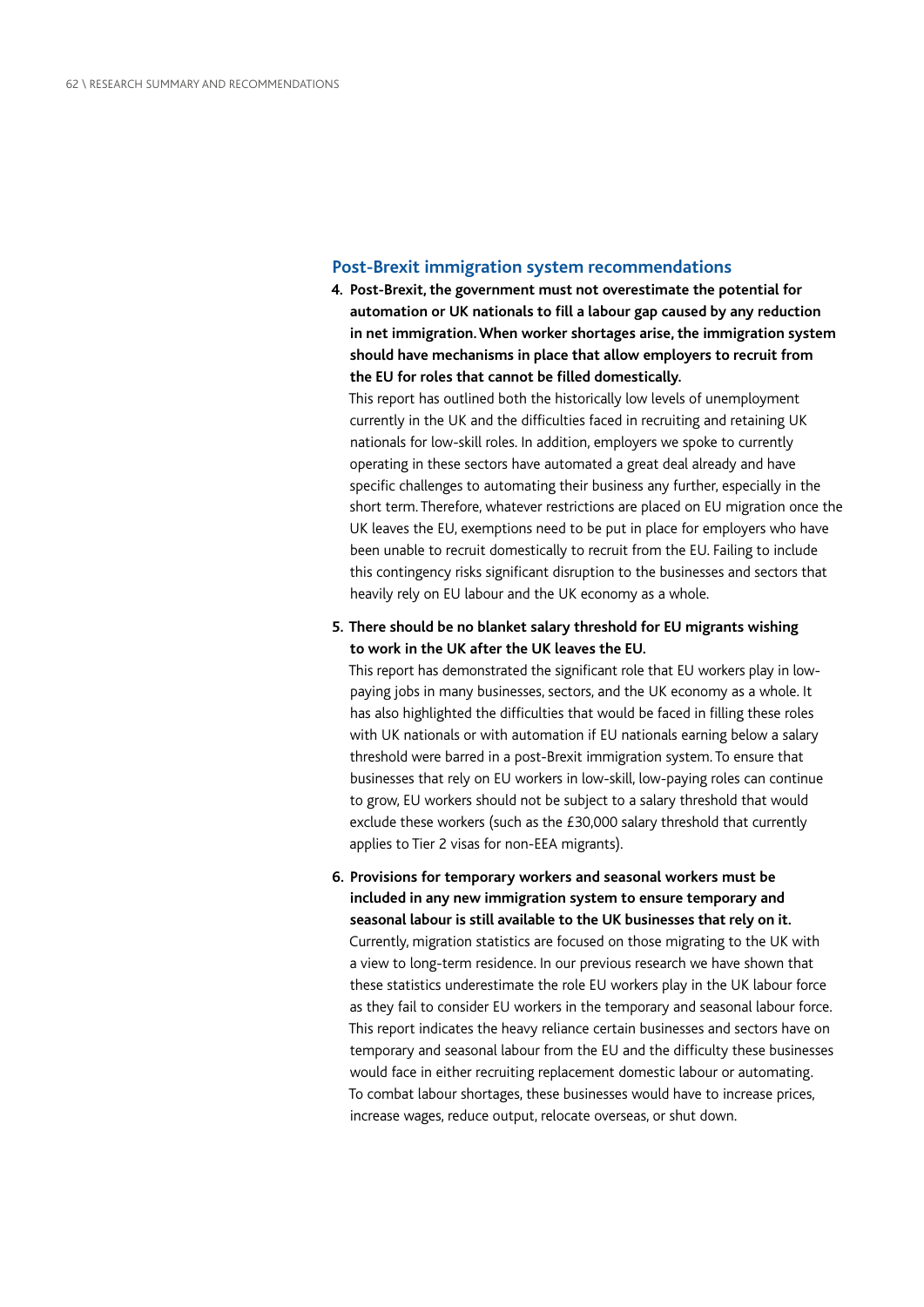A future immigration system must recognise this reliance on temporary and flexible work in the UK. The government should therefore:

- **a. Introduce a seasonal workers scheme. This would enable businesses to meet seasonal demands in agriculture and also in other businesses with seasonal peak periods (such as distribution warehouses and hospitality businesses). It would also allow the government to monitor immigration and have the necessary evidence to recognise the impact of seasonal workers in the UK economy.**
- **b. Ensure a future immigration system is not built on the assumption of EU workers taking full-time, permanent roles in the UK. Many employers rely on and many EU workers benefit from the flexibility of temporary work that freedom of movement has previously allowed. Provisions must be made in any new system to accommodate non-permanent contracts.**

### **Recommendations for recruiters and employers**

We believe that the best course of action for government would be to follow the recommendations set out in this report and our previous report to ensure the supply of labour that employers need isn't significantly reduced without any obvious replacement. The current system allows EU workers to fill jobs that many UK nationals do not want, and there are increasingly few unemployed UK nationals available to fill these roles.

Based on current migration trends and the research in this report, the number of EU workers available to fill low-skill roles in the UK is likely to reduce in the coming years. Overly restrictive UK immigration policy could serve to exacerbate this even further. On this basis and taking into account the evidence from our online forum with UK jobseekers, here are our recommendations for attracting and retaining more workers in low-skill roles in what is likely to be an increasingly tight sector of the labour market.

### **Attracting more jobseekers to low-skill roles**

- 1. Focus on the candidate experience for applicants who are less confident in applying for roles – from simple steps such as providing a telephone number to allow prospective applicants to ask queries, to working with recruiters and not-for-profit groups that specialise in working with excluded groups and helping them into the labour market.
- 2. Reassess what level of prior experience is essential or desirable for a given role and avoid requesting prior experience for roles that can be picked up on the job and require no formal qualifications.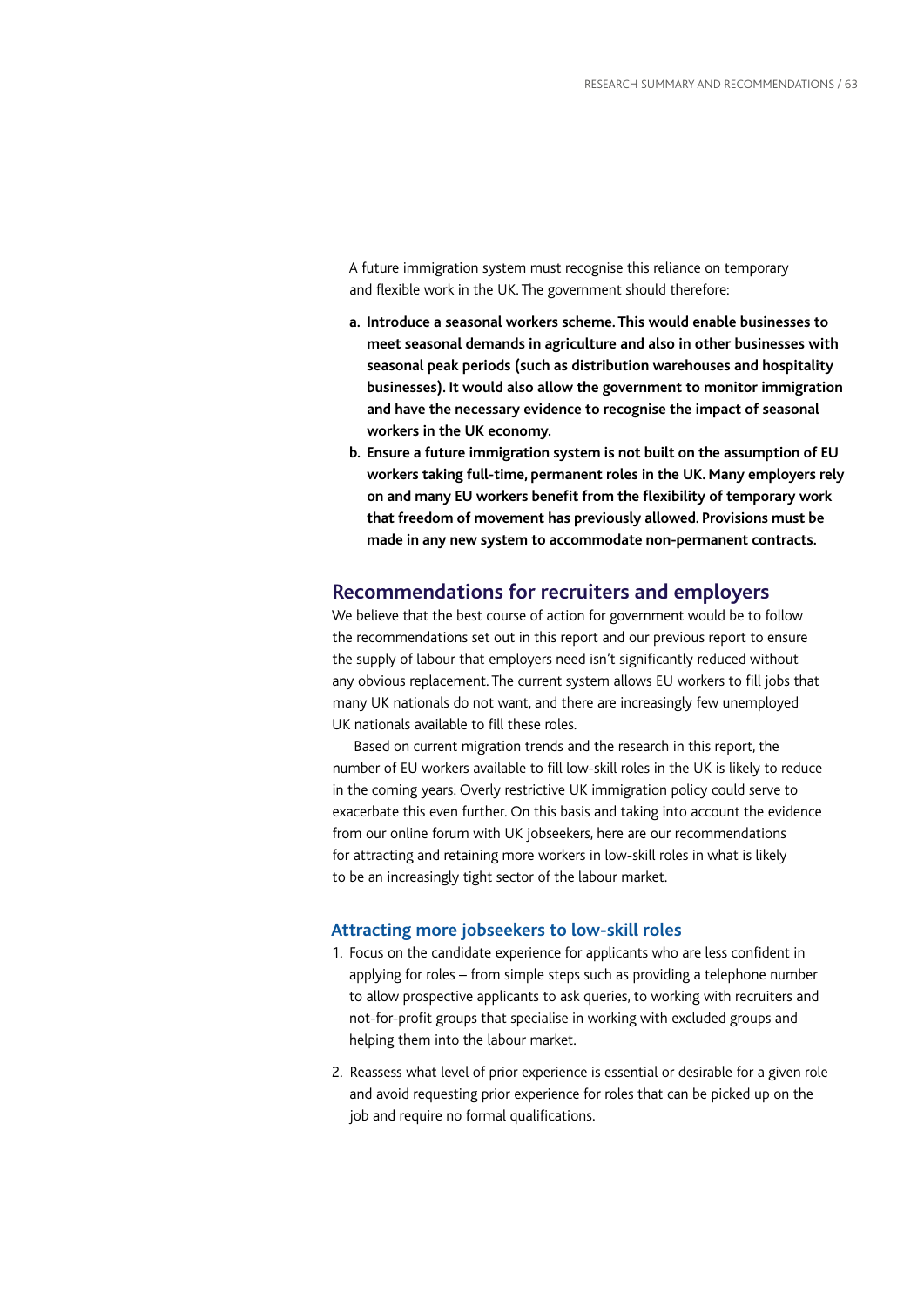- 3. Consider whether different working patterns are suitable for the roles being advertised, including part-time hours, term-time working patterns aimed at parents, and holiday-time working patterns aimed at students (particularly where term times or holidays coincide with peaks in demand for a given business or sector).
- 4. Make clear in job adverts any realistic routes for progression within roles to attract jobseekers that are looking to build a career or increase their earning potential by starting off in a low-pay, low-skill role.
- 5. Work as an individual company, in collaboration with other companies and through trade associations and industry organisations, to myth-bust about your industry; work with local schools and colleges to highlight examples of low-skill workers who enjoy their roles and examples of progression that began in low-skill roles.

### **Retaining more recruits in low-skill roles**

- 6. Allow those who have re-entered the labour market after a lengthy period of unemployment or economic inactivity more time to bed in and adapt to the demands of their role.
- 7. Take guidance from recruiters and not-for-profit organisations on realistic expectations and suitable roles for new employees from excluded groups.
- 8. Take measures to better improve workplace culture and working relations between UK, EU, and non-EU workers in mixed workplaces, such as ensuring management takes a firm line on xenophobia and providing voluntary English classes for those who know English as a second language and want to improve their skills.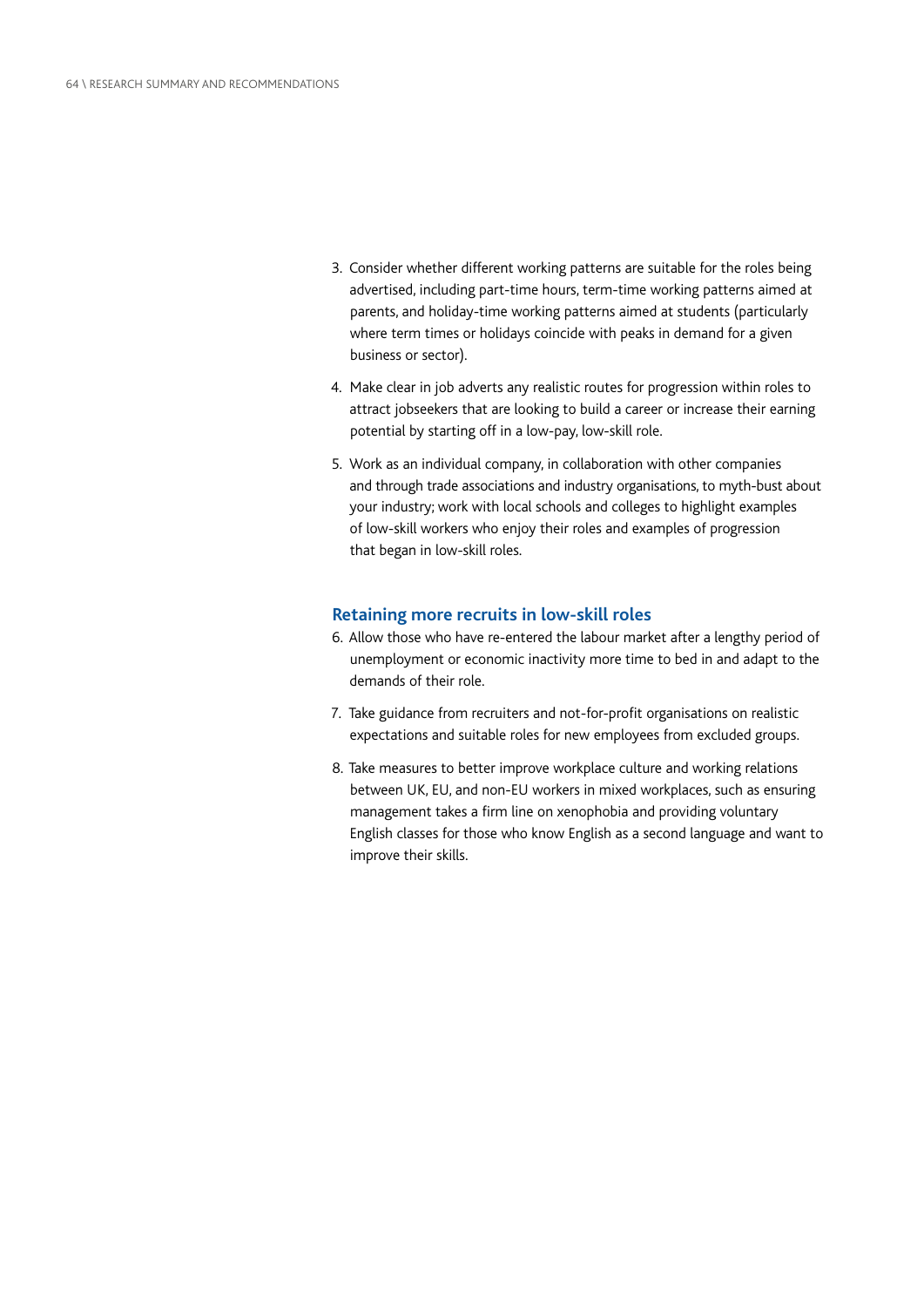# **APPENDIX I: ACKNOWLEDGEMENTS AND QUALITATIVE RESEARCH OVERVIEW**

This research was conducted and authored by Mark Harrison, Senior Researcher at the REC, with research support and assistance provided by Layla Fazal, Communications and Research Officer at the REC.

We'd like to thank all of the EU workers, recruiters, employers, UK workers, and UK jobseekers who took part in this research and helped to make this report possible. We'd also like to thank everyone at the Department for Work and Pensions and at Jobcentre Plus who helped us to recruit jobseekers for our online forum.

Some quotes in this research have been anonymised at the request of research participants.

Here is an overview of the original qualitative research conducted to inform this report.

# **Depth interviews**

Thirteen semi-structured depth interviews were carried out with recruiters and employers who worked in the warehousing, hospitality, agriculture, horticulture, food production, and construction sectors.

# **Focus groups**

Three focus groups were held with recruiters in the warehousing, retail, and health and social care sector.

Four focus groups were held with UK workers in the warehousing, hospitality, food production, and horticulture sector – plus one mixed group of UK agency workers.

Four focus groups were held with EU workers in the warehousing, hospitality, food production, and horticulture sector – plus one mixed group of EU agency workers.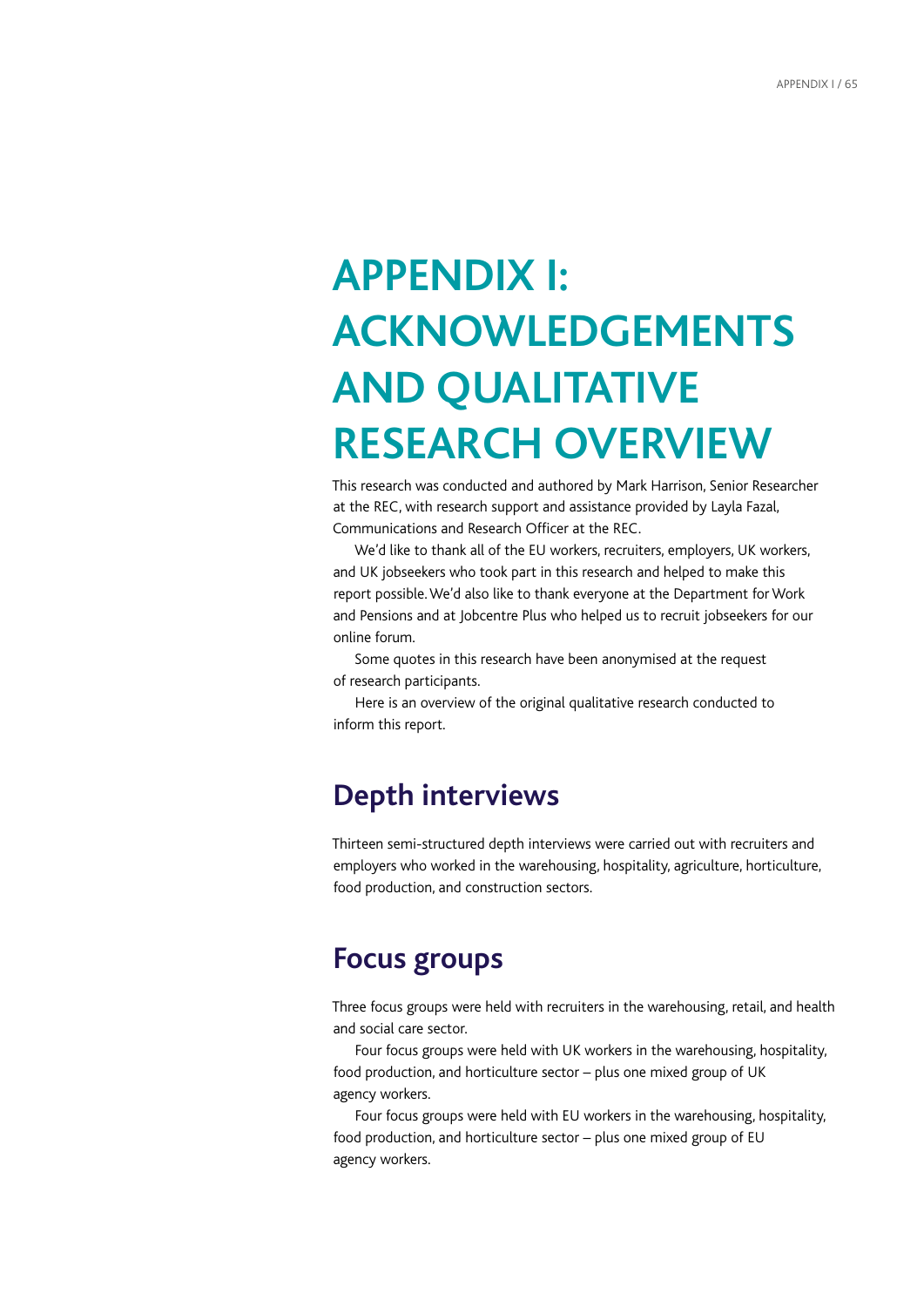# **Online forum**

An online forum of one week was held with 30 British jobseekers from across England who had been in receipt of Jobseeker's Allowance for at least three months.

The online forum was a private, invitation-only website where current jobseekers were able to answer questions about their job search and highlight images of example job adverts to pinpoint what they liked and disliked about the kinds of roles on offer.

For more information on online forums, visit [www.recollective.com/](http://www.recollective.com/)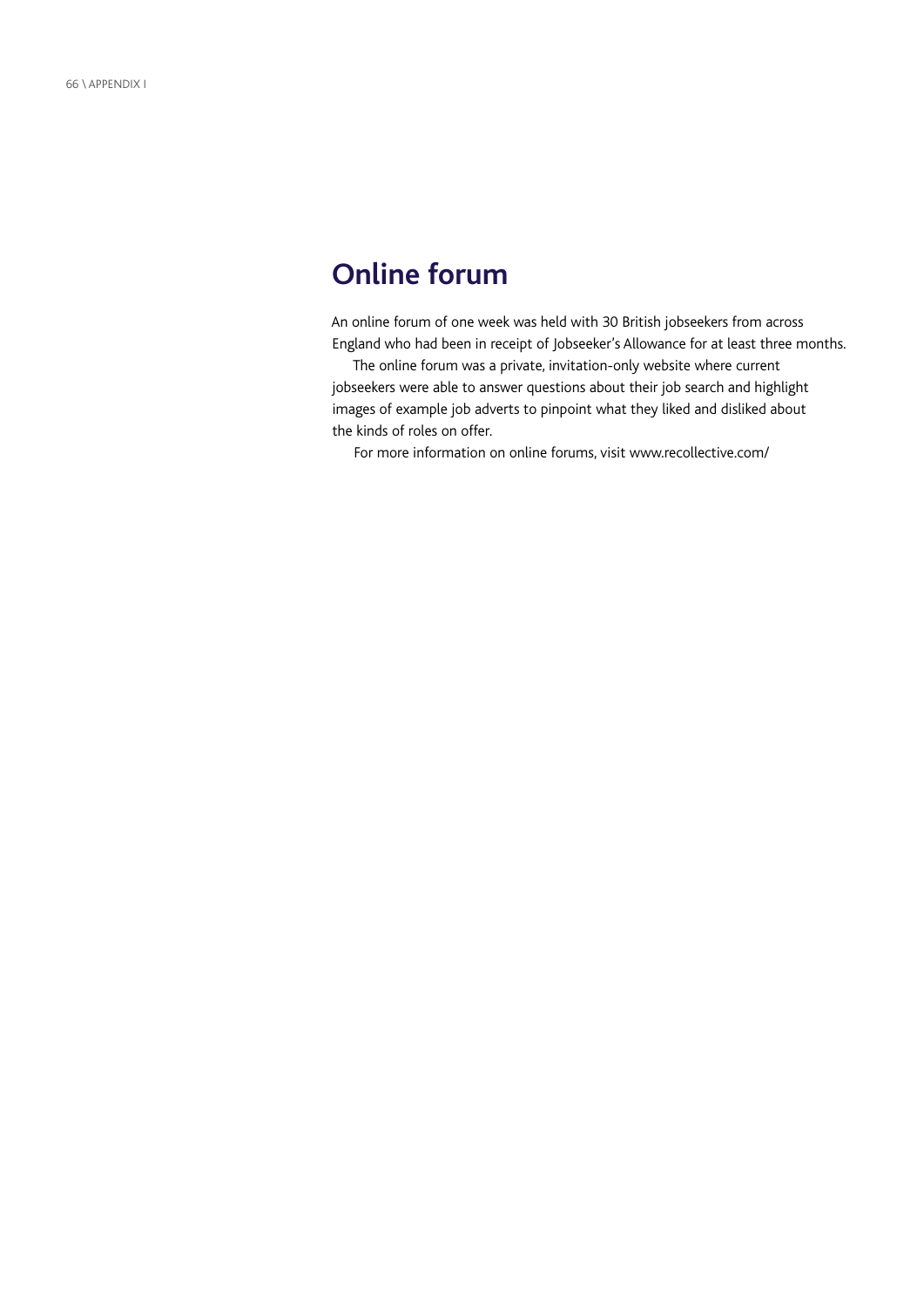# **APPENDIX II: ONLINE FORUM JOB ADVERT REVIEW OUTPUTS**

Below are the example job adverts used to stimulate discussion in the online forum with UK jobseekers. They were selected to cover three different working patterns (full-time, part-time/temporary, and night shift) and three different industries that currently have a high proportion of EU workers (agriculture, warehousing, and hospitality).

These are anonymised versions of actual job adverts that were live in the spring of 2017 before the online forum was launched in May. We'd like to thank one of our members for giving permission to anonymise their adverts for the purposes of this forum.

### **Job advert 1: Crop Pickers**

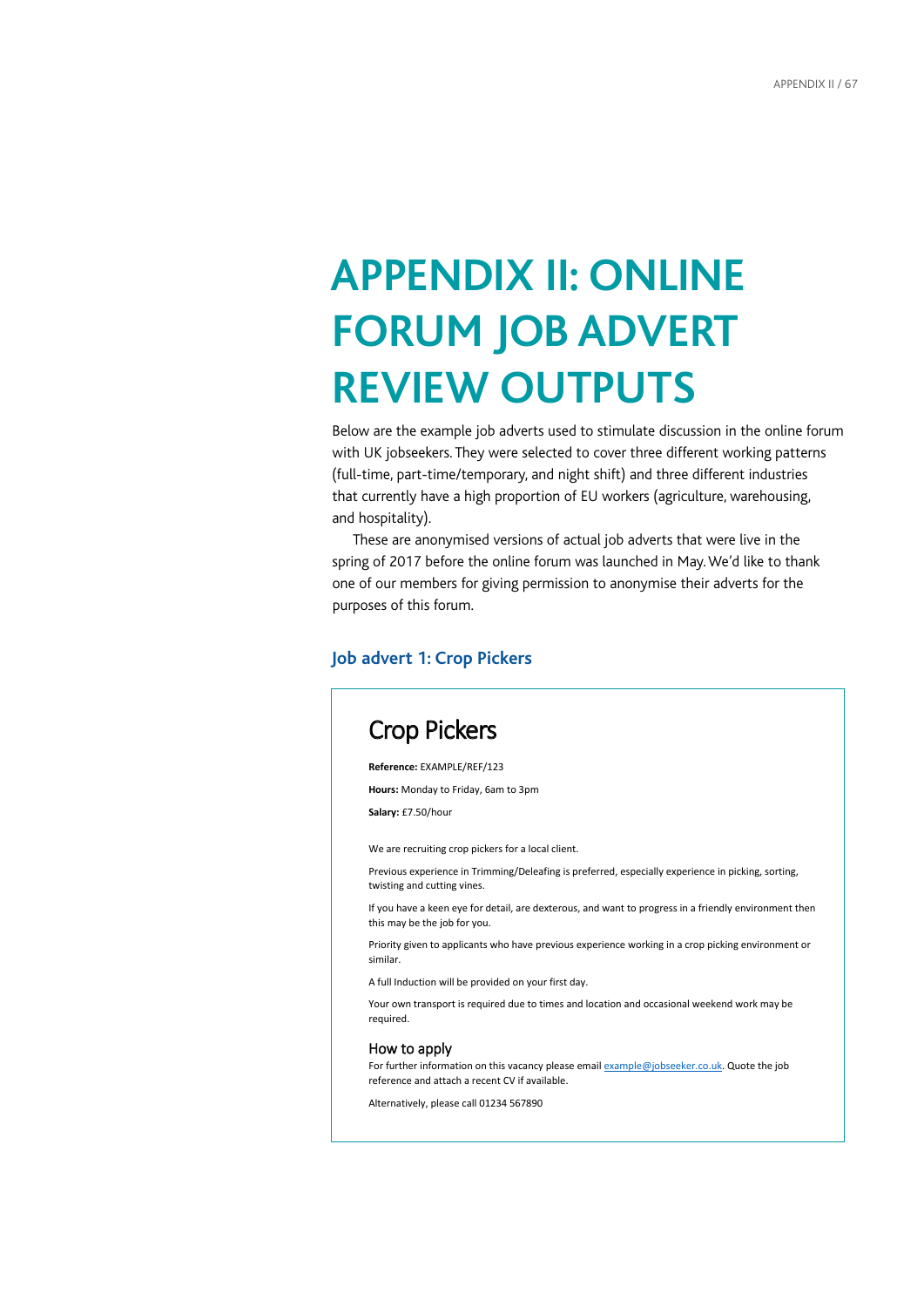### **Job advert 2: Event and Catering Staff**

# Event and Catering Staff

**Reference:** EXAMPLE/REF/789

**Hours:** Flexible evenings and weekends (part-time/temporary)

**Salary:** £7.50/hour

We have exciting opportunities for confident and enthusiastic people to join our catering team for events and private companies in the local area.

This will mainly be evening and weekend work with some work at night.

If you are looking for part time work then we want to hear from you.

We are currently recruiting for Bar Staff, Kiosk Staff, and Waiting Staff.

### How to apply

For further information on this vacancy please email example@jobseeker.co.uk. Quote the job reference and attach a recent CV if available.

Alternatively, please call 01234 567890.

### **Job advert 3: Night Warehouse Operative**

# Night Warehouse Operative

**Reference:** EXAMPLE/REF/456

**Hours:** Monday to Friday, 12am to 10am (night shift)

**Salary:** £7.50/hour

We have opportunities available now for reliable and hard working individuals in a distributions centre based in the local area.

Duties will involve working as part of a busy team sorting parcels into postal areas, helping with loading and a range of other duties.

The business is looking to take people on permanently, so only apply if you can commit fully.

This is a night shift position for Monday to Friday 12am – 10.00am.

Opportunities for overtime are available.

### How to apply

For further information on this vacancy please email **example@jobseeker.co.uk**. Quote the job reference and attach a recent CV if available.

Alternatively, please call 01234 567890.